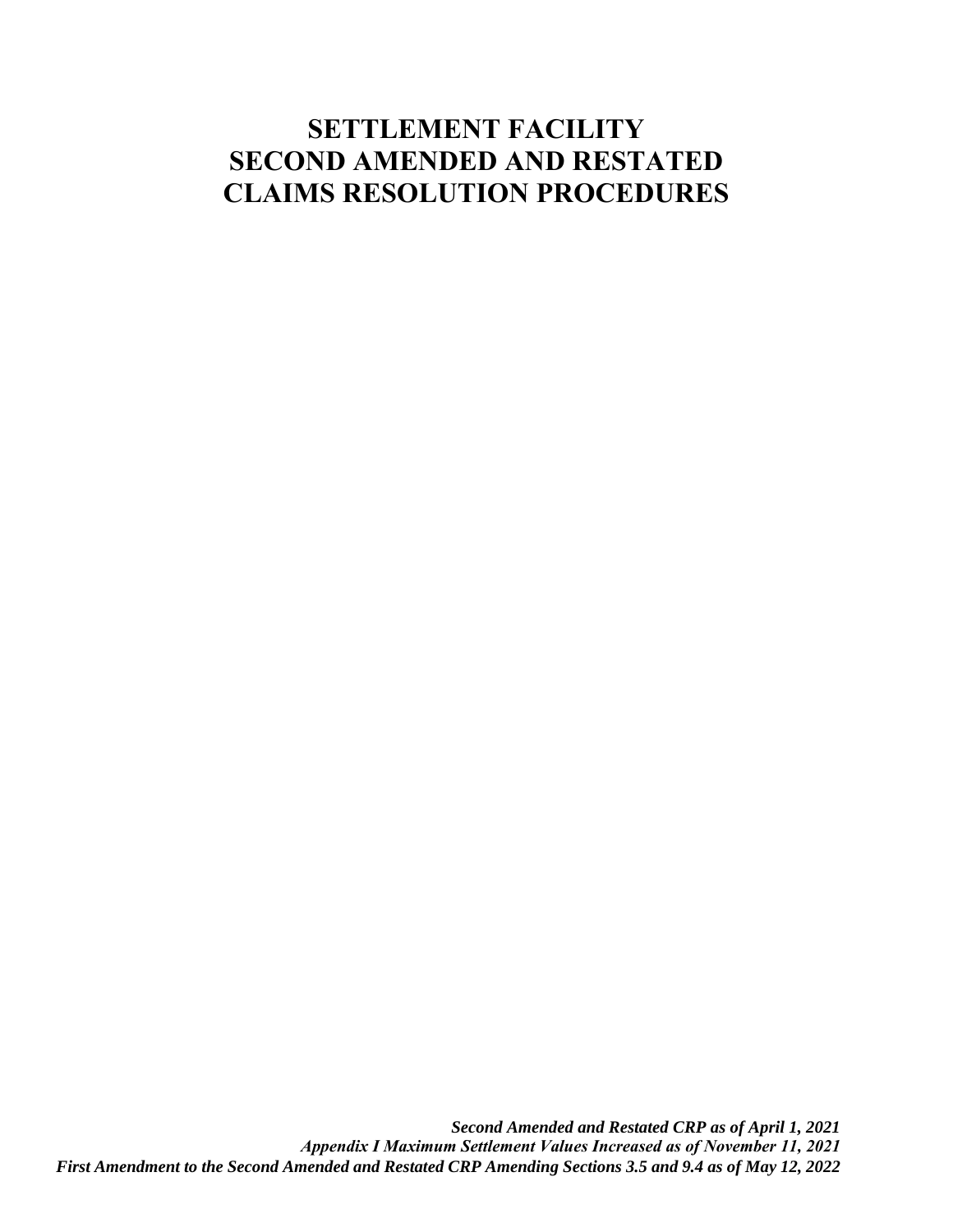### Table of Contents

# **SECTION 1**

# **DEFINITIONS**

| 1.1(a)     |                                                                                                                                                     |  |
|------------|-----------------------------------------------------------------------------------------------------------------------------------------------------|--|
| 1.1(b)     |                                                                                                                                                     |  |
| 1.1(c)     |                                                                                                                                                     |  |
| 1.1(d)     |                                                                                                                                                     |  |
| 1.1(e)     |                                                                                                                                                     |  |
| 1.1(f)     |                                                                                                                                                     |  |
| 1.1(g)     |                                                                                                                                                     |  |
| 1.1(h)     |                                                                                                                                                     |  |
|            |                                                                                                                                                     |  |
|            |                                                                                                                                                     |  |
| 1.1(k)     |                                                                                                                                                     |  |
|            |                                                                                                                                                     |  |
|            |                                                                                                                                                     |  |
|            |                                                                                                                                                     |  |
|            |                                                                                                                                                     |  |
|            |                                                                                                                                                     |  |
|            |                                                                                                                                                     |  |
| 1.1(r)     |                                                                                                                                                     |  |
|            |                                                                                                                                                     |  |
| 1.1(t)     |                                                                                                                                                     |  |
| 1.1(u)     |                                                                                                                                                     |  |
|            |                                                                                                                                                     |  |
|            |                                                                                                                                                     |  |
|            |                                                                                                                                                     |  |
|            |                                                                                                                                                     |  |
|            |                                                                                                                                                     |  |
| 1.1(aa)    |                                                                                                                                                     |  |
| 1.1(bb)    |                                                                                                                                                     |  |
| $1.1$ (cc) |                                                                                                                                                     |  |
| 1.1(dd)    |                                                                                                                                                     |  |
| 1.1(ee)    |                                                                                                                                                     |  |
|            |                                                                                                                                                     |  |
| 1.1(gg)    |                                                                                                                                                     |  |
| 1.1(hh)    |                                                                                                                                                     |  |
| 1.1(ii)    |                                                                                                                                                     |  |
| 1.1(ij)    |                                                                                                                                                     |  |
| 1.1(kk)    |                                                                                                                                                     |  |
| 1.1(11)    |                                                                                                                                                     |  |
|            | 1.1(i)<br>1.1(j)<br>1.1(1)<br>1.1(m)<br>1.1(n)<br>1.1(0)<br>1.1(p)<br>1.1(q)<br>1.1(s)<br>1.1(v)<br>1.1(w)<br>1.1(x)<br>1.1(y)<br>1.1(z)<br>1.1(ff) |  |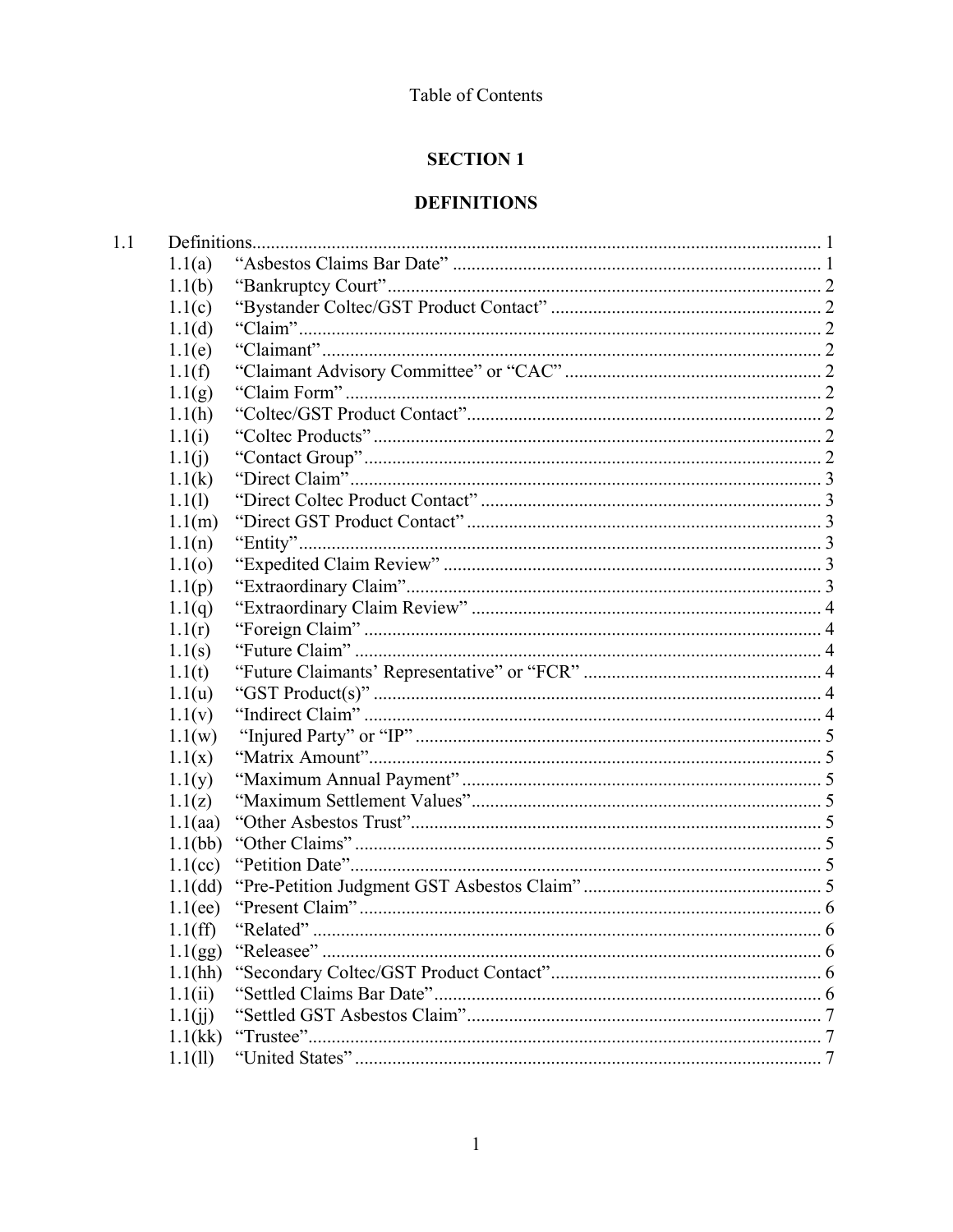### Table of Contents (continued)

### **SECTION 2**

### **OVERVIEW**

| 2.3 Trustee's Determination of Maximum Settlement Values, Medical Information |  |
|-------------------------------------------------------------------------------|--|
|                                                                               |  |
|                                                                               |  |

# **SECTION 3**

### **ORDERING AND PROCESSING OF CLAIMS**

| 3.2 |                                                                         |  |
|-----|-------------------------------------------------------------------------|--|
|     |                                                                         |  |
| 3.4 |                                                                         |  |
| 3.5 | Resolution of Settled GST Asbestos Claims and Pre-Petition Judgment GST |  |
|     |                                                                         |  |

# **SECTION 4**

# **OTHER CLAIM ISSUES**

# **SECTION 5**

# **EFFECT OF STATUTES OF LIMITATIONS AND REPOSE AND ASBESTOS CLAIMS BAR DATE**

| 5.2 Filing Deadline for Claims Subject to Asbestos Claims Bar Date  19       |  |
|------------------------------------------------------------------------------|--|
| 5.3 Filing Deadline for Claims Not Subject to an Asbestos Claims Bar Date 19 |  |

### **SECTION 6**

# **SETTLEMENT REVIEW PROCESS**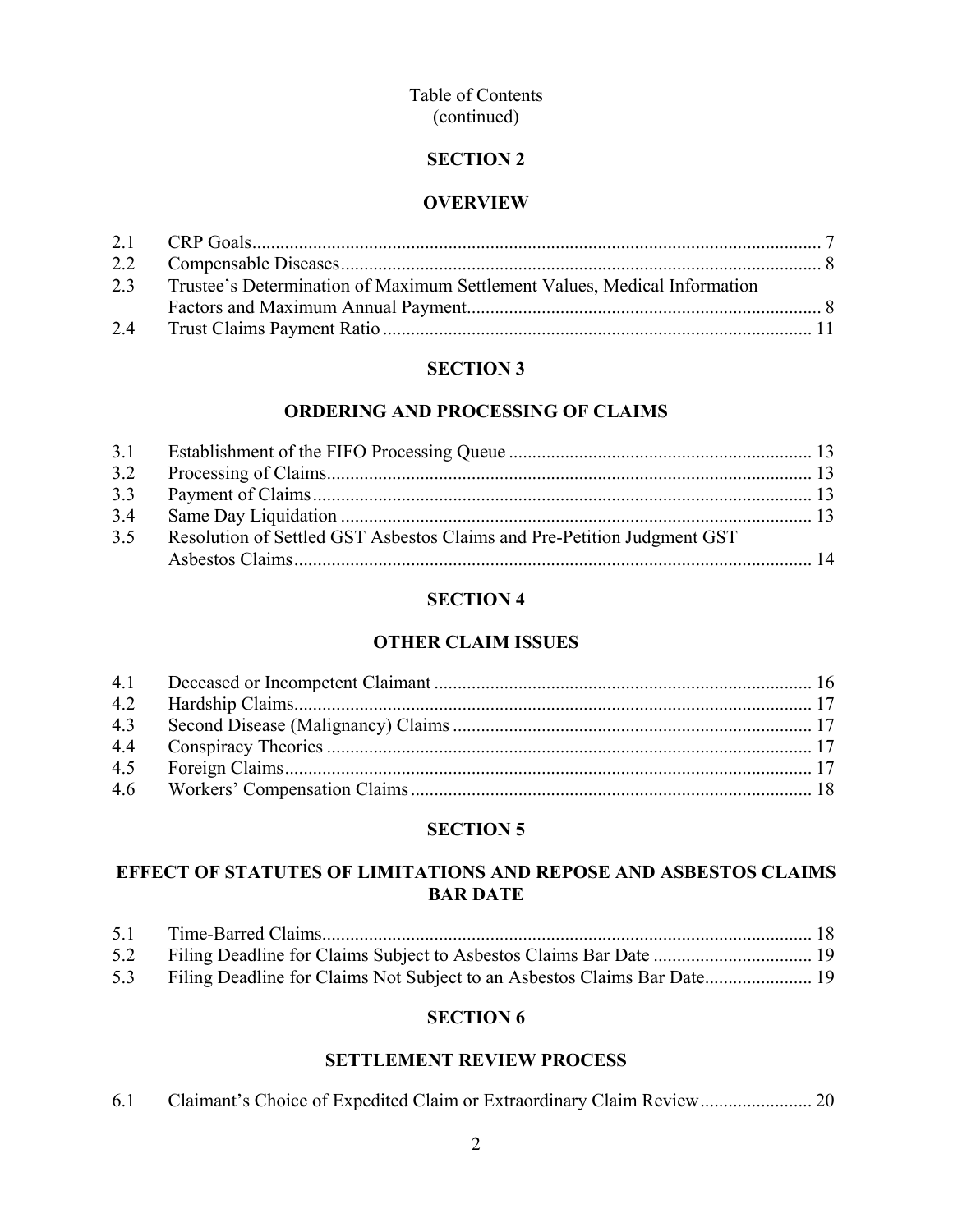### Table of Contents (continued)

| 6.2 |        |                                                                             |  |
|-----|--------|-----------------------------------------------------------------------------|--|
| 6.3 |        |                                                                             |  |
| 6.4 |        |                                                                             |  |
| 6.5 |        |                                                                             |  |
| 6.6 |        |                                                                             |  |
| 6.7 |        |                                                                             |  |
|     | 6.7(a) |                                                                             |  |
|     |        |                                                                             |  |
|     | 6.7(c) |                                                                             |  |
| 6.8 |        | Additional Documentation and Information for Extraordinary Claim Review  27 |  |
|     | 6.8(a) |                                                                             |  |
|     | 6.8(b) |                                                                             |  |
|     | 6.8(c) |                                                                             |  |
|     | 6.8(d) |                                                                             |  |
|     | 6.8(e) |                                                                             |  |
| 6.9 |        |                                                                             |  |

# **SECTION 7**

# **RELIABILITY OF CLAIM INFORMATION**

### **SECTION 8**

# **CLAIM FORMS AND FEES**

| 8.1 |            |  |
|-----|------------|--|
| 8.2 | Claim Fees |  |

### **SECTION 9**

# **DEFERRALS, WITHDRAWALS, ARBITRATION AND LITIGATION**

| 9.2 |  |
|-----|--|
| 9.3 |  |
| 9.4 |  |
| 9.5 |  |
| 9.6 |  |
| 9.7 |  |
| 9.8 |  |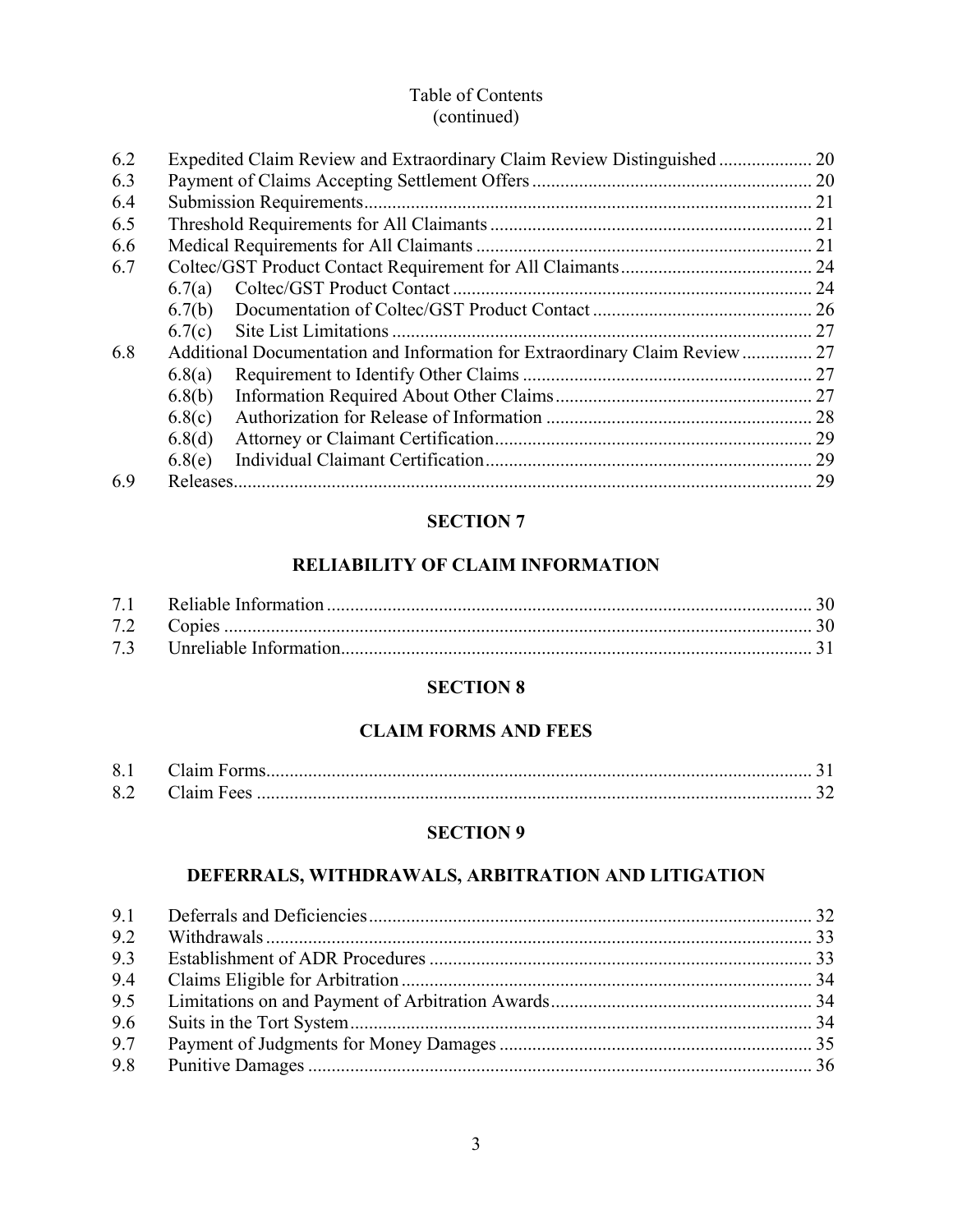### Table of Contents (continued)

# **SECTION 10**

# **INDIRECT CLAIMS**

# **SECTION 11**

### **AUDITS**

# **SECTION 12**

# **MISCELLANEOUS**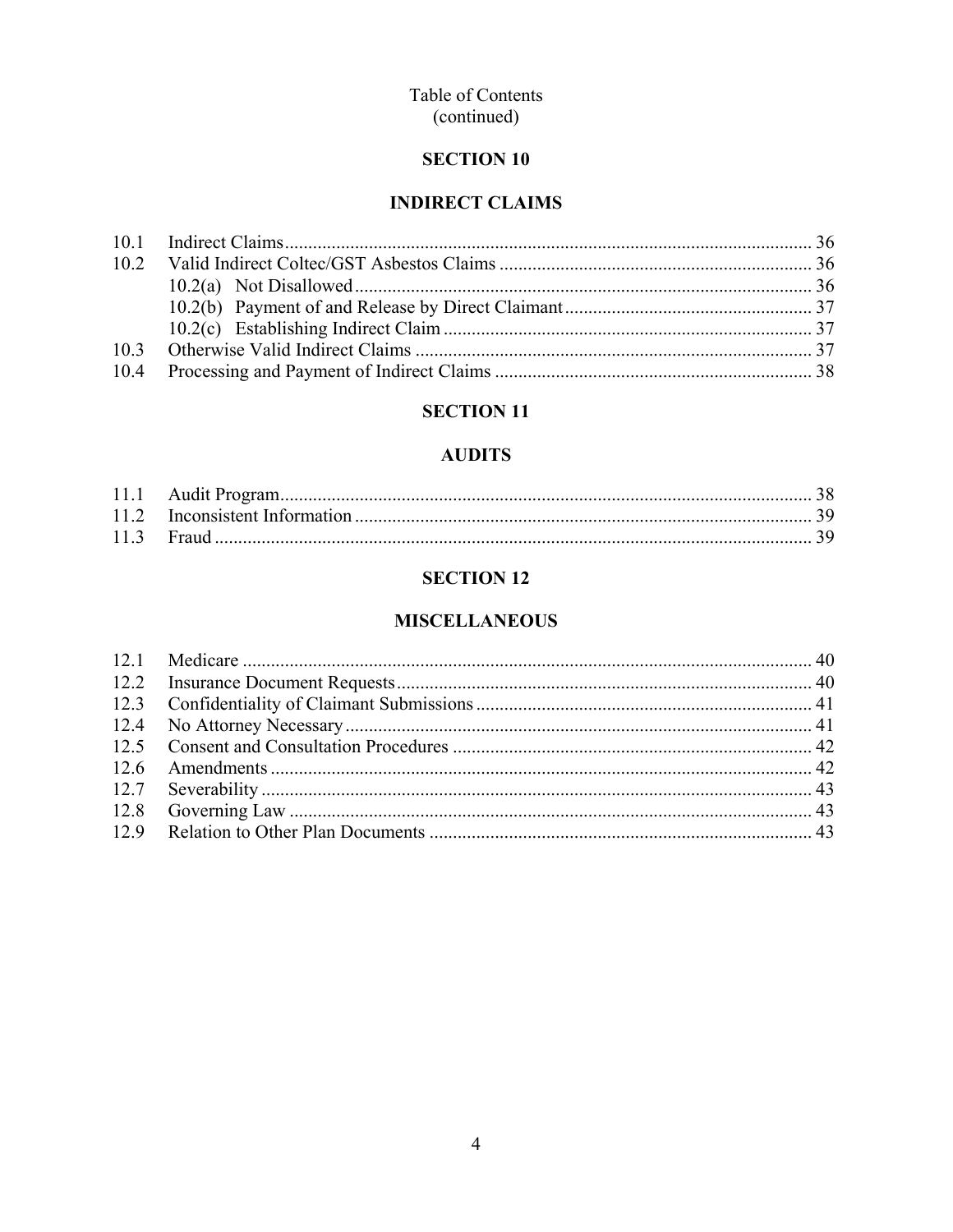### **SETTLEMENT FACILITY SECOND AMENDED AND RESTATED CLAIMS RESOLUTION PROCEDURES**

#### **Effective April 1, 2021**

These Claims Resolution Procedures ("**CRP**") were adopted as part of the Modified Joint Plan of Reorganization of Garlock Sealing Technologies LLC, et al. and OldCo, LLC, Successor by Merger to Coltec Industries Inc. (the "**Plan**"). They set forth the requirements that Claimants must meet to receive payments from the GST Settlement Facility (the "**Trust**"). The Asbestos Trustee (the "**Trustee**") will administer these CRP consistent with the terms set forth herein and the terms of the Plan and the Trust and Settlement Facility Agreement (the "**Settlement Facility Agreement**"). The Trust expressly assumes all liabilities and responsibilities for the Claims, as defined below, and the Reorganized Debtors shall have no further financial or other responsibility or liability therefor.

#### **Section 1**

#### **Definitions**

1.1 **Definitions** The following defined terms apply. All capitalized terms used but not defined here shall have the meanings given to such terms in the Plan.

1.1(a) **"Asbestos Claims Bar Date"** means each of the bar dates set forth in the following orders of the Bankruptcy Court, as and to the extent applicable under the terms of those orders: (a) Order Approving Disclosure Statement and Establishing Asbestos Claims Bar Date and Procedures for Solicitation, dated Apr. 10, 2015 (GST Docket No. 4542) (attached hereto as Appendix VIII); and (b) Order (I) Fixing Bar Date for Certain Asbestos Claims, (II) Approving Proof of Claim Form and Proposed Procedures for Filing Certain Coltec Asbestos Claims, and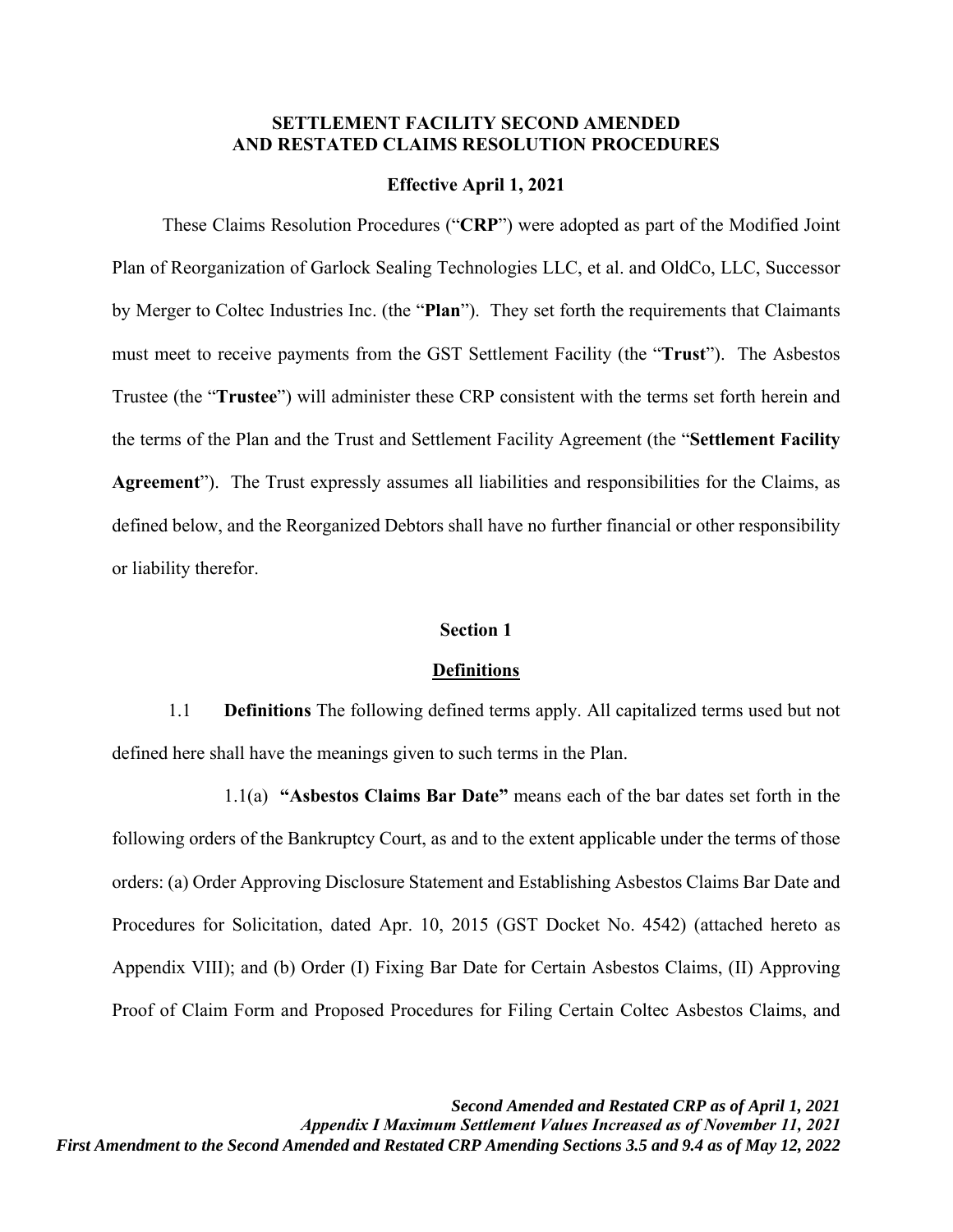(III) Approving Form and Manner of Notice Thereof, dated Feb. 3, 2017 (OldCo, LLC Docket No. 53) (attached hereto as Appendix IX).

1.1(b) **"Bankruptcy Court"** means the United States Bankruptcy Court for the Western District of North Carolina.

1.1(c) **"Bystander Coltec/GST Product Contact"** means the Injured Party's performance of job duties on a regular basis in close proximity (based on the totality of evidence) to a worker who is performing activities that qualify as Direct Coltec Product Contact or Direct GST Product Contact in a time frame that is reasonably contemporaneous.

1.1(d) **"Claim"** means a Direct Claim or an Indirect Claim.

1.1(e) **"Claimant"** means an Entity asserting a Claim.

1.1(f) **"Claimant Advisory Committee" or "CAC"** means a committee established pursuant to the Settlement Facility Agreement to represent the interests of holders of present Coltec Asbestos Claims and holders of present GST Asbestos Claims.

1.1(g) **"Claim Form"** means the information and documents that the Claimant is required to submit to the Trust to initiate processing of his or her Claim.

1.1(h) **"Coltec/GST Product Contact"** means Direct Coltec Product Contact, Direct GST Product Contact, Bystander Coltec/GST Product Contact and Secondary Coltec/GST Product Contact or any combination of the four.

1.1(i) **"Coltec Product(s)"** means asbestos-containing products supplied or manufactured by Coltec.

1.1(j) **"Contact Group"** means one or more of the five contact groups to which an Injured Party is assigned pursuant to the provisions of Appendix I hereto.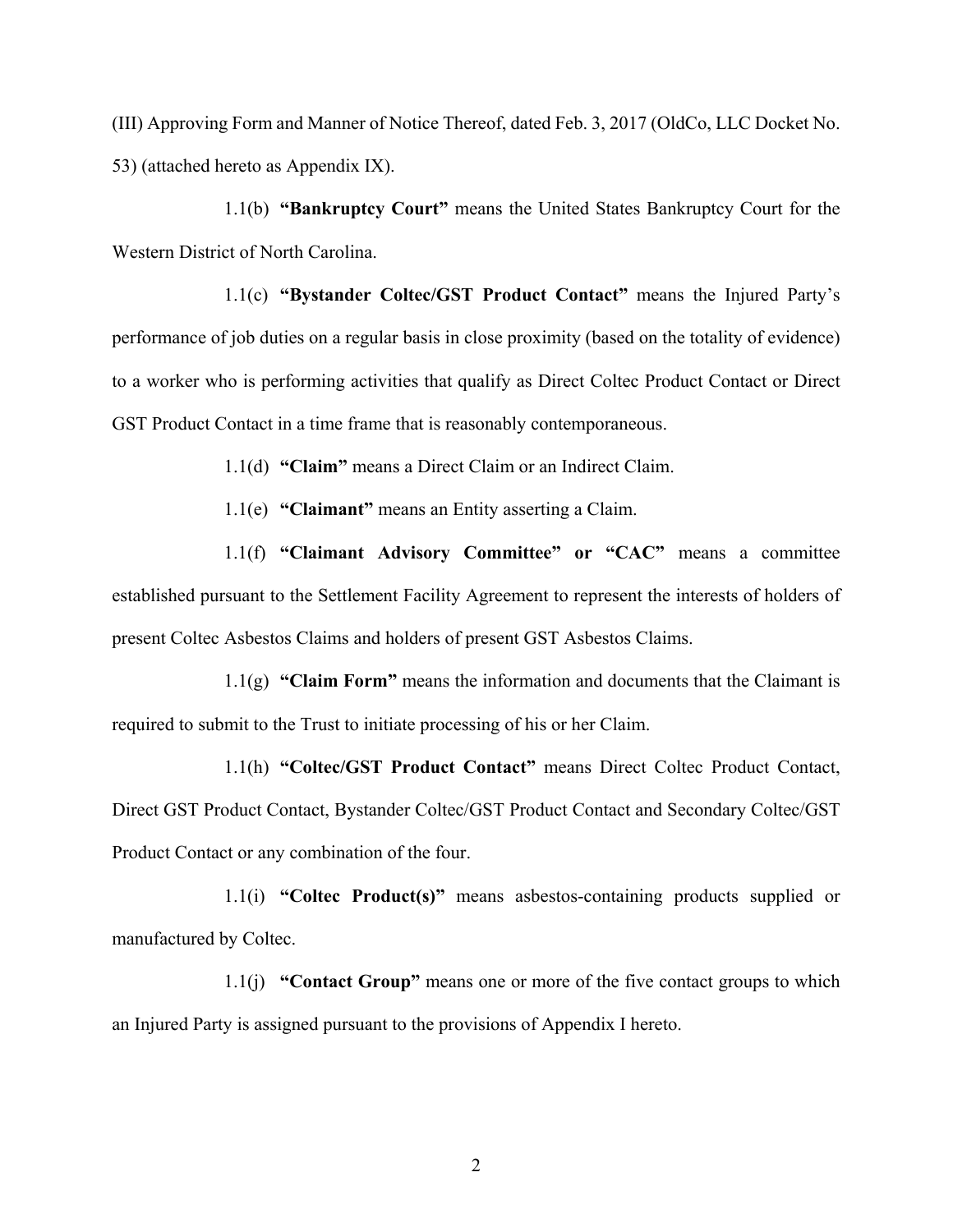1.1(k) **"Direct Claim"** means a claim asserted by a person seeking a remedy for personal injury or wrongful death caused by exposure to asbestos fibers or dust in Coltec Products and/or GST Products that is channeled to the Trust.

1.1(l) **"Direct Coltec Product Contact"** means the Injured Party's hands-on performance of one of the following workplace activities on a regular basis: (a) grinding, scraping or wire brushing of asbestos gaskets contained in a Coltec Product in the removal process; (b) cutting individual gaskets from asbestos sheet material for installation in a Coltec Product; or (c) cutting or removal of asbestos packing contained within a Coltec Product.

1.1(m) **"Direct GST Product Contact"** means the Injured Party's hands-on performance of one of the following workplace activities on a regular basis: (a) grinding, scraping or wire brushing of Garlock asbestos gaskets in the removal process; (b) cutting individual gaskets from Garlock asbestos sheet material; or (c) cutting or removal of Garlock asbestos packing. The Bankruptcy Court found that these activities cause the release of asbestos fibers or dust from Garlock Products, many of which products were encapsulated and therefore were not friable and did not release asbestos fibers or dust on contact unless ground, scraped, brushed or cut.

1.1(n) **"Entity"** means any person, individual, corporation, limited liability company, partnership, association, joint stock company, joint venture, estate, trust, unincorporated organization, the Bankruptcy Administrator or any governmental unit or any political subdivision thereof.

1.1(o) **"Expedited Claim Review"** means the process for determining Matrix Amounts (settlement offers for qualified Claimants) as set forth in Appendix I to these CRP.

1.1(p) **"Extraordinary Claim"** means a malignant Claim that meets the exposure and medical criteria set forth in Appendix I and that is with respect to an Injured Party who credibly

3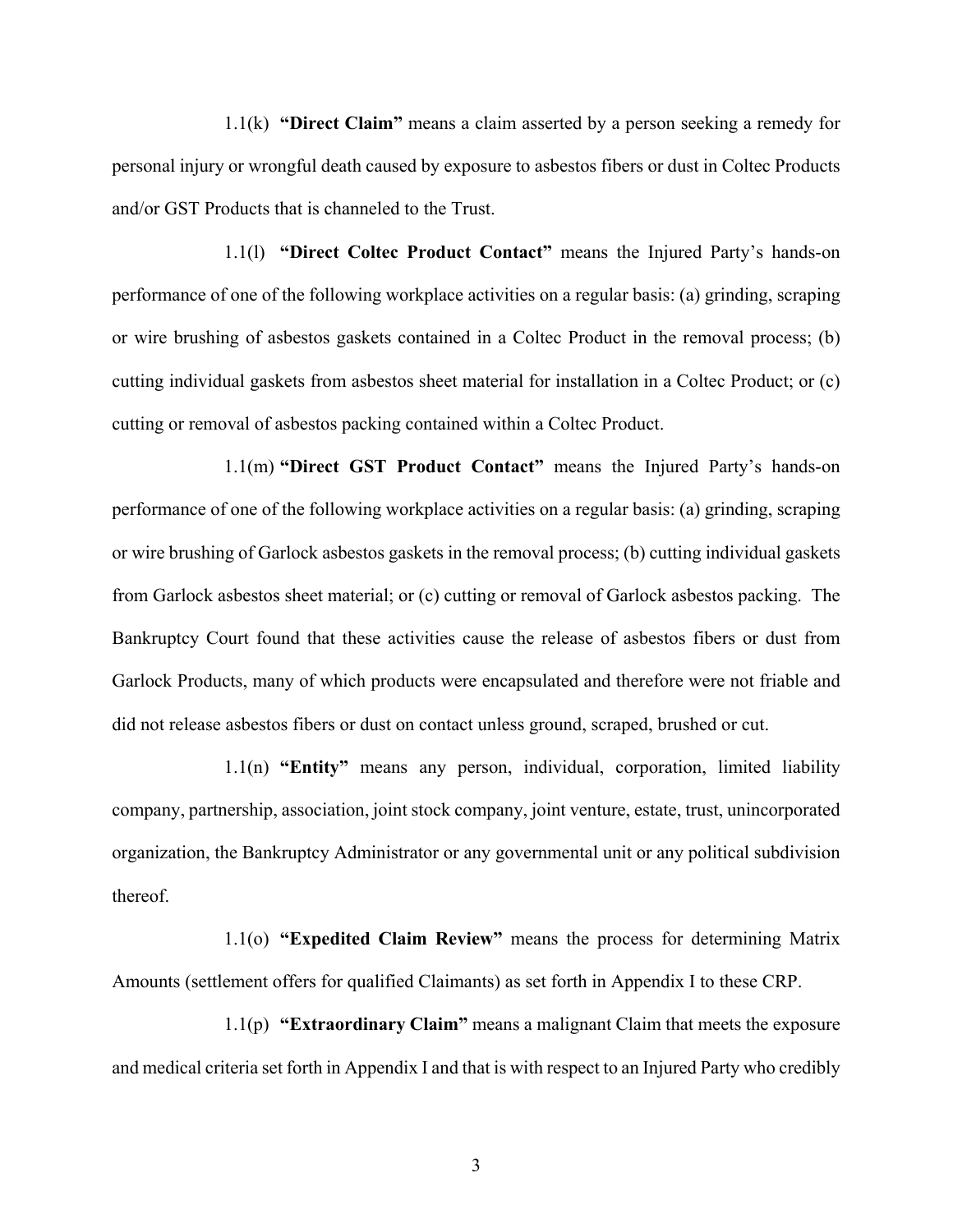documents (a) a history of extraordinary Coltec/GST Product Contact with little or no exposure to asbestos from other Entities' products and (b) there has not been and there is little likelihood of a substantial recovery elsewhere.

1.1(q) **"Extraordinary Claim Review"** means the process for determining Matrix Amounts (settlement offers for qualified Claimants) as set forth in Appendix II to these CRP.

1.1(r) **"Foreign Claim"** means a Claim based on alleged exposure to asbestos fibers or dust from Coltec Products and/or GST Products that occurred outside of the United States and its territories and possessions with respect to Injured Parties who are not United States citizens or permanent residents.

1.1(s) **"Future Claim"** means a Claim based on a medical diagnosis dated after the Effective Date.

1.1(t) **"Future Claimants' Representative" or "FCR"** means Joseph W. Grier, III (or any duly appointed successor), who was appointed to represent the interests of holders of Future Coltec Asbestos Claims in the Order Granting Debtors' Motion to Appoint Joseph W. Grier, III as Future Asbestos Claimants' Representative [Docket No. 43 in Case No. 17-30140] and holders of Future GST Asbestos Claims in the Order Granting Debtors' Motion for Appointment of Joseph W. Grier, III as Future Asbestos Claimants' Representative [Docket No. 512].

1.1(u) **"GST Product(s)"** means asbestos-containing products supplied or manufactured by GST.

1.1(v) **"Indirect Claim"** means a claim that is asserted as a third-party indemnification, contribution, subrogation or similar claim by an Entity that has paid the Holder of a Direct Claim to which the Trust would otherwise have had an obligation.

4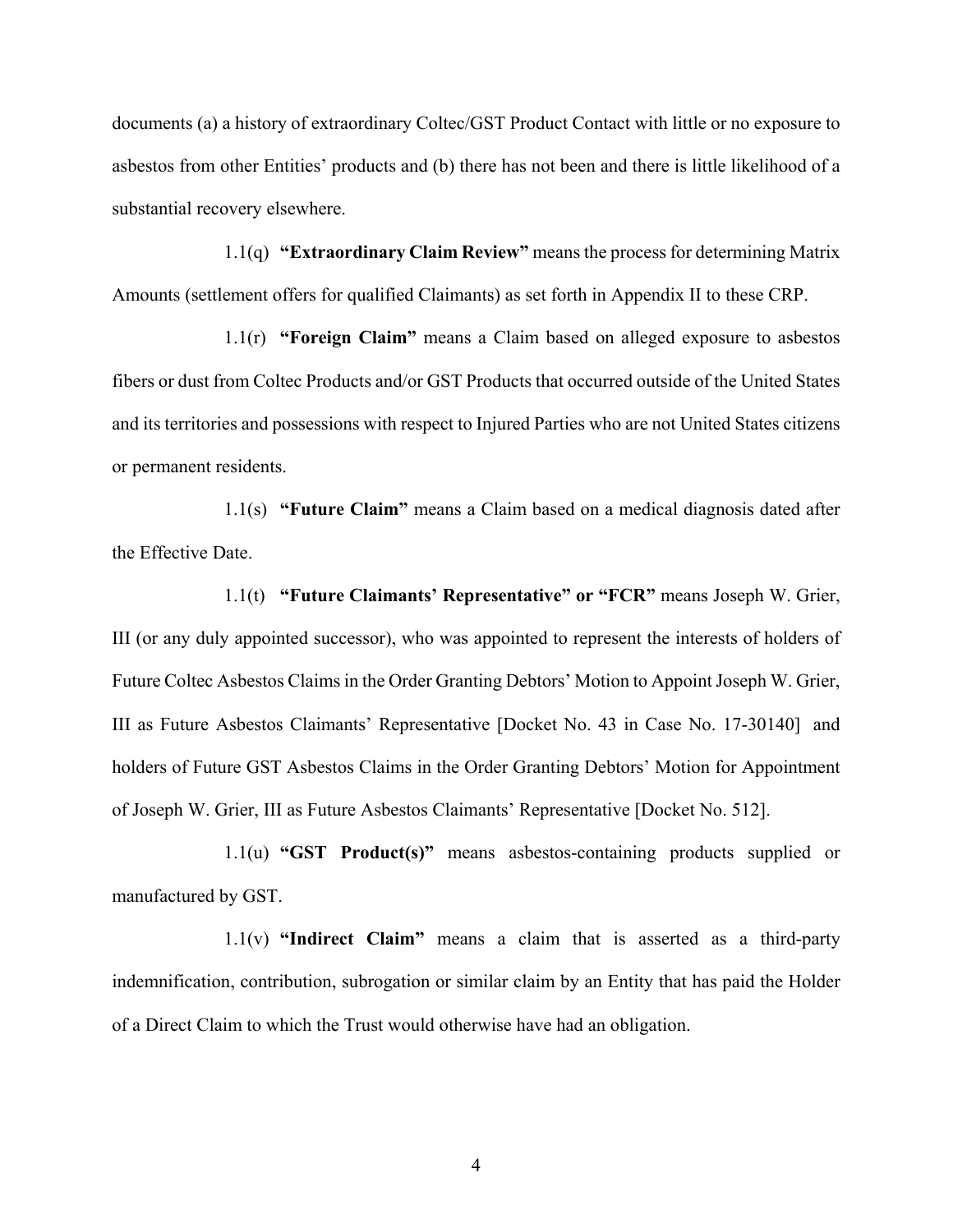1.1(w) **"Injured Party" or "IP"** means the individual whose alleged injury is the subject of the Claim.

1.1(x) **"Matrix Amount"** means the settlement offer determined under Expedited Claim Review or Extraordinary Claim Review.

1.1(y) **"Maximum Annual Payment"** means the amount of cash allocated by the Trustee, pursuant to the provisions of Section 2.3 hereof, to each year of the life of the Trust to achieve the goal of paying settlement amounts to holders of Present and Future Claims that are as equal as possible.

1.1(z) **"Maximum Settlement Values"** means the maximum settlement values set forth in the chart in Appendix I for the Contact Groups and disease level.

1.1(aa) **"Other Asbestos Trust"** means a post-confirmation organization established pursuant to a plan of reorganization under the Bankruptcy Code to assume and pay the asbestos-related liability of a debtor.

1.1(bb)**"Other Claims"** means claims for compensation against Entities other than OldCo, LLC, successor by merger to Coltec Industries Inc ("Coltec"), Garlock Sealing Technologies LLC ("GST") or Garrison Litigation Management Group, Ltd. ("GLM") that relate directly or indirectly to the alleged injuries that are the subject of a Claim.

1.1(cc) **"Petition Date"** means June 5, 2010.

1.1(dd)**"Pre-Petition Judgment GST Asbestos Claim"** means a Claim against a Debtor evidenced by a written judgment entered before the Petition Date that was not yet subject to a Final Order as of the Confirmation Date and was timely filed by the applicable Asbestos Claims Bar Date, which Claim is listed on Appendix VII. If the holder of a Claim against a Debtor evidenced by a written judgment entered before the Petition Date that was not yet subject to a Final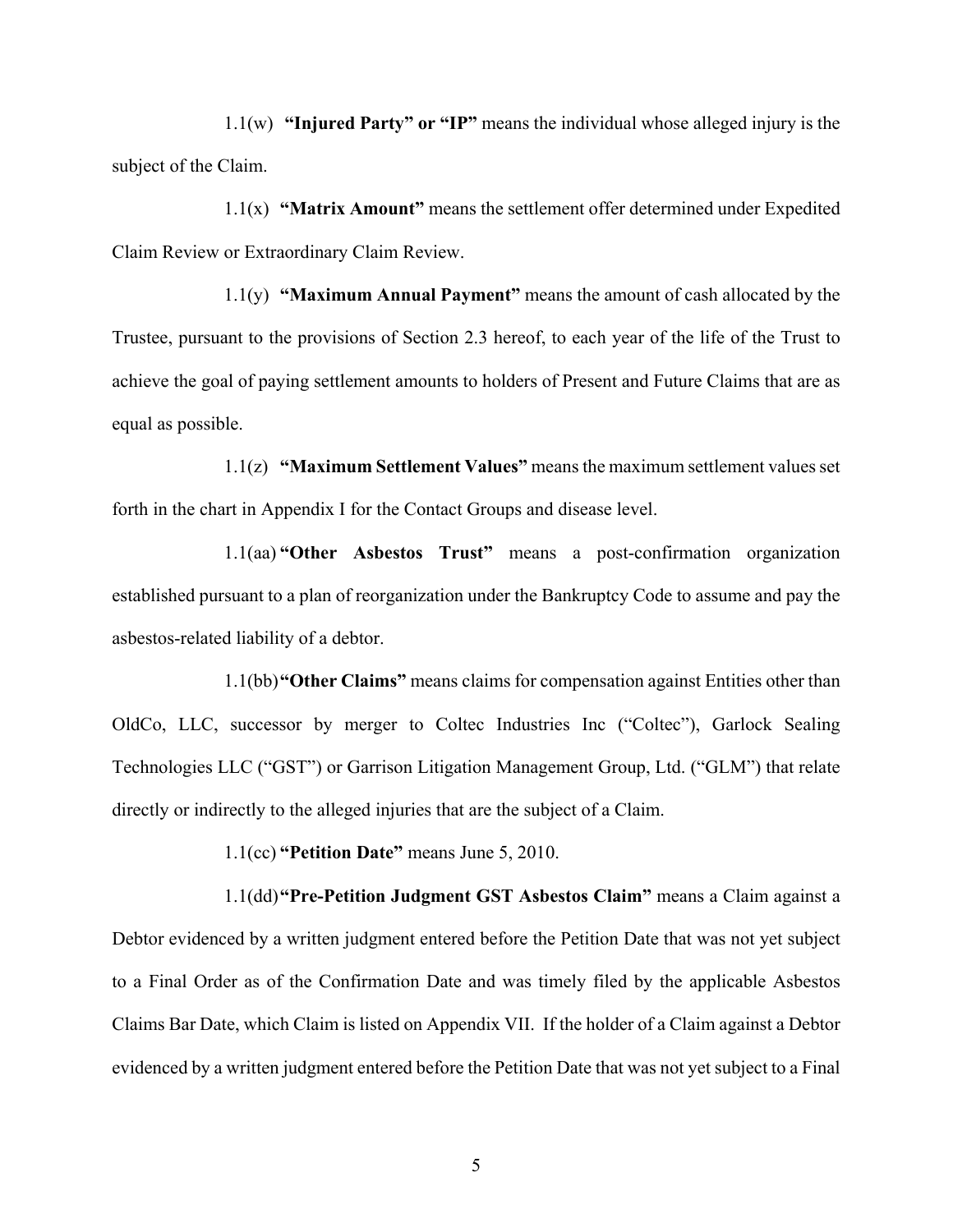Order as of the Confirmation Date failed to submit such Claim to the Bankruptcy Court prior to the applicable Asbestos Claims Bar Date but obtains relief from the Bankruptcy Court for the Claim to be deemed timely filed, then such Claim shall be added to Appendix VII and included within the definition of a Pre-Petition Judgment GST Asbestos Claim.

1.1(ee) **"Present Claim"** means a Claim based on a medical diagnosis dated on or prior to the Effective Date.

1.1(ff) **"Related"** means, with respect to a Coltec Asbestos Claim and/or a GST Asbestos Claim, all Coltec Asbestos Claims and GST Asbestos Claims based on a particular Injured Party's injury (such as Claims by the Injured Party, his or her estate, and family members for loss of consortium, wrongful death, or similar related Claims).

1.1(gg)**"Releasee"** means any Entity or person released under the form of Settlement Release attached hereto as Appendix III.

1.1(hh)**"Secondary Coltec/GST Product Contact"** means regular contact with asbestos fibers or dust from Coltec Products and/or GST Products through contact with someone who had Direct Coltec Product Conduct, Direct GST Product Contact or Bystander Coltec/GST Product Contact. The Claimant must demonstrate that the occupationally exposed person experienced Direct Coltec Product Contact, Direct GST Product Contact or Bystander Coltec/GST Product Contact.

1.1(ii) **"Settled Claims Bar Date"** means September 30, 2014, the date by which, as ordered by the Bankruptcy Court, Settled GST Asbestos Claims must have filed a claim with the Bankruptcy Court to avoid the risk of being barred from asserting such claims against the Debtors.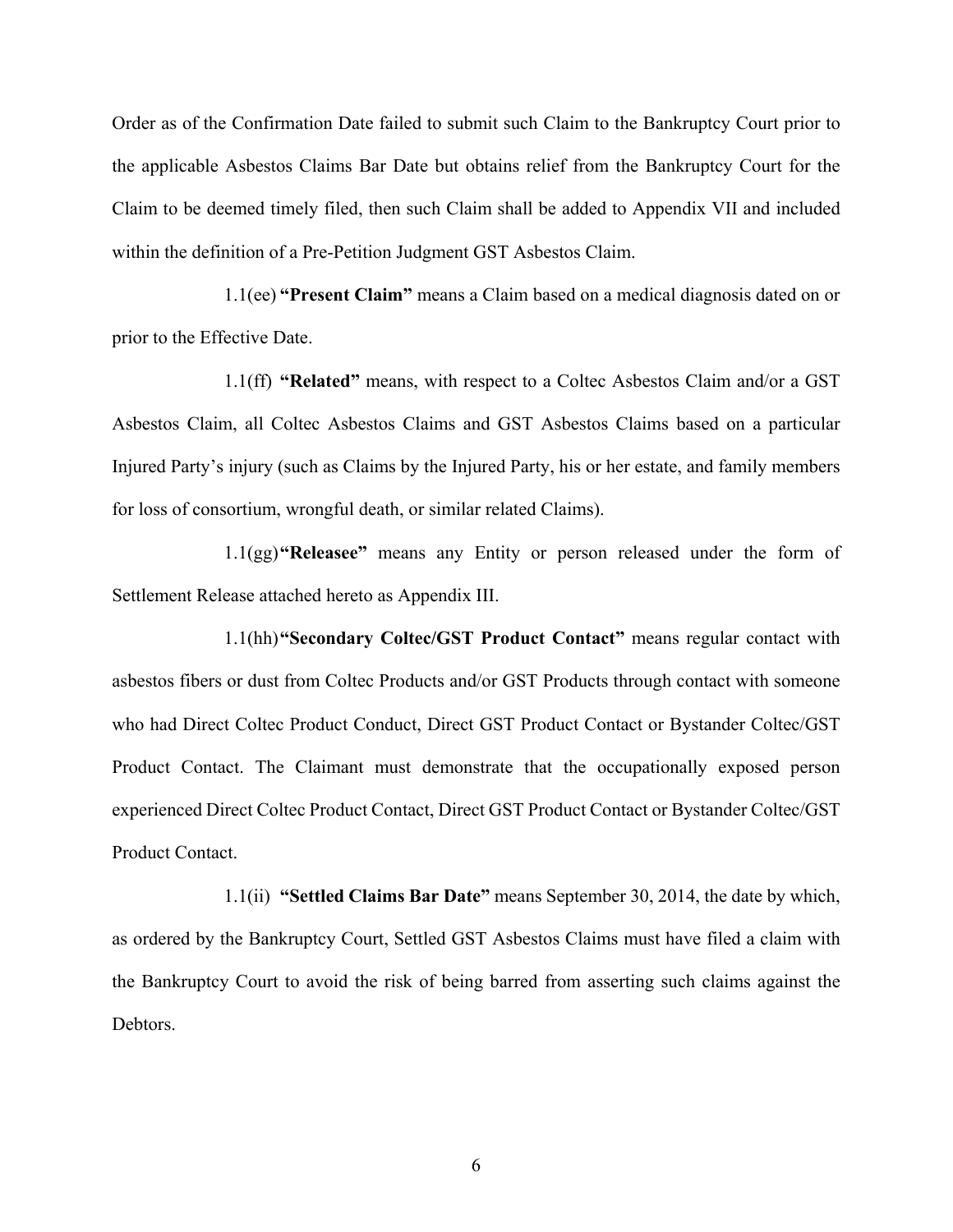1.1(jj) **"Settled GST Asbestos Claim"** means a Claim based on a settlement agreement listed on Appendix VI marked as liquidated (a Claim as to which the holder and the Debtors agree that the applicable settlement agreement is enforceable) or disputed (a Claim as to which the holder and the Debtors disagree as to the enforceability of the settlement agreement). All Settled GST Asbestos Claims listed on Appendix VI were filed by the Settled Claims Bar Date or were identified as undisputed in the Debtors' filed Plan schedules. If the holder of a Claim that, as of the Petition Date, was subject to a settlement agreement enforceable under applicable law between GST and the holder of such Claim, failed to submit such Claim to the Bankruptcy Court prior to the Settled Claims Bar Date but obtains relief from the Bankruptcy Court for such Claim to be deemed timely filed, then such Claim shall be added to Appendix VI and included within the definition of Settled GST Asbestos Claim.

1.1(kk)**"Trustee"** means the trustee for the Trust identified in the Settlement Facility Agreement (or any duly appointed successor).

1.1(ll) **"United States"** means the United States of America and its political subdivisions, including states, territories, commonwealths, possessions, and now-existing compacts of free association (namely, those with the Federated States of Micronesia, the Marshall Islands, and Palau), as well as all ships and vessels of the United States Navy, the United States Coast Guard, or any other branch of the armed services of the United States of America.

### **Section 2**

#### **Overview**

2.1 **CRP Goals**. The CRP are designed and shall be implemented by the Trustee to the best of his or her ability to (a) generate settlement offers to Claimants that are fair, equitable, expeditious and properly reflective of the injuries allegedly caused to the Injured Parties by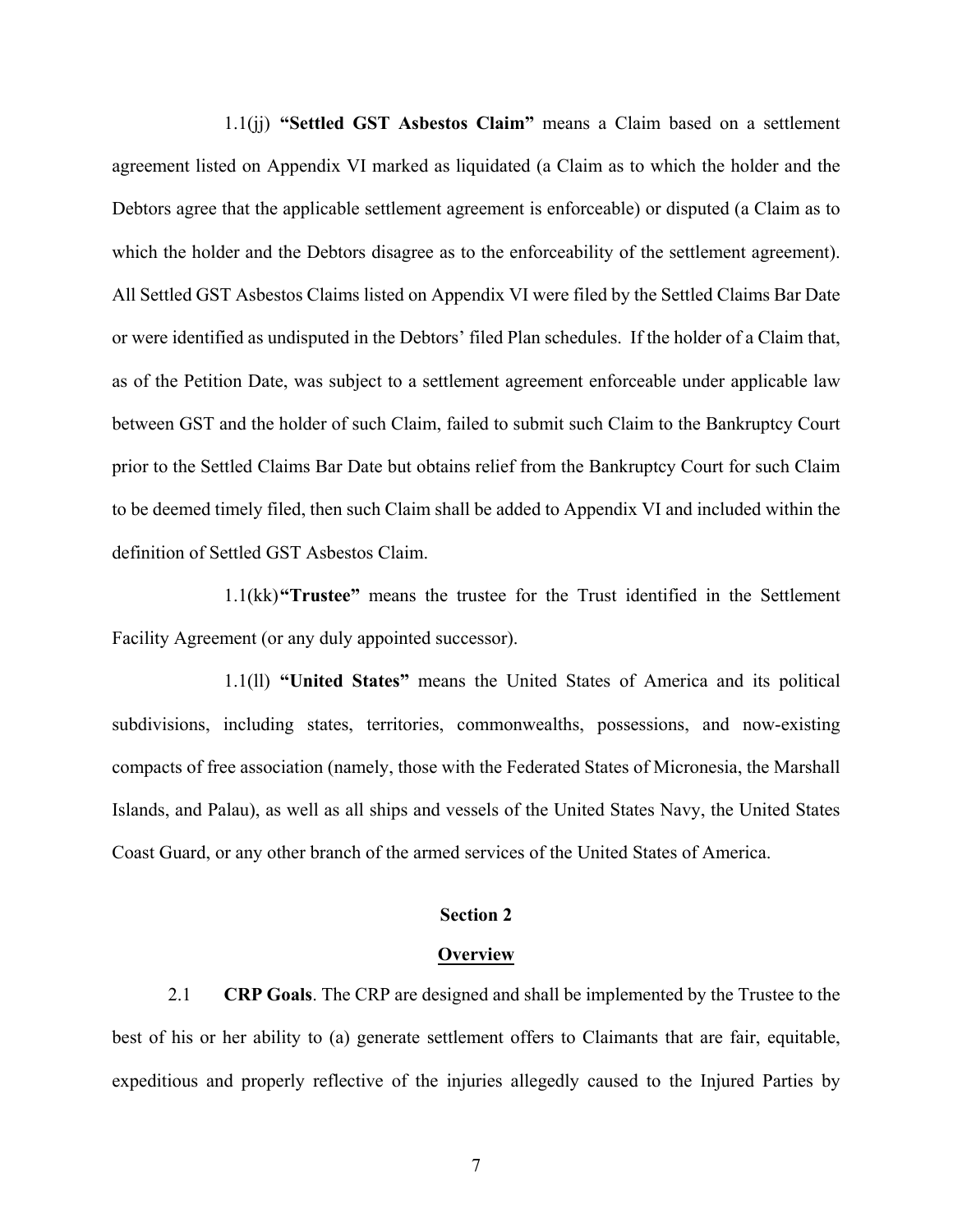exposure to asbestos fibers or dust from Coltec Products or GST Products, many of which were encapsulated and (b) ensure that over the life of the Trust, Present and Future Claims are treated fairly and equitably in all matters, including the payment of settlement amounts from the Trust that are as equal as possible. Subject to Section 4.3 hereof, the holder of a Claim may only seek compensation from the Trust for one Claim with respect to an Injured Party, regardless of whether the Injured Party was exposed to both Coltec Products and GST Products.

2.2 **Compensable Diseases**. These CRP compensate the following diseases: malignant mesothelioma, asbestos-related cancers (lung, colo-rectal, laryngeal, esophageal, pharyngeal, or stomach), severe asbestosis, disabling asbestosis, and non-disabling asbestosis. To be compensated, Claimants must satisfy medical requirements for their particular disease and credibly demonstrate that they were exposed to asbestos fibers or dust from Coltec Products or GST Products. If the medical and exposure requirements are satisfied, then the amount that the Claimant is eligible to receive (the Matrix Amount) is determined through the use of published and objective formulas in Appendix I (Expedited Claim Review) and Appendix II (Extraordinary Claim Review), based on the individual characteristics of the Injured Party, such as occupation, industry, disease, age, life status, number of dependents, economic loss, and duration of exposure to asbestos in Coltec Products and/or GST Products.

2.3 **Trustee's Determination of Maximum Settlement Values, Medical Information Factors and Maximum Annual Payment.** The Asbestos Claimants Committee ("**ACC**") and the FCR previously agreed to preliminary Maximum Settlement Values and Medical Information Factors for disclosure statement purposes only. Before any payment is made, however, the Trustee shall, in a prudent and conservative manner, independently determine the Maximum Settlement Values and Medical Information Factors, in addition to determining the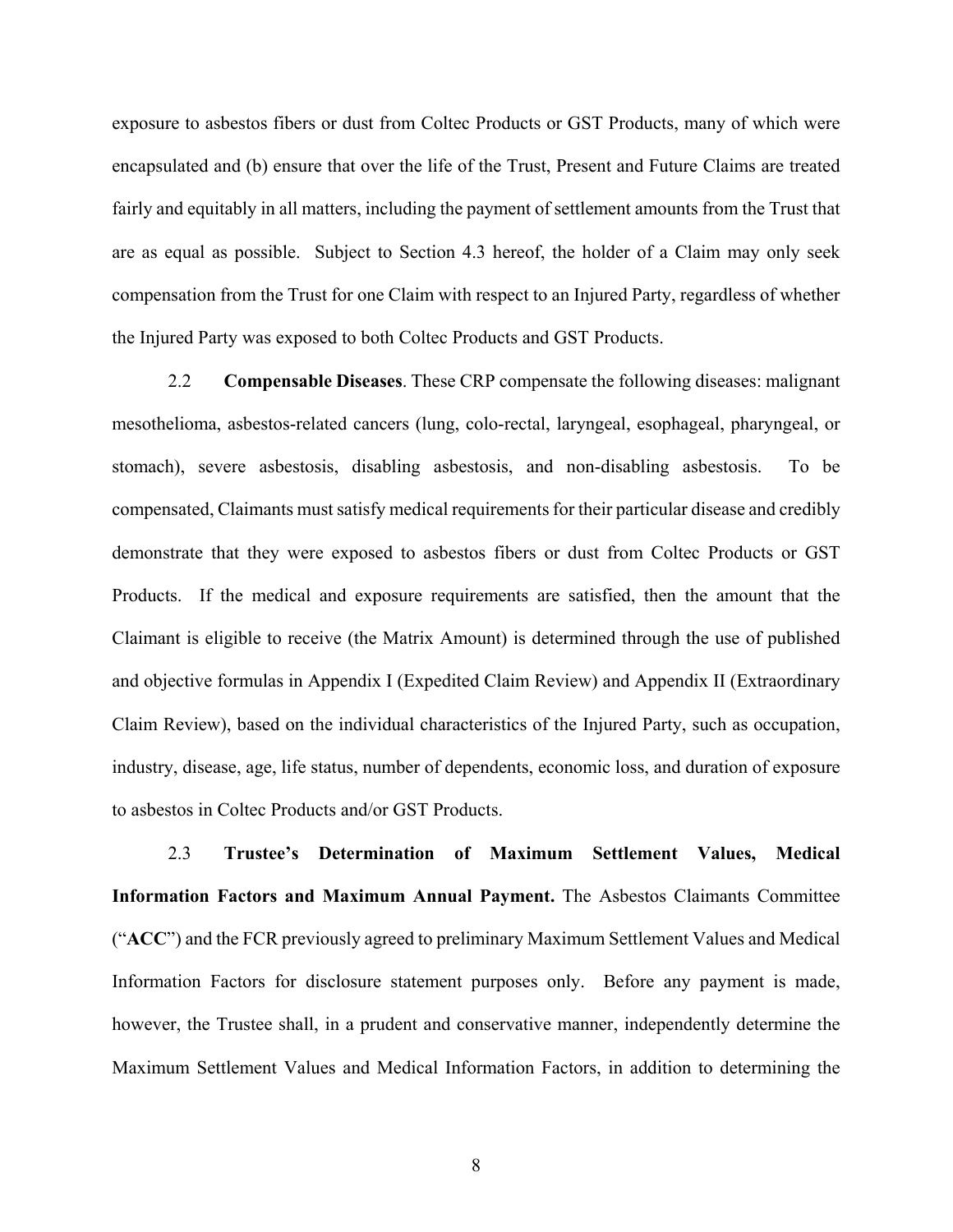Maximum Annual Payment, recognizing in all cases the express goal of these CRP that, over the life of the Trust, Present and Future Claims are to be treated fairly and equitably in all matters, including the payment of settlement amounts from the Trust that are as equal as possible. The Medical Information Factor for malignant mesothelioma shall in no instance be less than 1.

In determining the Maximum Settlement Values, the Medical Information Factors and the Maximum Annual Payment, the Trustee shall consult with the FCR and the CAC and consider, among other things, the number and disease types of Present Claims, the number of Present Claims that are time-barred, the projected number and disease types of Future Claims, the available fund to pay Settled GST Asbestos Claims, the Pre-Petition Judgment GST Asbestos Claims, the Claims Payment Ratio, the value and liquidity of assets then available to the Trust for the payment of Claims, anticipated future returns on such assets, all anticipated administrative and legal expenses, an appropriate reserve to allow for unexpected Claims and possible forecasting errors, and any other material matters that are reasonably likely to affect the sufficiency of funds to provide equal treatment to all holders of Present and Future Claims. In addition, in setting the Medical Information Factors, the Trustee, if he or she deems such information relevant or useful, in his or her sole discretion, may consider the historical relationships among the various disease levels in the tort system with respect to recoveries against the Debtors.

In determining the Maximum Settlement Values, the Medical Information Factors and the Maximum Annual Payment, to the fullest extent provided by the Plan and any orders entered by the Bankruptcy Court, the Trustee shall have access to and may rely upon, among other things, the Debtors' various claims databases, including information provided in response to each Asbestos Claims Bar Date, the Settled Claims Bar Date and the Debtors' questionnaires, and the forecasting models and estimates of the Debtors, the ACC and the FCR.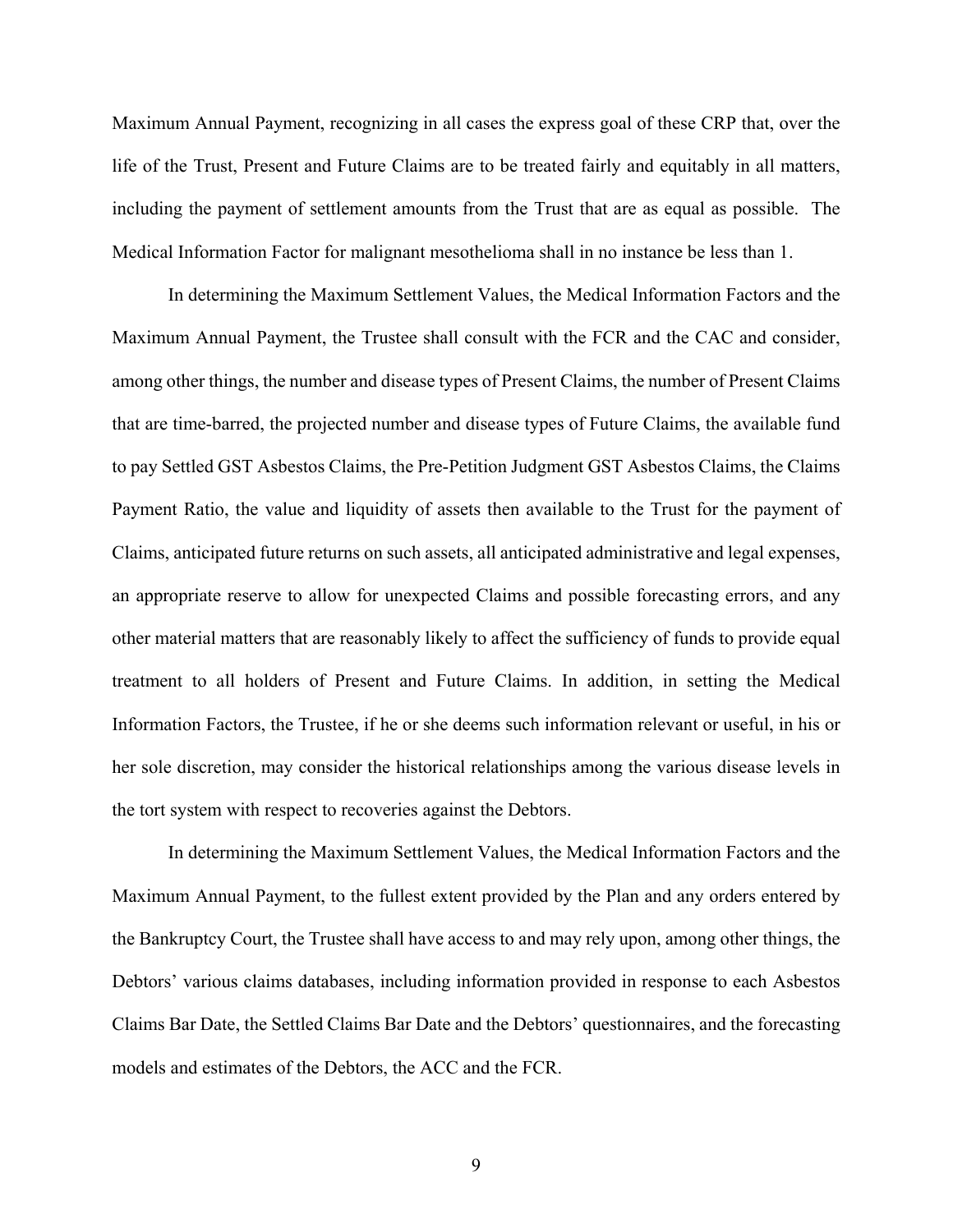Each of the FCR and the CAC has the right to challenge the Trustee's determination of the Maximum Settlement Values, the Medical Information Factors and the Maximum Annual Payment, which dispute shall be governed by the Settlement Facility Agreement.

Once the Maximum Annual Payment is determined for a given year, the Trust's distributions to Claimants for each year shall not exceed that Maximum Annual Payment.

The Trustee shall be required to actively monitor the number of claims submitted, the number of claims paid, the Trust's costs and expenses and the Trust's available assets. If the Trustee determines at any time, in his or her sole discretion, that Future Claims may not receive settlement amounts equal to those of Present Claims for any reason, including because more claims are submitted than were projected or asset values are lower than projected ("**Risk of Unequal Treatment**"), the Trustee shall immediately reduce the Maximum Settlement Values and/or the Maximum Annual Payment by an appropriate percentage after first consulting with the CAC and the FCR. Once the Trustee determines there is a Risk of Unequal Treatment, all payments shall be frozen until the Trustee is satisfied the Maximum Settlement Values, the Maximum Annual Payment and/or the Medical Information Factors are adjusted properly.

The Trustee may only increase the Maximum Annual Payment, the Medical Information Factors and the Maximum Settlement Values with the consent of both the CAC and the FCR. Any increase or decrease in the Maximum Settlement Values shall be the same percentage across all Maximum Settlement Values absent the consent of both the CAC and the FCR.

In addition to the adjustments described above, commencing on the second January 1 to occur after the Trust commences paying Claims, and annually thereafter, the Trustee shall adjust the Maximum Settlement Values by the amount of any upward change over the prior year in the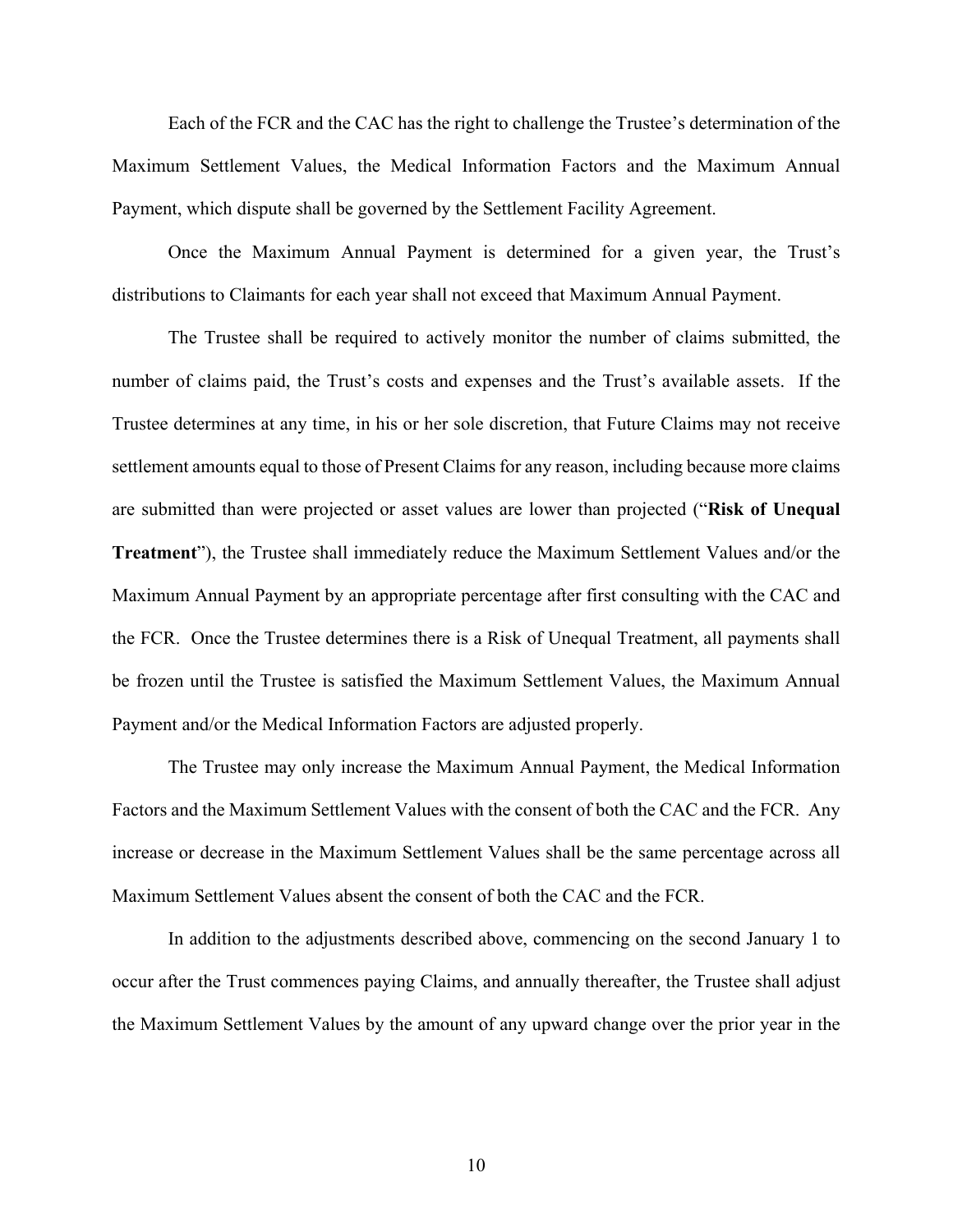Consumer Price Index for all Urban Consumers ("**CPI-U**") published by the United States Department of Labor, Bureau of Labor Statistics.

If the Maximum Settlement Values are increased over time, other than as the result of an inflation adjustment, Claimants who have previously been paid by the Trust will receive a proportional additional payment unless the Trustee, after consultation with the CAC and the FCR, concludes that the amount is so modest (such as less than \$100.00) and the administrative costs and burdens are so great in comparison to the benefit to the subject Claimant that such additional payment should be deferred.

In the event there are insufficient funds in any year to pay the liquidated Claims, the available funds shall be paid to the maximum extent to Claimants based on their place in the FIFO Payment Queue described below. Claims for which there are insufficient funds will be carried over to the next year where they will be placed at the head of the FIFO Payment Queue. If there are excess funds because there was an insufficient amount of liquidated Claims to exhaust the respective Maximum Annual Payment amount for more than two consecutive years, then the excess funds will be rolled over.

2.4 **Trust Claims Payment Ratio.** The Claims Payment Ratio for the various disease categories shall be (i) 85% for "Category A" Claims, which consist of Claims involving malignant mesothelioma, (ii) 10% for "Category B" Claims, which consist of Claims involving lung cancer and (iii) 5% for "Category C" Claims, which consist of claims involving colo-rectal cancer, laryngeal cancer, esophageal cancer, pharyngeal cancer, stomach cancer, severe asbestosis, disabling asbestosis, and non-disabling asbestosis (Category A, Category B and Category C shall be referred to herein as "**Disease Categories**"); provided, however, that all Foreign Claims, as defined in Section 4.5, that are paid by the Trust shall be placed in Category C notwithstanding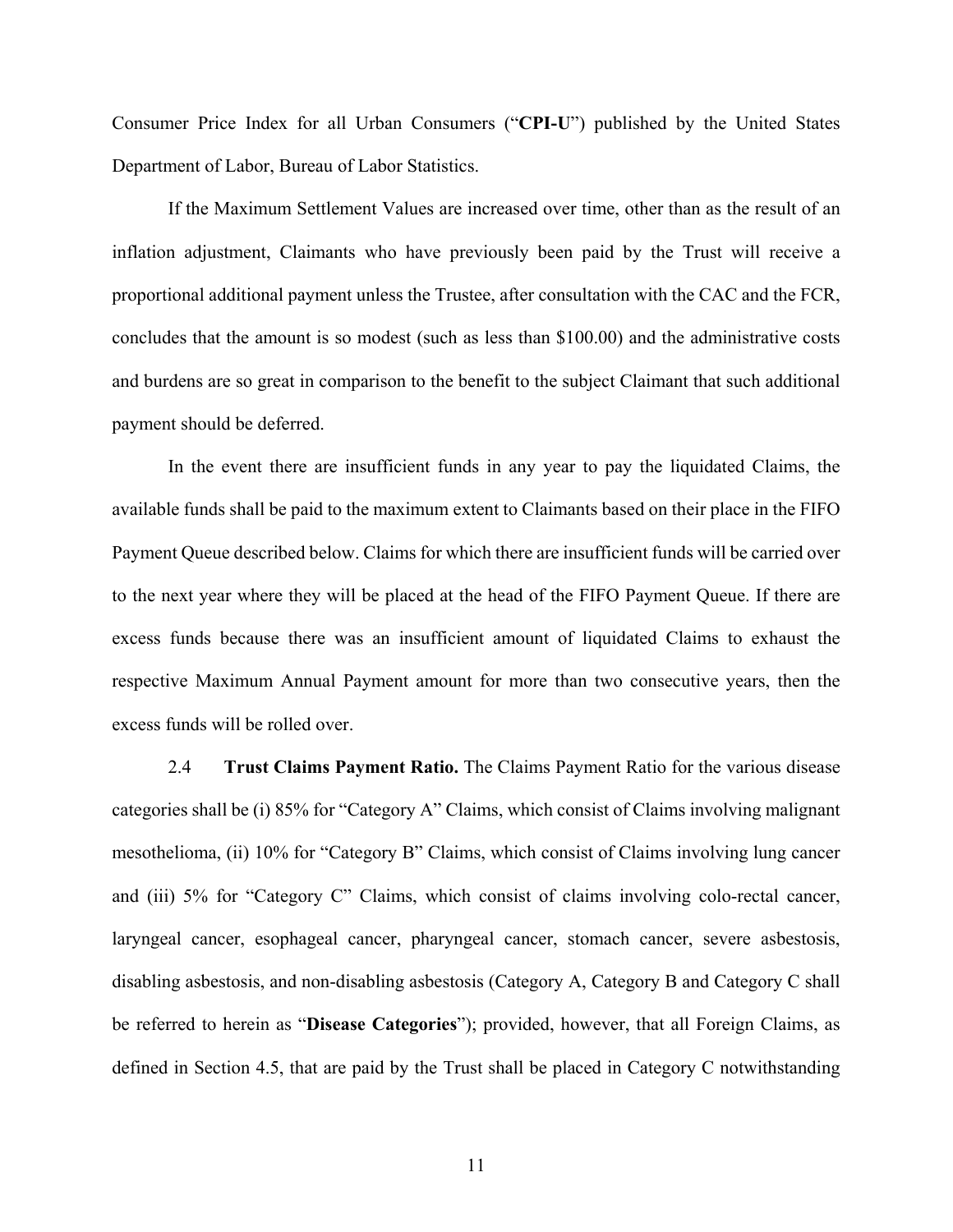the Injured Party's disease level. The Trustee shall apply the Claims Payment Ratio to the Maximum Annual Payment to determine the amount of money available in such year to compensate Claims that fall into each of the Disease Categories.

In the event there are insufficient funds in any year to pay the Claims within any or all of the Disease Categories, the available funds within the particular Disease Category shall be paid to the maximum extent to Claimants in the particular Disease Category based on their place in the FIFO Payment Queue described below. Claims for which there are insufficient funds will be carried to the next year where they will be placed at the head of the FIFO Payment Queue. If there are excess funds in a Disease Category because there was an insufficient amount of liquidated Claims to exhaust the Maximum Annual Payment amount for that Disease Category, then the excess funds for such Disease Category will be rolled over and remain dedicated to the respective Disease Category to which they were originally allocated, so long as the Claims Payment Ratio remains in place.

The Trustee shall not amend the Claims Payment Ratio for five (5) years after the Trust first makes Claim Forms available and provides notice of such date on its website. Following the expiration of that five (5) year initial period, the Trustee may, with the consent of both the CAC and the FCR, amend the Claims Payment Ratio but only to prevent manifest injustice. An increase in the number of Category B and Category C Claims beyond those predicted or expected shall not constitute manifest injustice. If the Trustee amends the Claims Payment Ratio, as part of such amendment, the Trustee may, with the consent of both the CAC and the FCR, transfer excess funds in a Disease Category to another Disease Category with insufficient funds. In the situation where there are excess funds for a Disease Category, the Trustee may instead, with the consent of both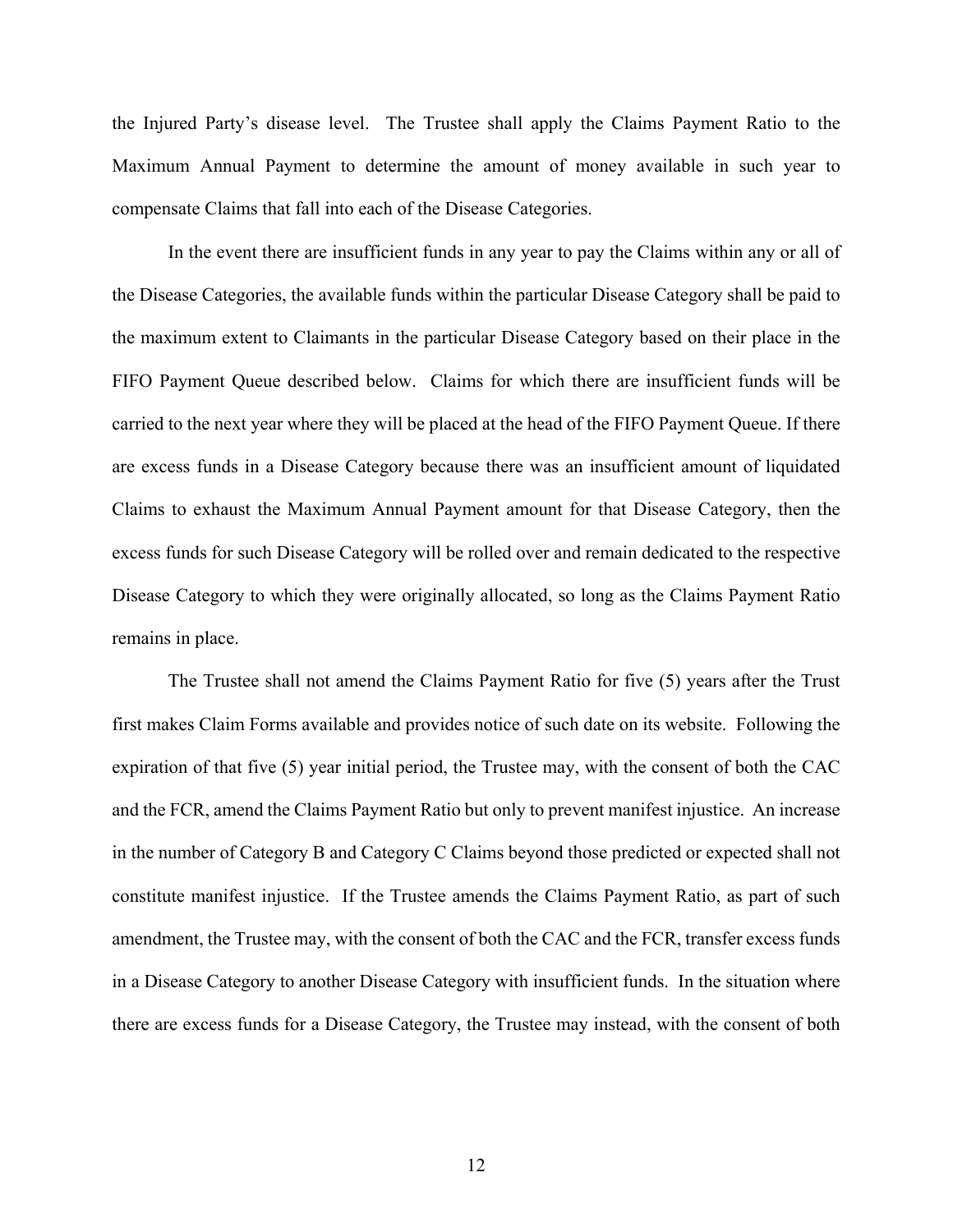the CAC and the FCR, make adjustments that result in increased payments to the holders of Claims in such Disease Category.

#### **Section 3**

### **Ordering and Processing of Claims**

3.1 **Establishment of the FIFO Processing Queue**. The Trust will order Claims to be reviewed for processing purposes on a first-in, first-out ("**FIFO**") basis except as otherwise provided herein (the "**FIFO Processing Queue**"). A Claimant's position in the FIFO Processing Queue shall be determined according to the date that the Claim is filed with the Trust, with an earlier filing date being given priority over a later filing date. If any Claims are filed on the same date, the Claimant's position in the FIFO Processing Queue shall be determined by the date of diagnosis of the asbestos-related disease, with an earlier diagnosis date being given priority over a later diagnosis date. A Claim shall be deemed filed on the date the Claimant places the Claim Form in the mail, or the date upon which the Claimant submits the Claim Form electronically.

3.2 **Processing of Claims**. The Trust will review its Claim files on a regular basis. The Trust shall, upon determining that a Claim qualifies for a settlement offer, tender to the Claimant an offer of payment of the amount determined under these procedures, together with a form of Settlement Release (as defined in the Plan). The form of Settlement Release is attached hereto as Appendix III.

3.3 **Payment of Claims**. Claims shall be paid in FIFO order based on the date the Trust received the Settlement Release (the "**FIFO Payment Queue**").

3.4 **Same Day Liquidation**. If any Claims are liquidated on the same date, each such Claimant's position in the FIFO Payment Queue shall be determined by the date of the diagnosis of such Claimant's asbestos-related disease, with earlier diagnosis dates given priority over later

13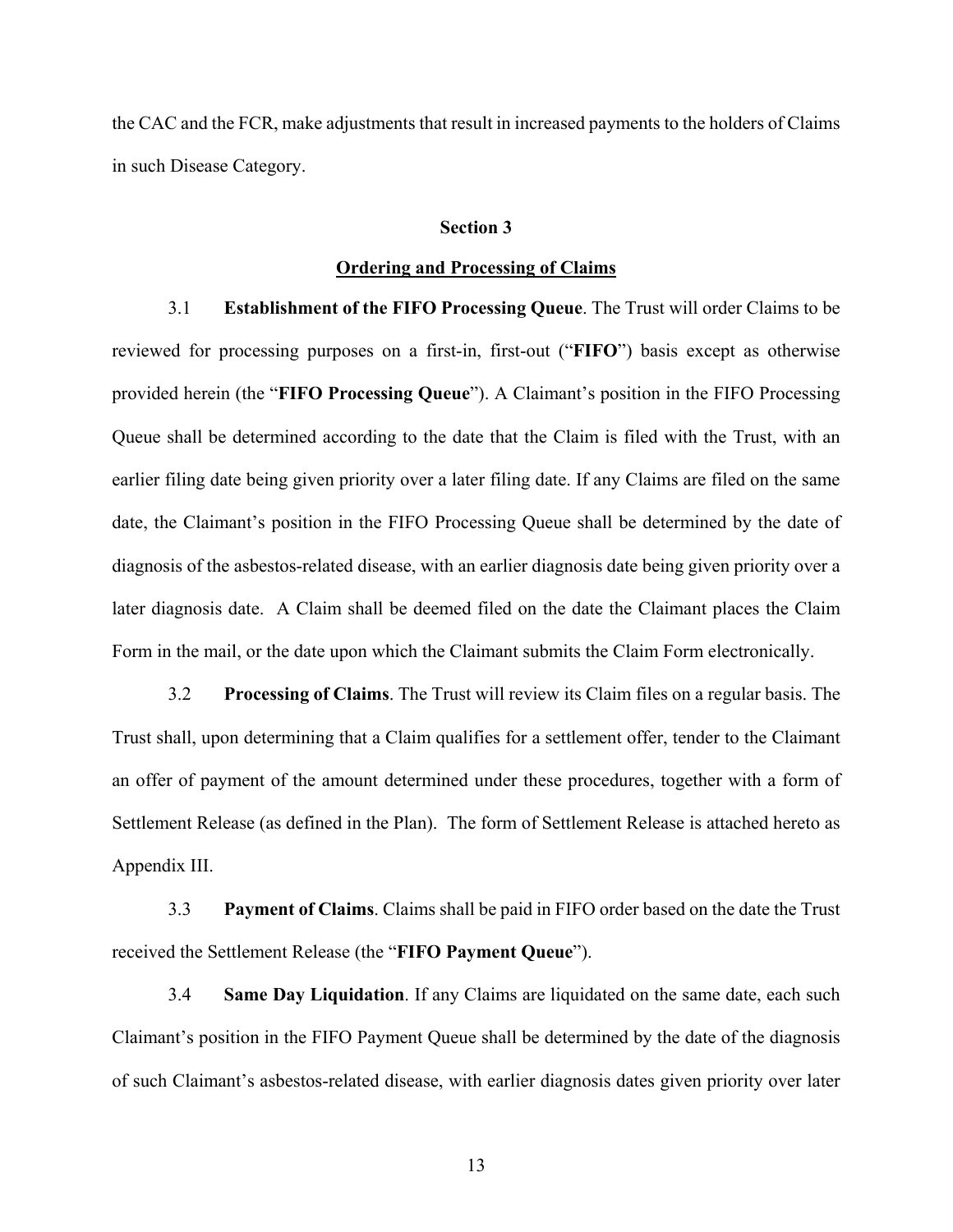diagnosis dates, and older claimants given priority over younger claimants if they were diagnosed on the same date.

3.5 **Resolution of Settled GST Asbestos Claims and Pre-Petition Judgment GST Asbestos Claims.** In order to receive payment from the Trust, the holder of a Settled GST Asbestos Claim or a Pre-Petition Judgment GST Asbestos Claim must submit all documentation that the Trustee deems necessary to demonstrate to the Trust that the claim is in fact a Settled GST Asbestos Claim and eligible for payment under the terms of the applicable settlement agreement or a Pre-Petition Judgment GST Asbestos Claim that qualifies for payment hereunder.

The Trustee shall consult with the CAC and the FCR with respect to a Pre-Petition Judgment GST Asbestos Claim and may appeal or seek further review of such Judgment. If the Trust is successful in such appeal or further review process, then such Claim shall not be payable by the Trust as a Pre-Petition Judgment GST Asbestos Claim. The holder of such Claim may, however, submit such Claim to the Trust and be eligible for payment subject to all of the criteria contained herein with respect to non-Pre-Petition Judgment GST Asbestos Claims.

With respect to Settled GST Asbestos Claims, if the Debtors do not agree that the settlement is enforceable as indicated on Appendix VI hereto, the Claim is payable as a Settled GST Asbestos Claim only if Trust determines that the settlement is enforceable under applicable law. Settled GST Asbestos Claims that were disallowed by the Bankruptcy Court as not settled may submit Claims to the Trust and be eligible for a payment subject to all of the criteria contained herein with respect to non-Settled GST Asbestos Claims.

Notwithstanding any other provision of these CRP to the contrary, all Settled GST Asbestos Claims and Pre-Petition Judgment GST Asbestos Claims must be submitted to the Trust within three (3) months after the Trust first makes Claim Forms available and provides notice of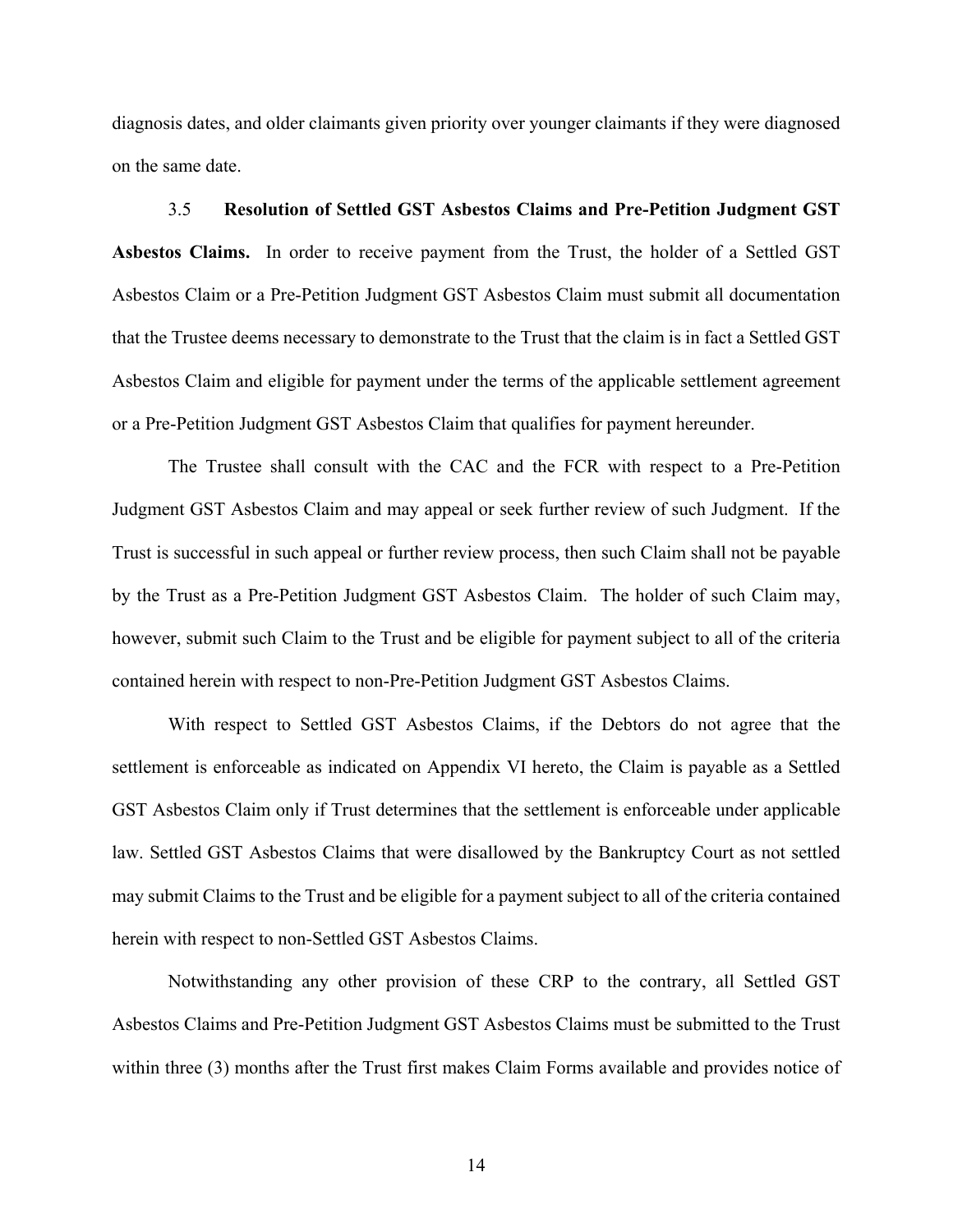such date on its website. No Settled GST Asbestos Claim shall be paid until the expiration of such three-month period. A claimant may submit a Claim to the Trust pending receipt of relief from the Bankruptcy Court with respect to the Settled Claims Bar Date, but the Trust will not process any such Claim until the subject Claimant provides evidence that relief from the Bankruptcy Court has been obtained.

The liquidated value of a Settled GST Asbestos Claim or a Pre-Petition Judgment GST Asbestos Claim shall be the unpaid portion of the amount agreed to in the enforceable settlement agreement between GST and the holder of such Claim, the unpaid portion of the final judgment, or the unpaid portion of the amount awarded by the jury verdict or non-final judgment (as to which the Trustee elects not to appeal or seek further review), as the case may be, plus interest, if any, that has accrued on that amount in accordance with the terms of the settlement agreement, if any, or under applicable state law for settlements or judgments, as of the Petition Date; however, except as otherwise provided in Section 9.7 below, the liquidated value of such a Claim shall not include any punitive or exemplary damages. The liquidated amount of any such Claim shall be subject to a payment percentage to be determined by the Trustee after the Effective Date. The Trustee shall set the payment percentage such that the holders of the Settled GST Asbestos Claims and the Pre-Petition Judgment GST Asbestos Claims receive approximately the same percentage recovery as it is anticipated that other Claimants shall receive based on the estimated value of the Claims channeled to the Trust and the assets available to pay such liabilities.

Holders of Settled GST Asbestos Claims and Pre-Petition Judgment GST Asbestos Claims that are secured by letters of credit, appeal bonds, or other security or sureties shall first exhaust their rights against any applicable security or surety before submitting a Claim to the Trust. Only in the event that such security or surety is insufficient to pay the Claim in full shall the deficiency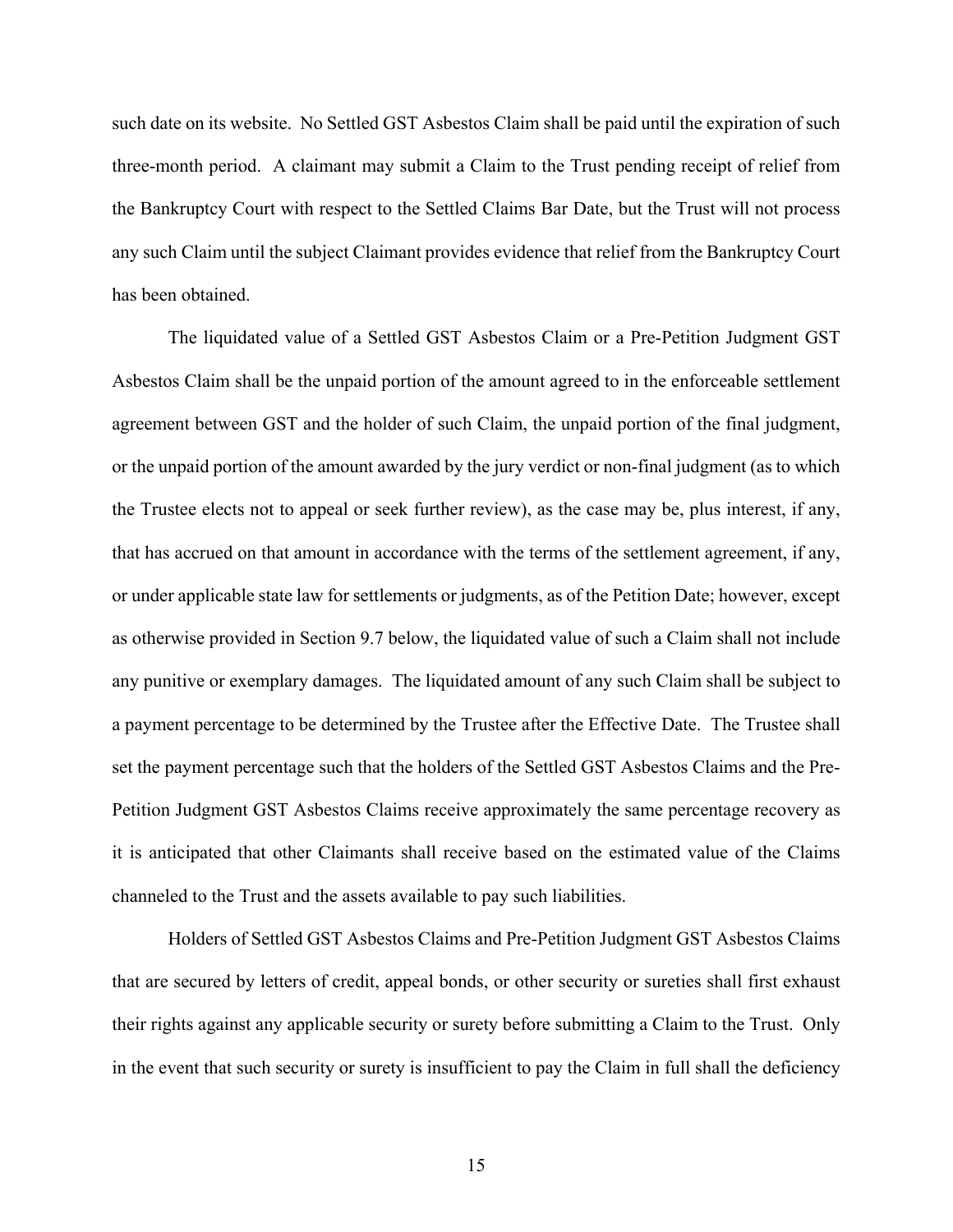be processed and paid by the Trust. Any such deficiency shall be subject to the payment percentage.

Pursuant to Section 9.4 of the CRP, the holder of a Settled GST Asbestos Claim or a Pre-Petition Judgment GST Asbestos Claim may seek arbitration to resolve any dispute concerning whether the Claim qualifies for payment hereunder. To be eligible for arbitration, the Claimant must initiate ADR proceedings pursuant to the Trust's ADR procedures within the later of (i) December 1, 2022, or (ii) within six (6) months of the notice of rejection from the Trust. If the written request is not timely submitted, then the claim is no longer eligible for arbitration.

A total fund of \$10 million will be available to pay Settled GST Asbestos Claims (the "**Settled Claims Maximum**"). If the total amount paid by the Trust to Settled GST Asbestos Claims is less than the Settled Claims Maximum, the remaining surplus shall be made available to pay non-Settled GST Asbestos Claims within 60 days of the final liquidation of the last disputed Settled GST Asbestos Claim.

### **Section 4**

### **Other Claim Issues**

4.1 **Deceased or Incompetent Claimant**. Where the Claimant is deceased or incompetent, if the settlement and payment of his or her Claim must be approved by a court of competent jurisdiction prior to acceptance of an offer by the Claimant's representative, such offer shall remain open so long as proceedings before that court remain pending, provided that the Trust has been furnished with evidence that the settlement offer has been submitted to such court for approval. If the offer is ultimately approved by that court and accepted by the Claimant's representative, the Trust shall pay the Claim in the amount so offered.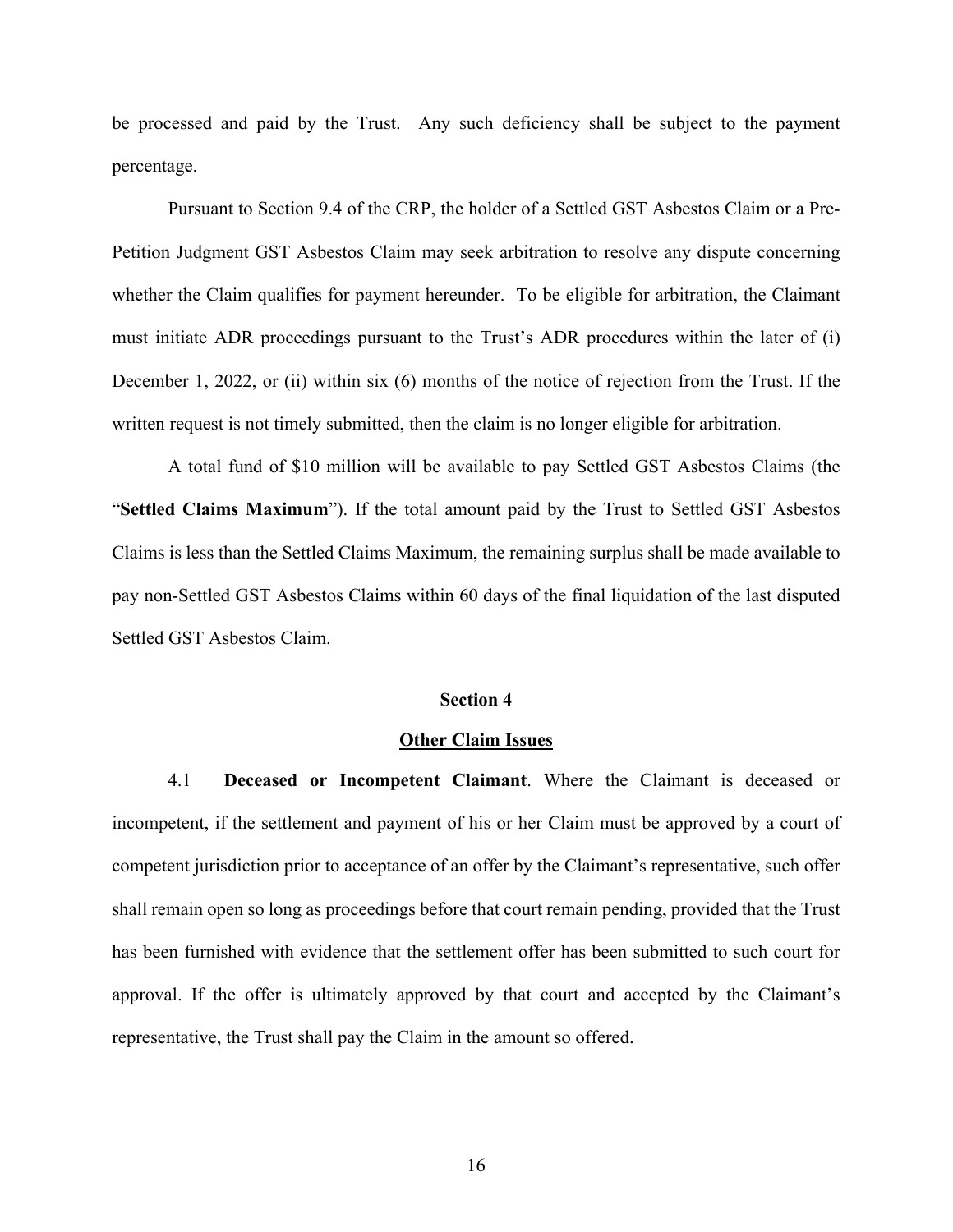4.2 **Hardship Claims**. The Trust may liquidate and pay certain qualified Claims that also qualify as Hardship Claims, as defined below, at any time. Such Claims may be considered separately no matter what the order of processing otherwise would have been under these CRP. A Hardship Claim, following its liquidation, shall be placed at the head of the FIFO Payment Queue for its Disease Category for purposes of payment, subject to the Maximum Annual Payment and Claims Payment Ratio described above. An otherwise qualified Claim qualifies for payment as a "**Hardship Claim**" if (i) the Claim is an asbestos-related malignancy claim, and (ii) the Trustee, in his or her sole discretion, determines (a) that the Claimant needs financial assistance on an immediate basis based on the Claimant's expenses and all sources of available income, and (b) that the Claimant's dire financial condition is a result of the Claimant's asbestos-related disease.

4.3 **Second Disease (Malignancy) Claims**. The holder of a non-malignant asbestosrelated disease Claim (including the holder of such a claim that was settled and paid by a Debtor prior to the formation of the Trust) may file a new Claim based on a malignant asbestos-related disease that qualifies for payment from the Trust if it is diagnosed after payment on the nonmalignant Claim. The Settlement Release shall not require such a Claimant to release the subsequent disease Claim, and the Trust shall not enforce the provision of any release entered into with a Debtor releasing such a subsequent disease Claim. Any additional payments to which such Claimant may be entitled with respect to such malignant asbestos-related disease shall not be reduced by the amount paid for such non-malignant Claim.

4.4 **Conspiracy Theories**. Claims based on conspiracy theories against the Debtors are not compensable under these CRP.

4.5 **Foreign Claims.** Foreign Claims are not compensable under these CRP unless the holder of a Foreign Claim files a lawsuit in the United States. If this occurs, the Trust shall process

17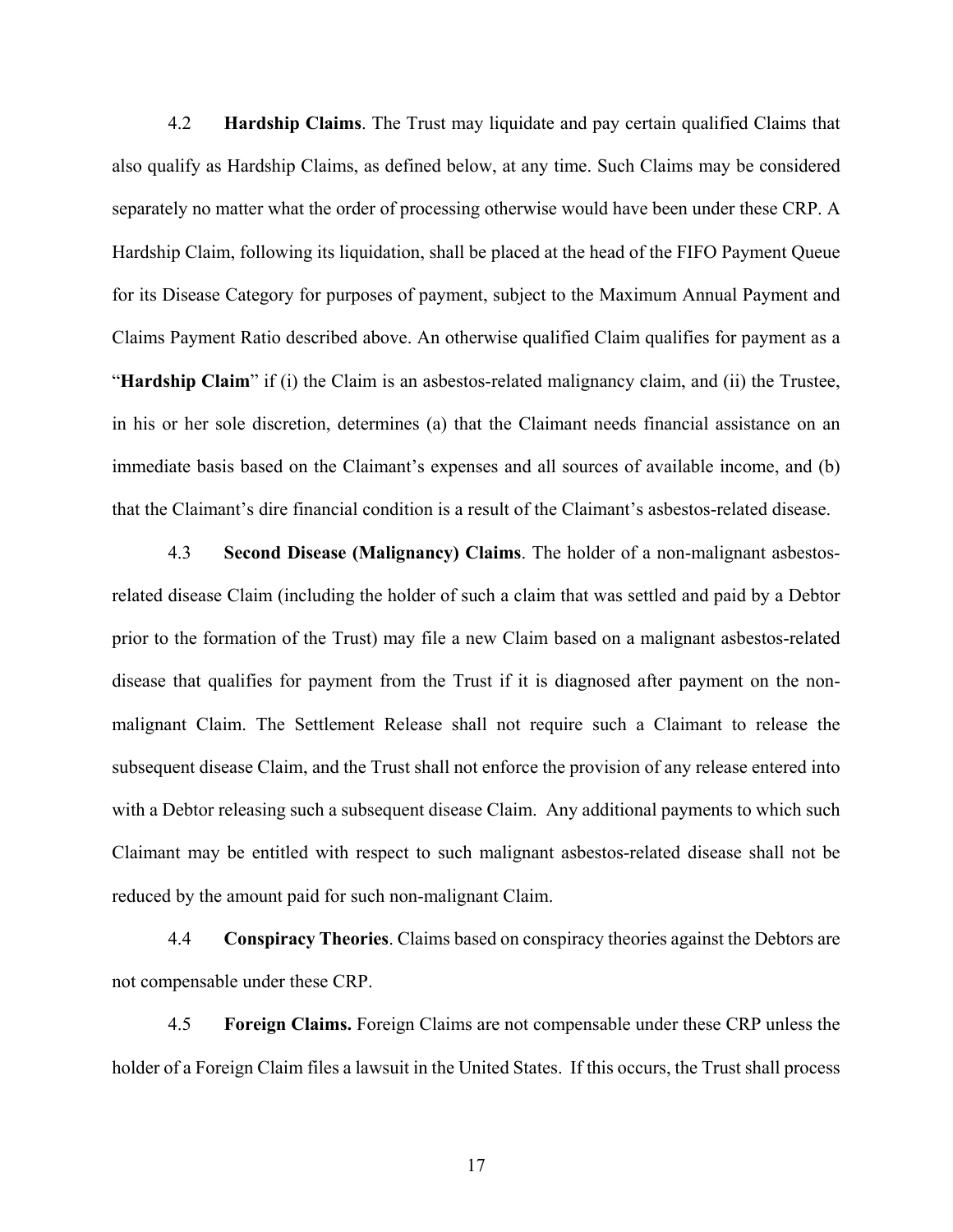the holder's claim provided the holder complies with the requirements set forth herein. The holder of the Foreign Claim shall be required to submit to the Trust a filing fee pursuant to Section 8.2 hereof and information establishing, to the Trustee's satisfaction, that the Injured Party is suffering from one of the diseases described in Appendix I and that such Injured Party had at least six (6) months of Coltec/GST Product Contact. All information submitted to the Trust must be in English. If these requirements are met, the Trust shall determine the amount that the Claimant is entitled to receive based on the disease of the Injured Party. If the Injured Party is suffering from mesothelioma, the settlement amount shall be \$100; if the Injured Party is suffering from asbestosrelated lung cancer or severe asbestosis, the settlement amount shall be \$50; if the Injured Party is suffering from asbestos-related other cancer or disabling asbestosis, the settlement amount shall be \$25; and if the Injured Party is suffering from non-disabling asbestosis, the settlement amount shall be \$10.

4.6 **Workers' Compensation Claims**. If an Injured Party's Claim is based on exposure to asbestos fibers or dust while that Injured Party was an employee of a Debtor, Claimant must certify that the Injured Party and/or his or her beneficiaries did not receive any Workers' Compensation insurance recovery under the Debtors' Workers' Compensation insurance with respect to the Claim, and if there is any recovery, under the Debtors' Workers' Compensation insurance, the Trust shall not have any liability with respect to the Claim.

### **Section 5**

#### **Effect of Statutes of Limitations and Repose and Asbestos Claims Bar Date**

5.1 **Time-Barred Claims.** No Claim will be entitled to any distribution from the Trust if it was time-barred as of the Petition Date.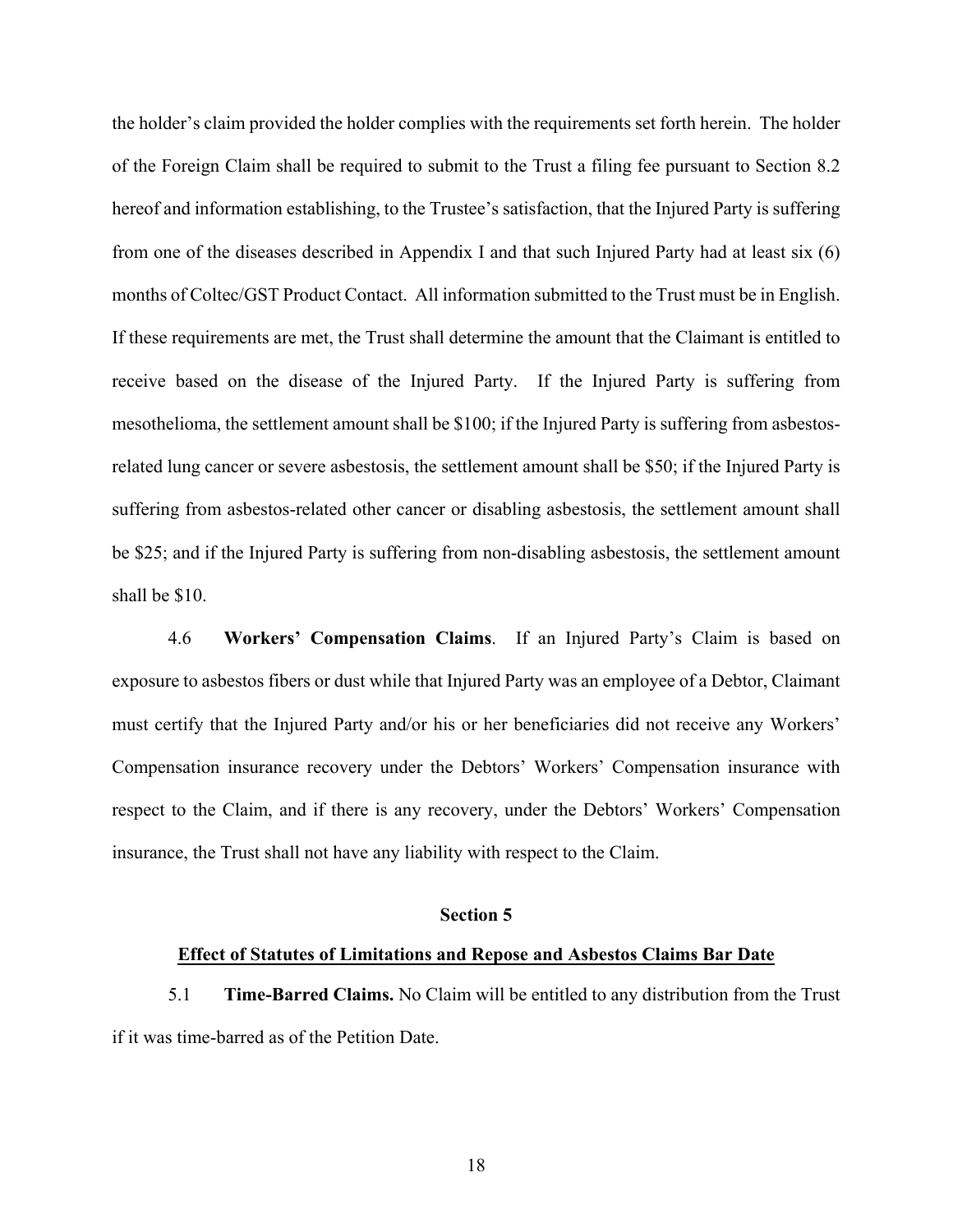5.2 **Filing Deadline for Claims Subject to Asbestos Claims Bar Date**. Claims subject to, and in compliance with, an Asbestos Claims Bar Date must be submitted to the Trust within the later of (i) the statute of limitations applicable under non-bankruptcy law in the jurisdiction where a claim against a Debtor was filed or, if not filed, could have been timely and properly filed (including any extension of time by operation of 11 U.S.C. Section  $108(c)$ ), and (ii) one (1) year after the effective date of the Second Amended and Restated CRP.

Claims that were subject to an Asbestos Claims Bar Date but are not in compliance with such Asbestos Claims Bar Date are barred and not compensable under these CRP unless relief has been obtained from the Bankruptcy Court, in which case the Claim must be submitted to the Trust within the deadline described in the previous paragraph. A claimant may submit such Claim to the Trust pending receipt of relief from the Bankruptcy Court, but the Trust will not process any such Claim until the subject Claimant provides evidence that relief from the Bankruptcy Court has been obtained.

5.3 **Filing Deadline for Claims Not Subject to an Asbestos Claims Bar Date**. Claims not subject to an Asbestos Claims Bar Date must be filed within the later of (i) the statute of limitations applicable under non-bankruptcy law in the jurisdiction where a claim against a Debtor could have been timely and properly filed (including any extension of time by operation of 11 U.S.C. § 108(c)), including, but not limited to, any state where Coltec/GST Product Contact occurred, the Claimant's state of residence, and the state of North Carolina or any other state of a Releasee's residency or incorporation, (ii) one (1) year after the effective date of the Second Amended and Restated CRP, and (iii) two (2) years after the date of diagnosis.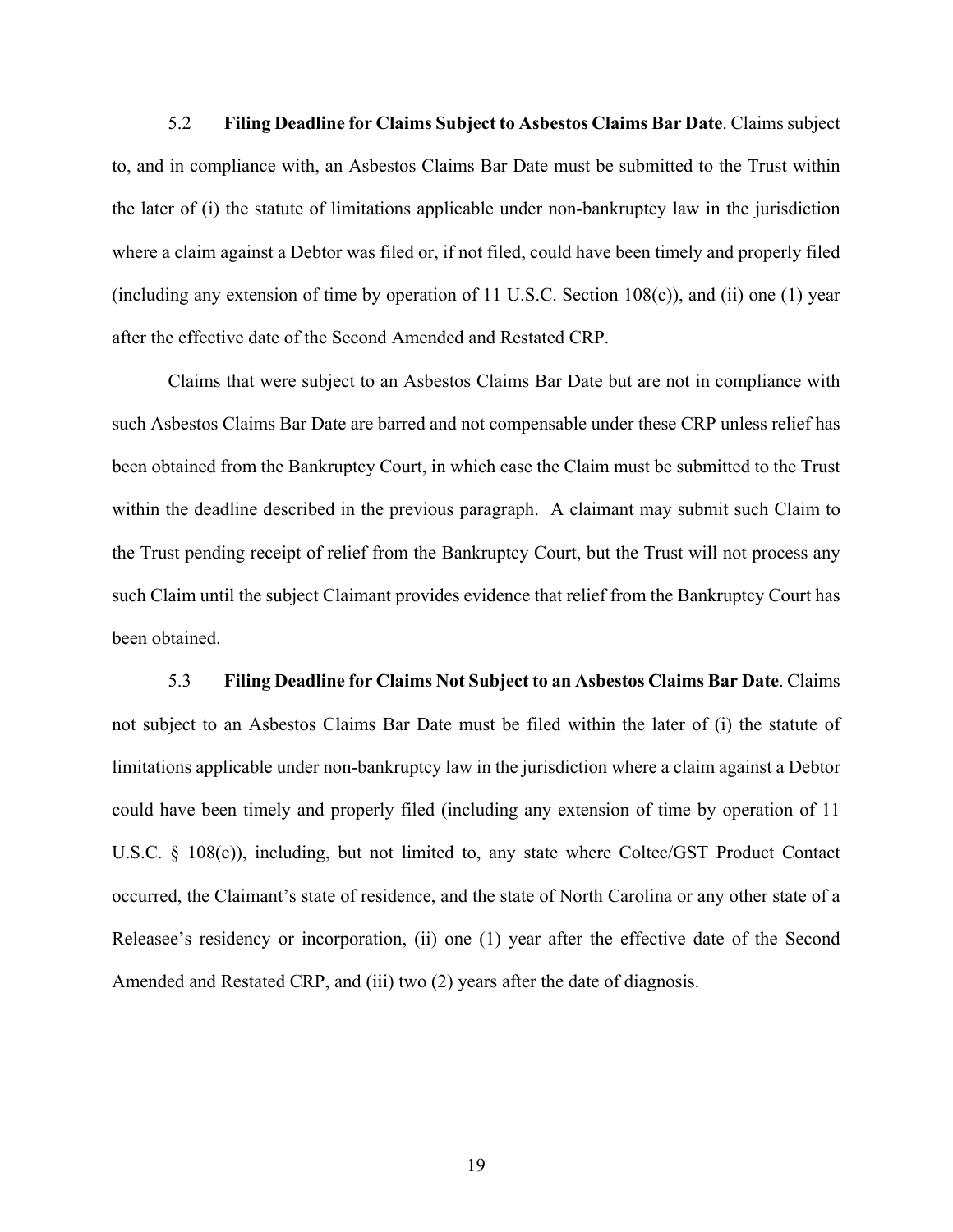#### **Section 6**

### **Settlement Review Process**

6.1 **Claimant's Choice of Expedited Claim or Extraordinary Claim Review**. Matrix Amounts pursuant to Expedited Claim Review and Extraordinary Claim Review are determined through the use of formulas set forth in Appendix I and II, respectively, to these CRP. A Claimant may submit a Claim for Expedited Claim Review or, if the Claim is an Extraordinary Claim, Extraordinary Claim Review.

6.2 **Expedited Claim Review and Extraordinary Claim Review Distinguished**. Within Expedited Claim Review and Extraordinary Claim Review, Matrix Amounts are calculated by reference to occupation, industry, disease, age, life status, number of dependents, economic loss, and duration of Coltec/GST Product Contact. The manner in which these factors are determined and valued is detailed in Appendix I hereto. Only Claims satisfying the criteria set forth in Appendix I, as well as all other criteria in these CRP, are eligible for settlement offers under these CRP.

Expedited Claim Review requires less information than Extraordinary Claim Review as Claims submitted for Extraordinary Claim Review are subject to additional verification and documentation requirements. Only holders of Extraordinary Claims may seek Extraordinary Claim Review.

6.3 **Payment of Claims Accepting Settlement Offers**. If the Trust determines the Claim is eligible for payment under Expedited Claim Review or Extraordinary Claim Review (as applicable) and the Claimant executes the form of Settlement Release attached hereto as Appendix III, the Claim shall be placed in the FIFO Payment Queue following which the Trust shall disburse payment subject to the requirements of these CRP.

20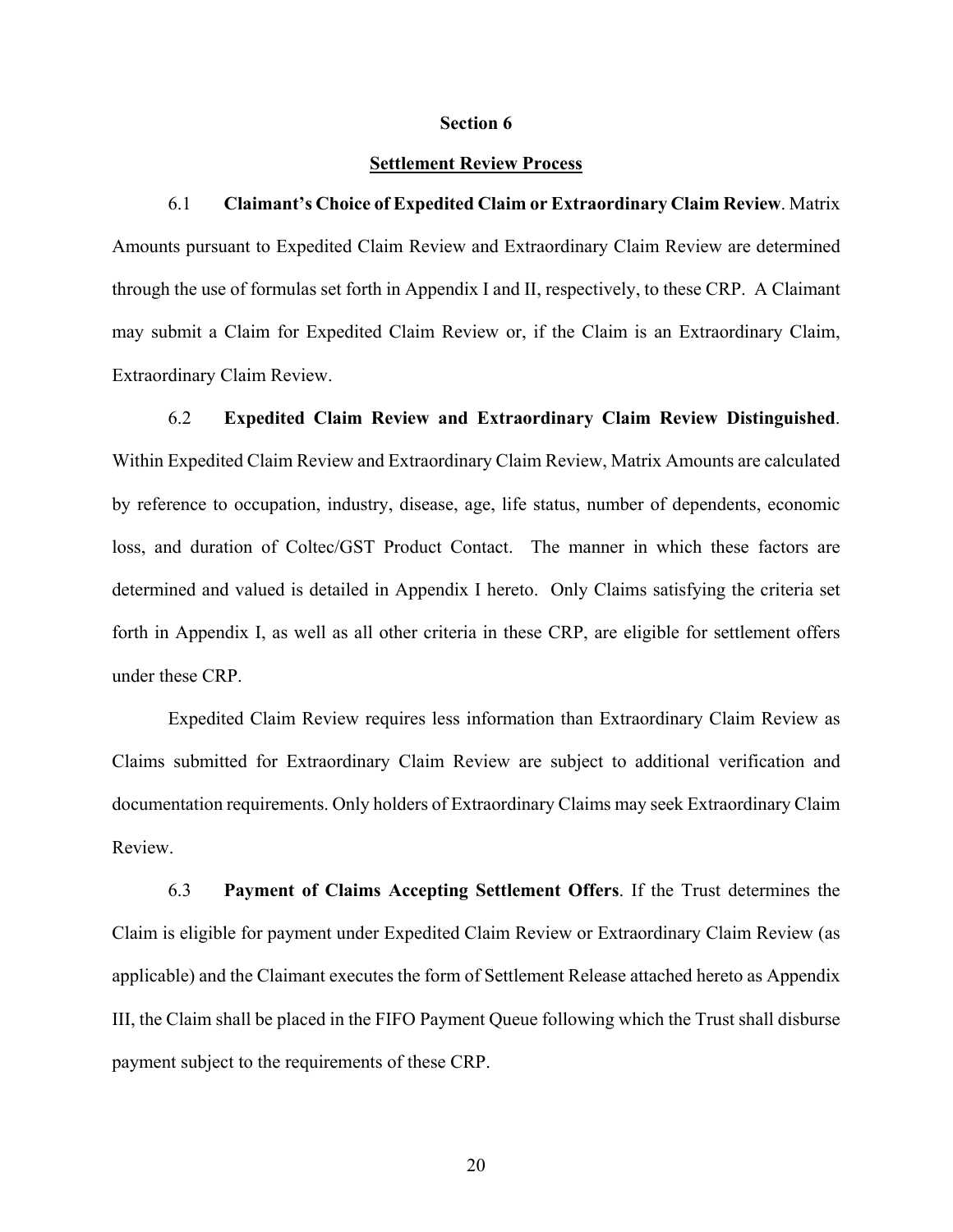6.4 **Submission Requirements**. Whether a Claim is submitted under either Expedited Claim Review or Extraordinary Claim Review, it must meet threshold, medical, and Coltec/GST Product Contact requirements set forth below, and must be submitted with the information necessary to determine a settlement offer under either the Expedited Claim or Extraordinary Claim Review procedures described in Appendices I and II.

### 6.5 **Threshold Requirements for All Claimants**. To be eligible for a payment under

these CRP, a Claimant must satisfy the following threshold requirements:

(a) The Claimant (or the Claimant's predecessor) has not released the Claim against the Debtors, the Reorganized Debtors, the Trust, or Reorganized Garrison (or had such Claim resolved by final judgment, dismissal, or order), subject to the exception for Second Disease Claims described in Section 4.3;

(b) The Claimant has not obtained a judgment against Debtors based on the asbestos-related injury alleged in the Claim that has been fully satisfied;

(c) The Claim has not been disallowed by the Bankruptcy Court, except that Settled GST Asbestos Claimants whose Claims are disallowed by the Bankruptcy Court as not settled may nevertheless submit such Claims to the Trust and be eligible for a payment from the Trust, subject to all criteria contained herein;

(d) The Claimant has not transferred his or her right to recover with respect to the Claim such that the Claim can be asserted by another person. (The fact that a Claimant has executed a "subrogation agreement" with a health insurer or that a statutory provision grants to any governmental entity rights of subrogation shall not be construed as a transfer of the Claimant's right to recover); and

(e) The Claim is in compliance with an Asbestos Claims Bar Date or the Settled Claims Bar Date, as applicable, unless relief has been obtained from the Bankruptcy Court.

6.6 **Medical Requirements for All Claimants.** To be eligible for a payment under

these CRP, all Claimants must support their Claims with the medical documentation described in Appendix I applicable to the condition they allege. All diagnoses must be accompanied by either (i) a statement by the physician providing the diagnosis that at least ten (10) years have elapsed between the date of first exposure to asbestos and the diagnosis, or (ii) a history of exposure to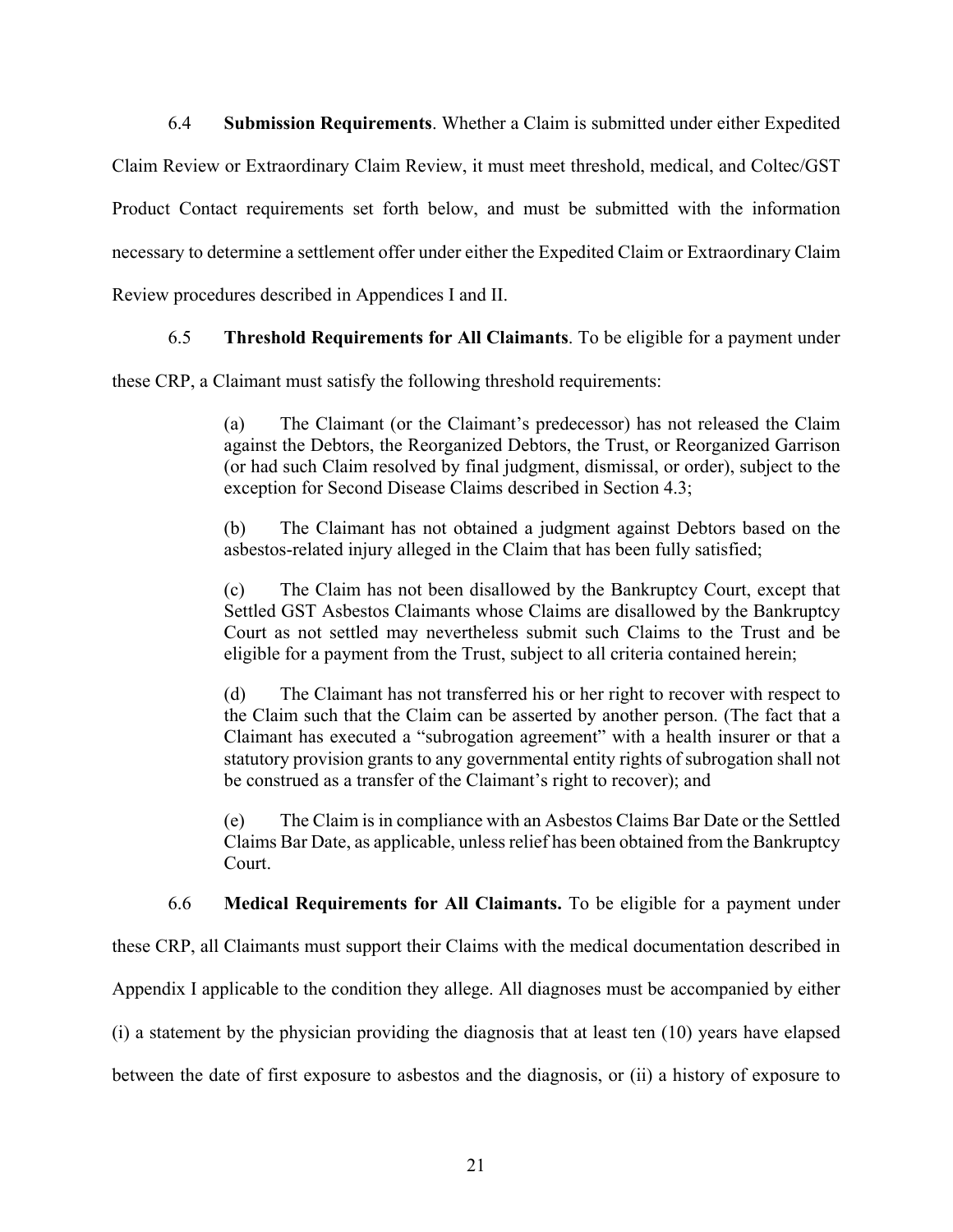asbestos fibers or dust sufficient to establish a 10-year latency period. Such statement may take the form of information in the Injured Party's medical records or reports (i.e., exposure history).

Medical evidence provided in support of the Claim must be credible and consistent with recognized medical standards. Each diagnosis must be made by a board-certified physician in an appropriate specialty, whose license and certification are not (or were not at the time of the diagnosis) on inactive status, to a level of reasonable medical probability. Pulmonary function testing, where required, must be performed using equipment, methods of calibration, and techniques that meet the lung function testing criteria adopted by the American Thoracic Society (" $ATS$ ") current as of the date the test is performed.<sup>1</sup>

Any diagnosis of asbestosis (including in connection with asbestos-related lung cancer or laryngeal cancer) must be made by (i) a board-certified pathologist, who personally reviewed the Injured Party's pathology, or (ii) a board-certified internist, pulmonologist, radiologist, or occupational medicine physician who actually examined the Injured Party or reviewed and listed relevant medical records, with findings contained in a narrative written report.

In assessing the reliability of any diagnosis, the Trustee may consider whether the diagnosis discusses the basis for the opinion and the reason for rejection of other reasonably possible diagnoses.

A finding by a physician that a Claimant's disease is "consistent with" or "compatible with" asbestosis shall not alone be treated by the Trust as a diagnosis.

 $\overline{a}$ 

<sup>&</sup>lt;sup>1</sup> Pulmonary function testing performed in a hospital accredited by the Joint Commission on Accreditation of Healthcare Organizations, or performed, reviewed, or supervised by a board-certified pulmonologist, internist, radiologist or occupational medicine physician shall be presumed to comply with ATS standards, and the Claimant may submit a summary report of the testing. In all other cases, the Claimant must submit the full report of the testing; provided, however, that if the pulmonary function testing was conducted prior to the Effective Date of the Plan and the full report is not available, the Claimant must then submit a declaration signed by a board-certified pulmonologist, internist, radiologist or occupational medicine physician, in the form provided by the Trust, certifying that the pulmonary function testing was conducted in compliance with ATS standards.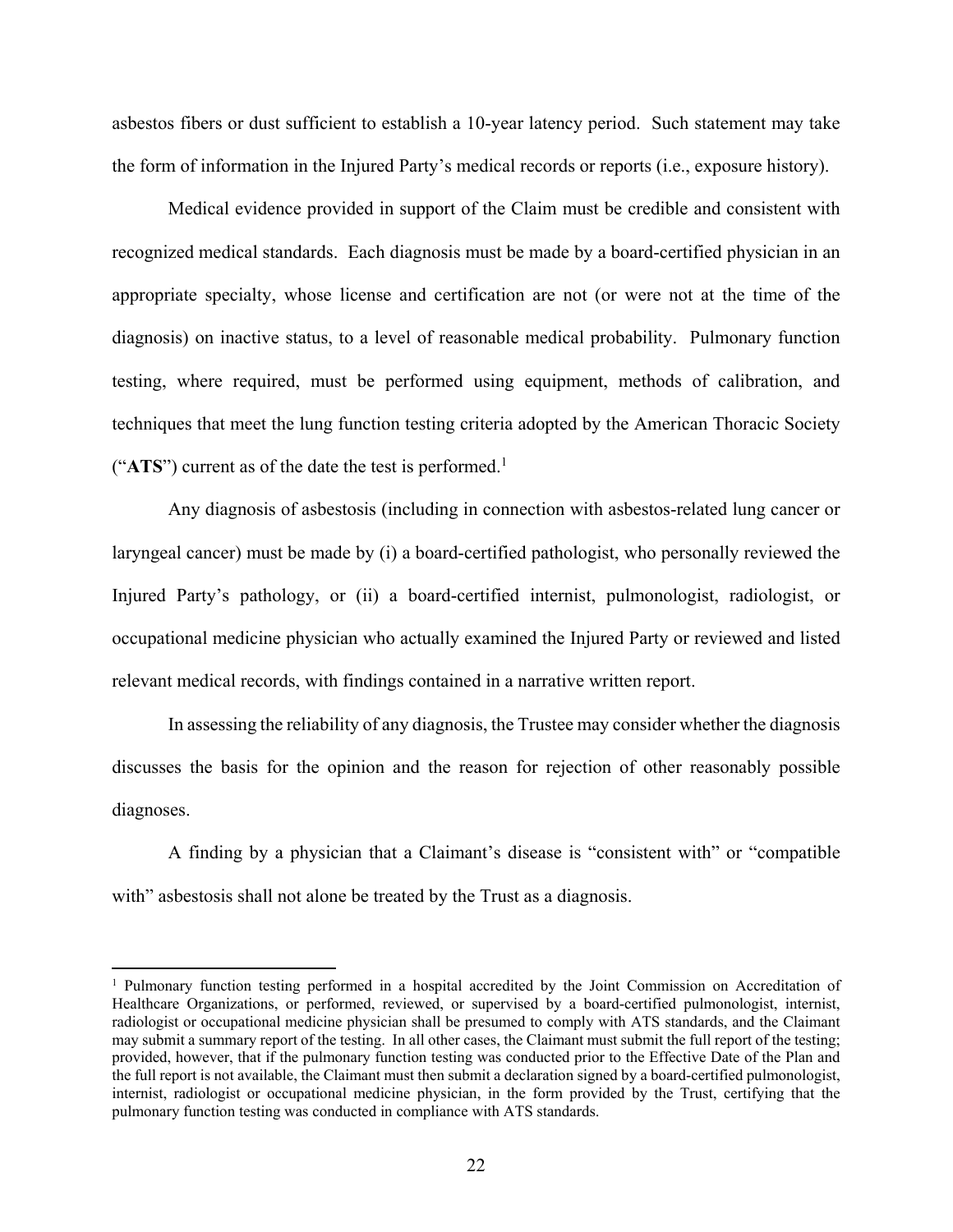With respect to all disease Claims, the Trustee may require, among other things, the submission of x-rays, CT scans, detailed results of pulmonary function tests, laboratory tests, tissue samples, and results of medical examination or reviews of other medical evidence.

The Trust must require that the medical evidence submitted comply with recognized medical standards, including those regarding equipment, testing, methods, and procedures to assure that such evidence is reliable.

In the case of deceased Injured Parties, the Trustee may take into account the medical standards in place at the time of the subject test in evaluating the reliability of the evidence, and at the Claimant's request, the Trustee may waive the board-certified requirements in the case of an otherwise qualified physician whose X-ray and/or CT scan readings are submitted for the deceased Injured Party. The decision to waive this requirement in that circumstance shall be in the Trustee's sole discretion.

With respect to malignant mesothelioma, the Trust in assessing the reliability of a diagnosis may request and consider information concerning the following:

- Whether the pathologist or laboratory has performed a panel of appropriate (as of the time of the diagnosis) immunohistochemical stains on tumor tissue from a biopsy, and if not, whether there is good cause and whether the laboratory has instead performed a panel of appropriate immunohistochemical stains on a specimen obtained from cytology;
- Whether the pathological report identifies the morphologic form of the tumor; that is, whether the tumor is epithelial (also referred to as epithelioid), sarcomatous (also referred to as sarcomatoid), or mixed epithelial and sarcomatous (sometimes referred to as biphasic or bimorphic);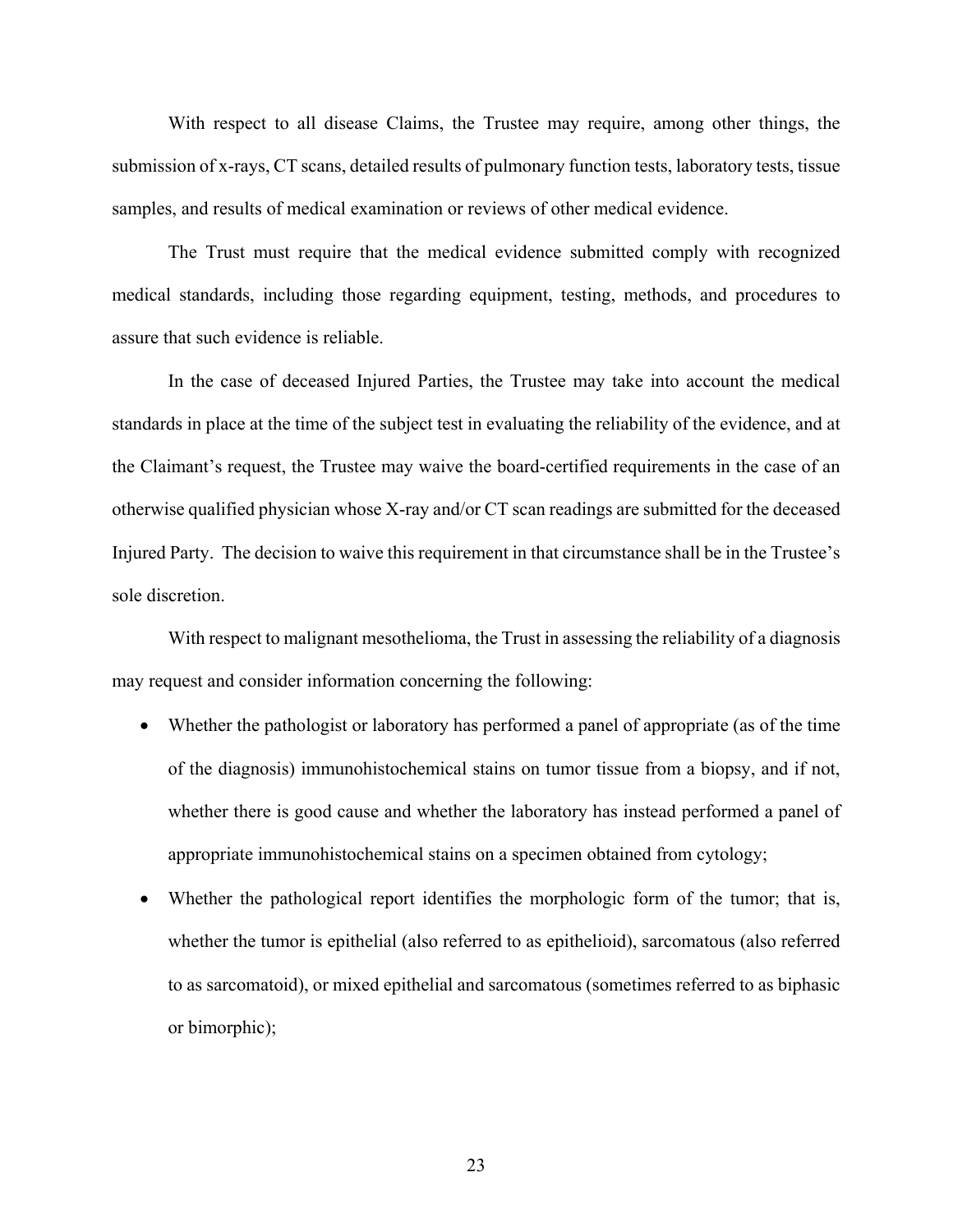- Whether all treating physicians who expressed a diagnosis in the records concurred that the Injured Party had diffuse malignant mesothelioma;
- Whether there is an expert finding that the gross distribution of tumor in the Injured Party's thorax is typical of malignant pleural mesothelioma;
- Whether there is an expert finding that the gross distribution of tumor in the Injured Party's abdominal cavity is typical of malignant peritoneal mesothelioma;
- Whether there is a report by a board-certified radiologist documenting that the gross distribution of tumor based on CT scans or PET scans of the Injured Party's thorax is typical of malignant pleural mesothelioma; and
- Whether there is a report by a board-certified radiologist documenting that the gross distribution of tumor based on CT scans or PET scans of the Injured Party's abdominal cavity is typical of malignant peritoneal mesothelioma.

### 6.7 **Coltec/GST Product Contact Requirement for All Claimants.**

6.7(a) **Coltec/GST Product Contact**. To be eligible for payment from the Trust, the Claimant must demonstrate to the Trustee's satisfaction that the Injured Party experienced Coltec/GST Product Contact, which Coltec/GST Product Contact could have credibly contributed to causing his or her asbestos-related condition. The Claim Form must require certification of the Claimant's belief in this regard and will set forth the specific exposure information required by the Trust, including the Injured Party's occupation or occupations. Garlock and Coltec ceased supplying and manufacturing asbestos-containing products by December 31, 2000. Further, a common usage of asbestos containing gaskets and packing was in high temperature settings. The Trustee, in his discretion, may consider these facts when determining that Coltec/GST Product Contact credibly contributed to a Claimant's asbestos-related condition. The Trustee may also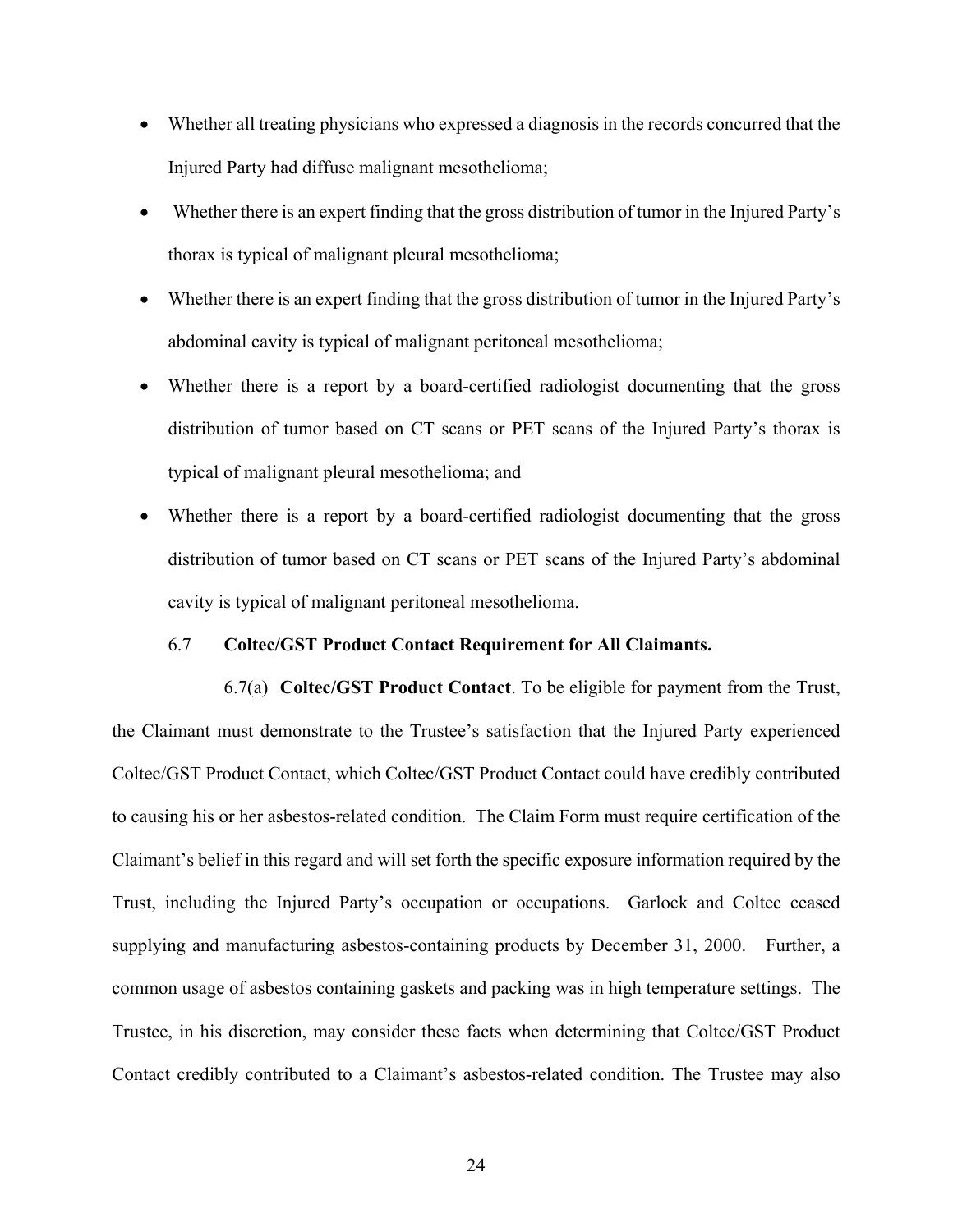require submission of other or additional evidence of Coltec/GST Product Contact when he or she deems it to be necessary.

All Claimants, other than malignant mesothelioma Claimants, must credibly demonstrate to the Trustee's satisfaction that the Injured Party had at least six (6) months of total Coltec/GST Product Contact during the Injured Party's career (or the career of the occupationally exposed person in the case of Secondary Coltec/GST Product Contact). Claims involving Injured Parties with malignant mesothelioma must credibly demonstrate Coltec/GST Product Contact to the Trustee's satisfaction, but there is no six-month minimum. If an Injured Party's only Coltec/GST Product Contact is Secondary Coltec/GST Product Contact, the Trust shall only make a settlement offer if the Injured Party has been diagnosed with malignant mesothelioma. If the Claimant experienced Coltec/GST Product Contact while confined to a ship at sea for fifty (50) days, the Trust shall consider the fifty (50) days of exposure equivalent to six (6) months of total Coltec/GST Product Contact.

For all Coltec/GST Product Contact, Claimants must provide (i) identification (by name, address or other description) of the residence(s), plant(s), ship(s), or commercial building(s), and, if applicable, the city and state where Coltec/GST Product Contact allegedly occurred; (ii) the month and year(s) the Claimant began working at the site in the occupation and industry in which he/she experienced Coltec/GST Product Contact and the month and year when he/she ceased working in such occupation and industry at such site (if the Claimant experienced Coltec/GST Product Contact at multiple sites and/or in multiple occupations and industries, he/she shall provide the information for each period of time); (iii) the Injured Party's occupation, job title, and employer(s) at the time of Coltec/GST Product Contact (or, in the case of Secondary Coltec/GST Product Contact, the occupation, job title, and employer(s) of the occupationally exposed person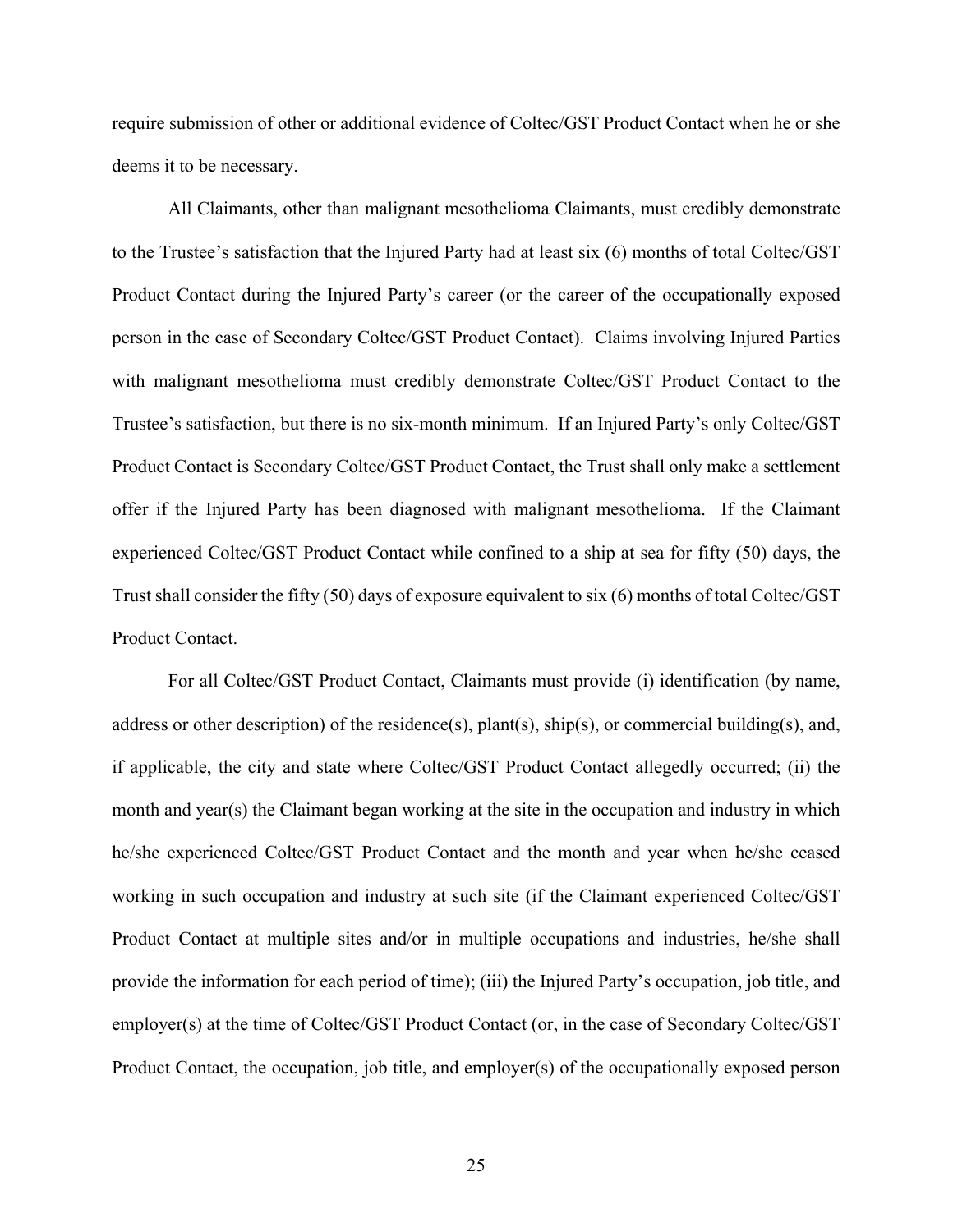at the time of Coltec/GST Product Contact); (iv) identification of a Coltec Product and/or GST Product with which the Injured Party had contact; and (v) the manner in which the Injured Party experienced Coltec/GST Product Contact. If a Claimant does not know the exact month or year the Injured Party began or ceased working at a site in an occupation and industry or the job title or employer for any period of time, he or she shall explain the reason for the lack of knowledge, and the Trustee, based on the facts, may, in his or her sole discretion, waive the requirement that such information be provided.

The Contact Groups for various occupations and industries are contained in Appendix IV to these CRP. The Contact Groups have been defined based on the assumed potential frequency and intensity of contact with Coltec Products and/or GST Products. The Trustee shall have the discretion to take into consideration an Injured Party's activities at a site in addition to such person's official job title in placing the Injured Party in a Contact Group.

6.7(b) **Documentation of Coltec/GST Product Contact.** All information required by 6.7(a), including particularly the Injured Party's occupation, must be evidenced by (a) interrogatories, declarations, depositions, testimony, or other sworn statements verified or made under penalty of perjury by a person who is competent to testify to the information contained therein, providing sufficient background information to explain how such person acquired the personal direct knowledge of such facts and allowing the Trust to determine the credibility of the person making the sworn statement; or (b) other credible and authentic documents (such as, for example, union membership records, military records and social security records); provided, however, that in the case of deceased Injured Parties, the Trustee shall have the discretion to consider the totality of the evidence provided in determining whether the Claimant has demonstrated to the Trustee's satisfaction that the Injured Party experienced Coltec/GST Product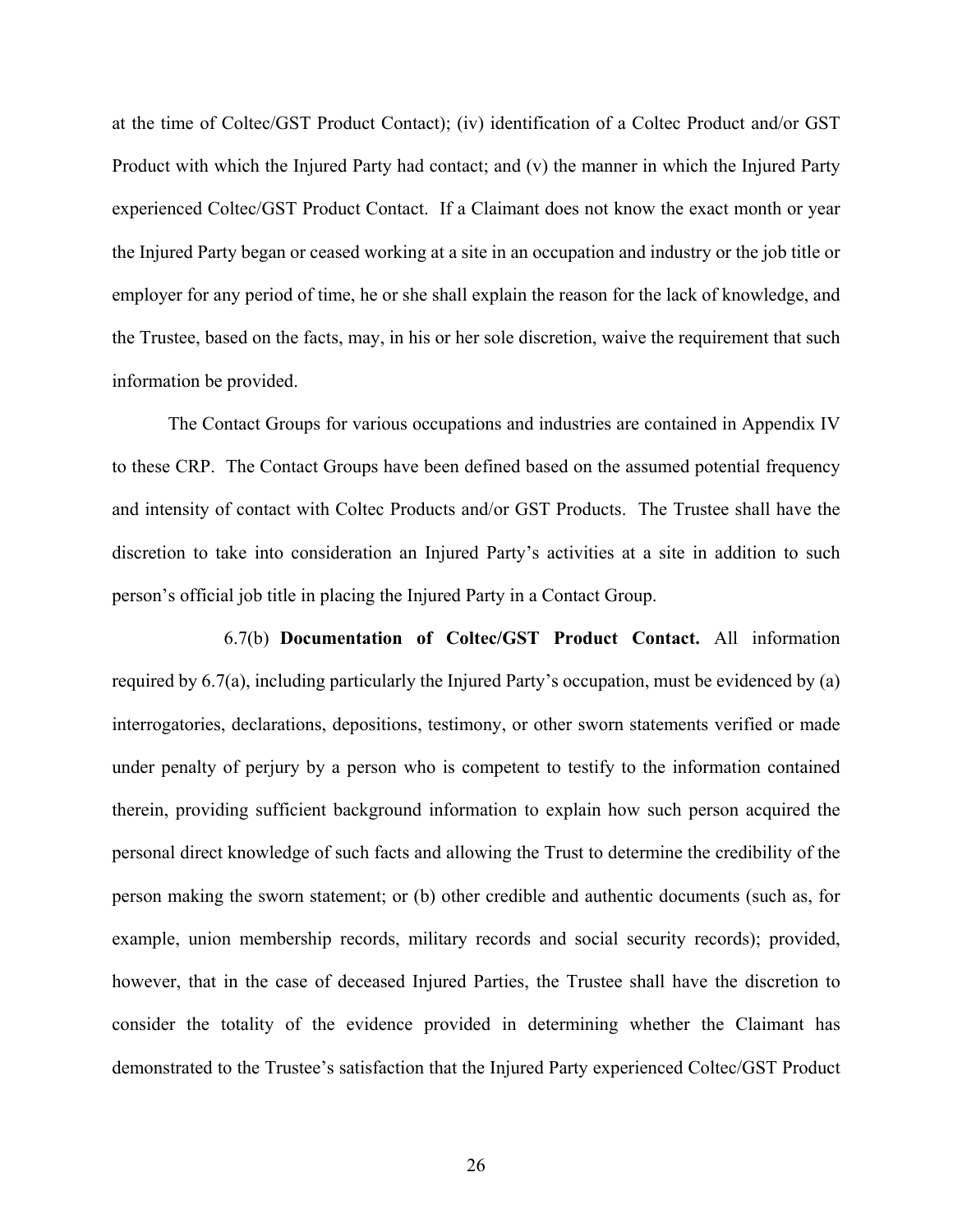Contact, which Coltec/GST Product Contact could have credibly contributed to causing his or her asbestos-related condition and waive the documentation requirements set forth in this Section 6.7(b) to the extent the Trustee believes appropriate. The Trust may request copies of other documents necessary for assessing the credibility of the allegation of Coltec/GST Product Contact, including copies of any interrogatory answers submitted by the Claimant or Injured Party in any asbestos litigation relating to the alleged asbestos-related injury.

6.7(c) **Site List Limitations.** Evidence that Coltec Products and/or GST Products were used at a plant, facility, or other worksite where the Injured Party worked is, in and of itself, not sufficient to provide the showing required in this Section 6.7.

6.8 **Additional Documentation and Information for Extraordinary Claim Review**. To be eligible for a payment under these CRP, a Claim submitted for Extraordinary Claim Review must provide the following additional information:

6.8(a) **Requirement to Identify Other Claims**. A Claimant seeking Extraordinary Claim Review must submit the information described in Section 6.8(b) about all Other Claims that relate in any way to the alleged injuries for which the Claimant seeks compensation. Other Claims about which information must be submitted include claims by the Claimant, the Claimant's decedent, and any present or past Holder of the Claim. Other Claims include, but are not limited to, the following: (a) lawsuits filed in any court, arbitration proceedings before any panel or tribunal, and administrative proceedings (such as Workers' Compensation claims) before any governmental or quasi-governmental body; (b) claims that were resolved or settled without the institution of litigation (such as pre-filing settlements reached after notification of the existence of a claim without the need to file a lawsuit); and (c) claims that have been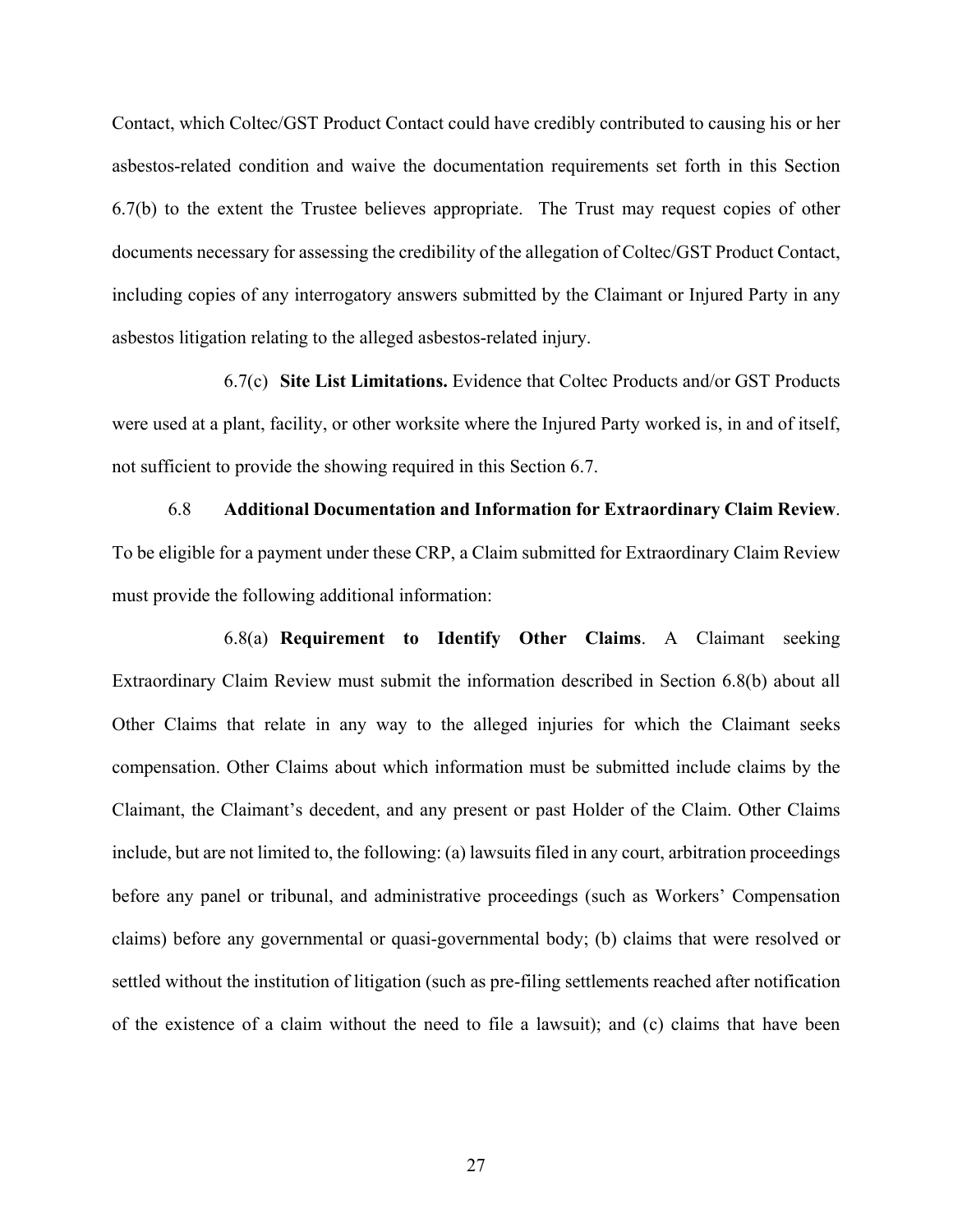submitted in bankruptcy proceedings or to Other Asbestos Trusts or claims resolution Entities that resulted from bankruptcy proceedings.

6.8(b) **Information Required About Other Claims**. The Claimant shall submit the following information for each Other Claim: (a) the name of the Entity against whom the Other Claim was made, (b) the date of the Other Claim, and (c) the amounts of all payments received or to be received from the Entity to whom the Other Claim was submitted. The Claimant must also submit copies of any documents submitted to or served upon any such Entity containing information regarding the alleged Injured Party's contact with or exposure to asbestos or asbestoscontaining products, including without limitation any claim forms submitted to Other Asbestos Trusts (along with any attachments), ballots submitted by or on behalf of the Claimant in any bankruptcy case, and any discovery response filed or served in tort litigation. The Claimant shall also certify that, to the best of his knowledge, at that time, with the exception of the Other Claims that have been expressly disclosed and identified by the Claimant, no other Entity is known to the Claimant to be potentially responsible for the alleged injuries that are the basis of the Claim.

6.8(c) **Authorization for Release of Information**. Any Claimant seeking Extraordinary Claim Review shall execute a release of information form in favor of the Trust, in the form attached as Appendix V, authorizing all Other Asbestos Trusts against whom an Other Claim has been made or asserted based on the Injured Party's injury to release to the Trust all information submitted to it by the person or Entity who made the Other Claim and to disclose the status of any such claim and the amount and date of any payment on the claim. The release of information form shall authorize the Trust to obtain all submissions made by the Claimant or his or her heirs, executors, successors, or assigns in the future to any Other Asbestos Trust. The Trust may amend the form attached as Appendix V from time to time to add newly established Other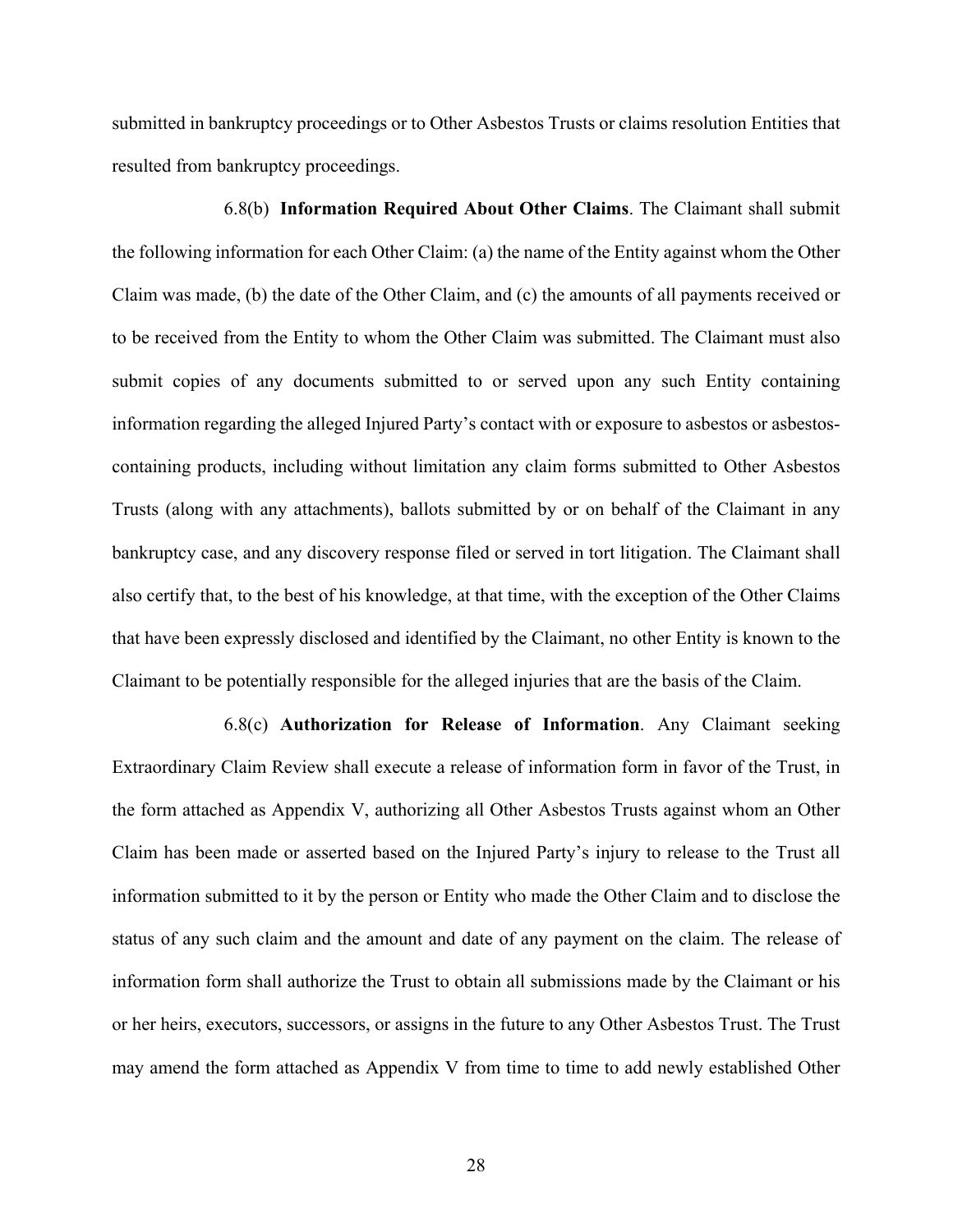Asbestos Trusts. These authorizations will be used not only to verify information provided in connection with particular Claims but also in connection with the Trust's periodic audits for fraud.

6.8(d) **Attorney or Claimant Certification.** If the Claimant seeking Extraordinary Claim Review (or any Related Claimant) is or has been represented by an attorney in any litigation or in the filing of Other Asbestos Trust claims based on the injury that forms the basis for the Claim, the Claimant's attorney shall provide a certification under penalty of perjury. The certification shall affirm that the attorney has fully investigated the alleged injuries that are the basis of the Claim, including conferring with any other attorneys who represent the Claimant with respect to claims against Other Asbestos Trusts or any other Entity, and that no good-faith basis exists, at the time the certification is executed, to bring a claim against any Entity that is not identified in the Claim Form submitted to the Trust by the Claimant.

6.8(e) **Individual Claimant Certification.** If the Claimant seeking Extraordinary Claim Review (or any Related Claimant) has not been represented by an attorney in any litigation or in the filing of Other Asbestos Trust claims based on the injury that forms the basis for the Claim, the Claimant shall provide a certification under penalty of perjury that he or she has fully investigated the alleged injuries that are the basis of the Claim, and that no good-faith basis exists, at the time the certification is executed, to bring a claim against any Entity that is not identified in the Claim Form submitted to the Trust by the Claimant.

6.9 **Releases**. As a condition to making a payment to any Claimant, the Trust shall obtain from such Claimant a Settlement Release in the form attached hereto as Appendix III. The protection afforded by such release is supplemental to, and does not derogate from or imply any deficiency in, the protection provided by the Discharge Injunction and the Asbestos Channeling

29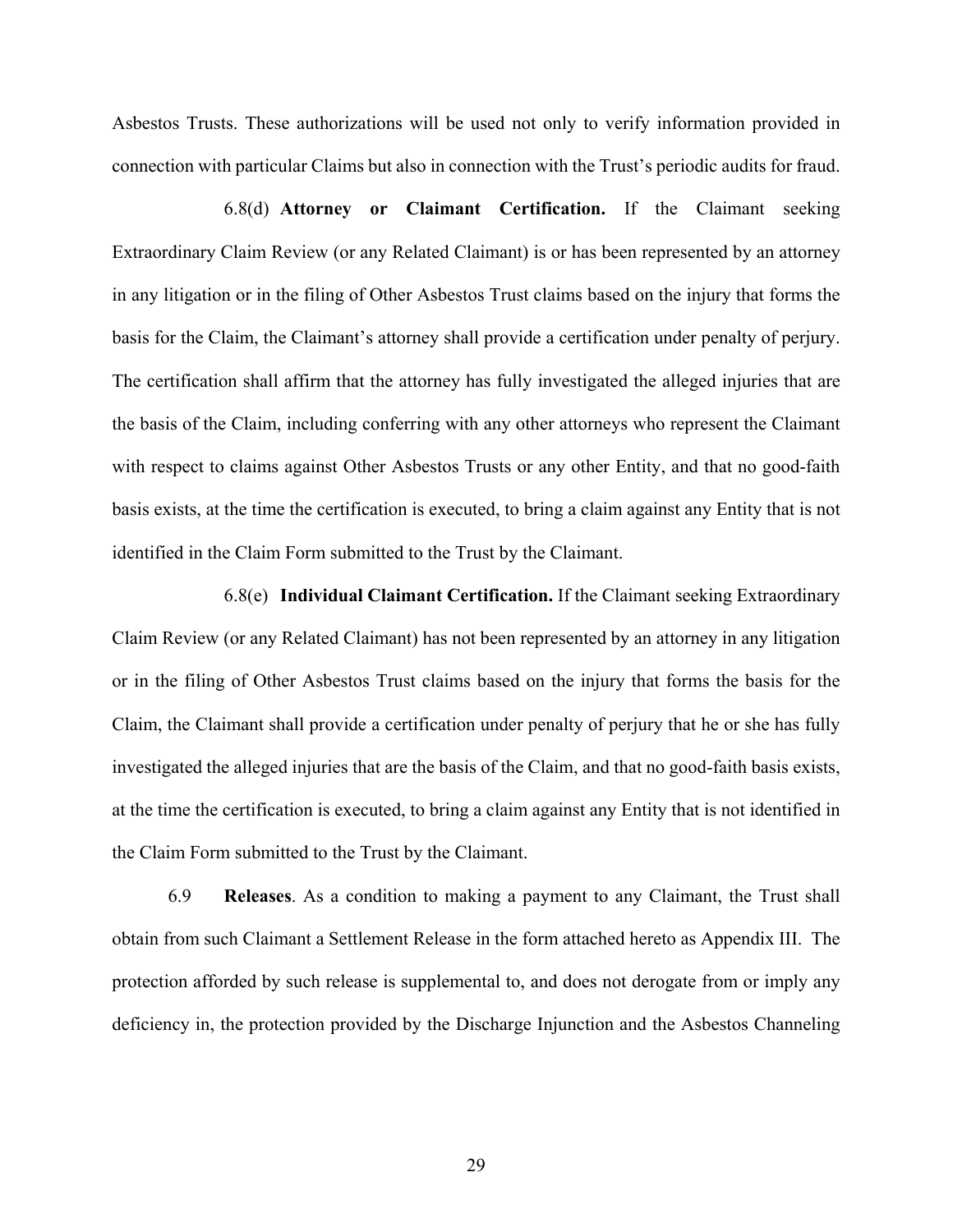Injunction. The Trustee may modify the provisions of the Settlement Release so long as he or she obtains the consent of the CAC, the FCR and the Reorganized Debtors to the modifications.

#### **Section 7**

### **Reliability of Claim Information**

7.1 **Reliable Information.** Although the Trust will not strictly apply rules of evidence and authenticity standards, information provided in support of a Claim, including evidence of Coltec/GST Product Contact, must be, at a minimum, reliable, meaningful and credible so that the Trustee is fully informed regarding the foundations for facts asserted in support of the Claim and is able to determine whether the Injured Party was exposed on a regular basis to asbestos fibers or dust from Coltec Products and/or GST Products to the extent required by the standards set forth in Appendix I for the Injured Party's Contact Group. Medical information submitted in support of a Claim must comply with recognized medical standards (including, but not limited to, standards regarding equipment, testing methods, and procedures).

7.2 **Copies.** The Trust normally will accept copies, including electronic copies, instead of authenticated copies of x-ray reports, laboratory tests, medical examinations, and other medical records and reviews that otherwise comply with recognized medical and legal standards unless circumstances indicate that the copies of the tests, reports, and/or review are not authentic or are otherwise unreliable. Further, the Trust normally will accept copies, including electronic copies, instead of authenticated copies of deposition testimony, union membership records, invoices, affidavits, business records, deck logs, military service records (including leave records) or other credible indirect or secondary evidence in a form otherwise acceptable to the Trust that establishes an Injured Party's occupation, occupational history, business or other losses, or the Injured Party's presence at a particular ship, facility, job site, building or buildings, or location during a time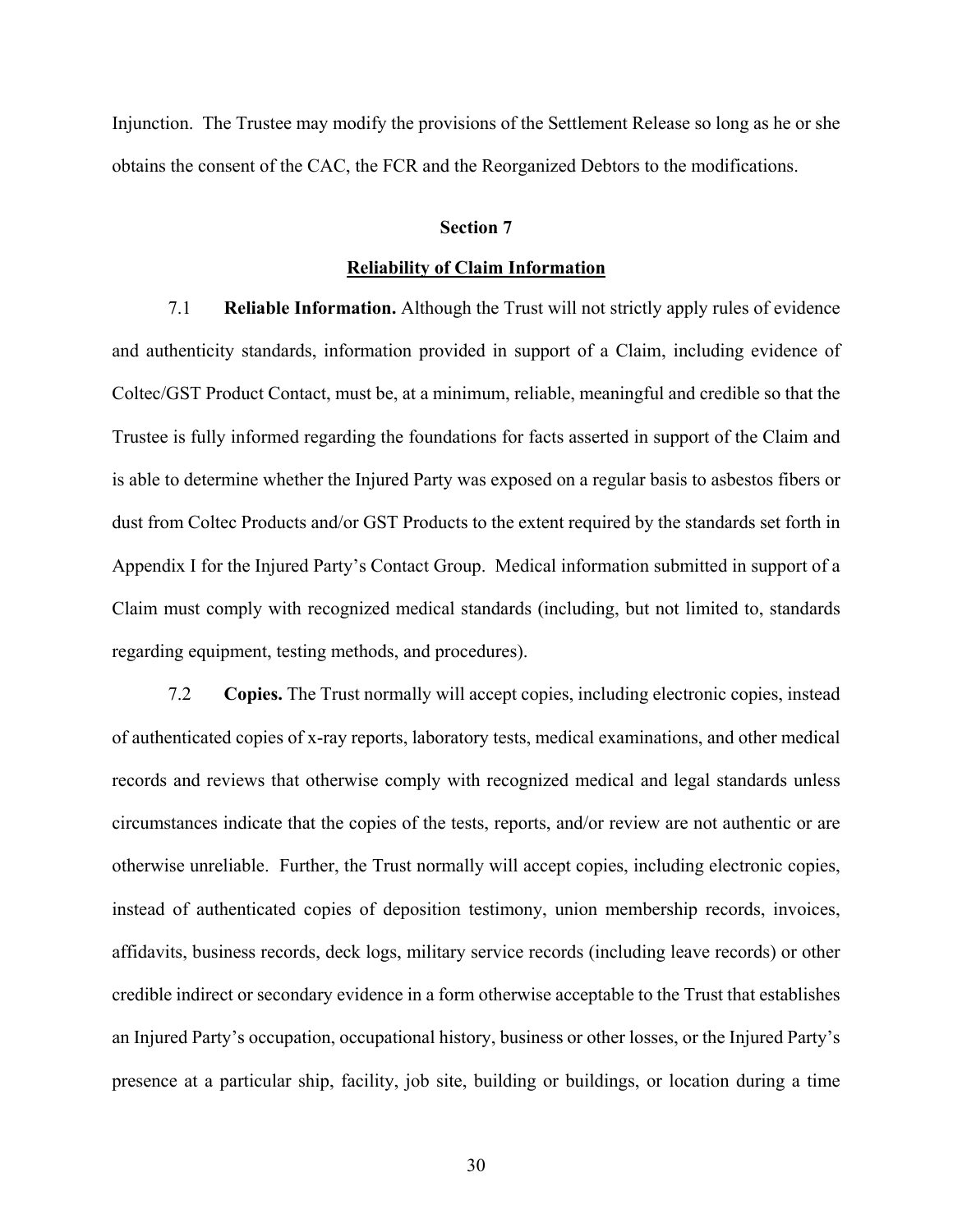period in which the Coltec Product and/or GST Product was present, unless circumstances show that the information being submitted is unreliable.

7.3 **Unreliable Information.** The Trustee has sole discretion to exclude and disregard unreliable information. Examples of unreliable information include, but are expressly not limited to, circumstances that raise questions of authenticity of copies or where persons preparing Claims or verifying facts offered in support of a Claim lack direct knowledge of such facts, but fail to reveal and describe what facts and how and from what sources they learned those facts, which they relied upon as the basis for their assertion of such facts. In deciding whether to exclude and disregard unreliable information, the Trustee shall consider, but not be strictly bound by, rules of evidence. Rather, the Trustee shall instead exercise his or her discretion to determine whether the subject information is sufficiently probative. If any Trust has rejected or will not consider any information submitted by a particular law firm or claimant or prepared by a particular doctor or expert, such information may be deemed presumptively unreliable.

### **Section 8**

### **Claim Forms and Fees**

8.1 **Claim Forms**. The Trustee shall prepare suitable and efficient Claim Forms for all Claims consistent with these CRP, and after consulting with both the CAC and the FCR, shall post the materials to the Trust's website and provide such Claim Forms upon a written request to the Trust for such materials. The Claim Forms shall include such instructions as the Trustee shall approve. The Claimant must certify that all information submitted on the Claim Form, including occupation information, is truthful and accurate. All Claim Forms shall be signed by the Claimant or the Claimant's representative (including the Claimant's attorney), under penalty of perjury and must include a contact address (which may be an attorney) at which the Claimant may receive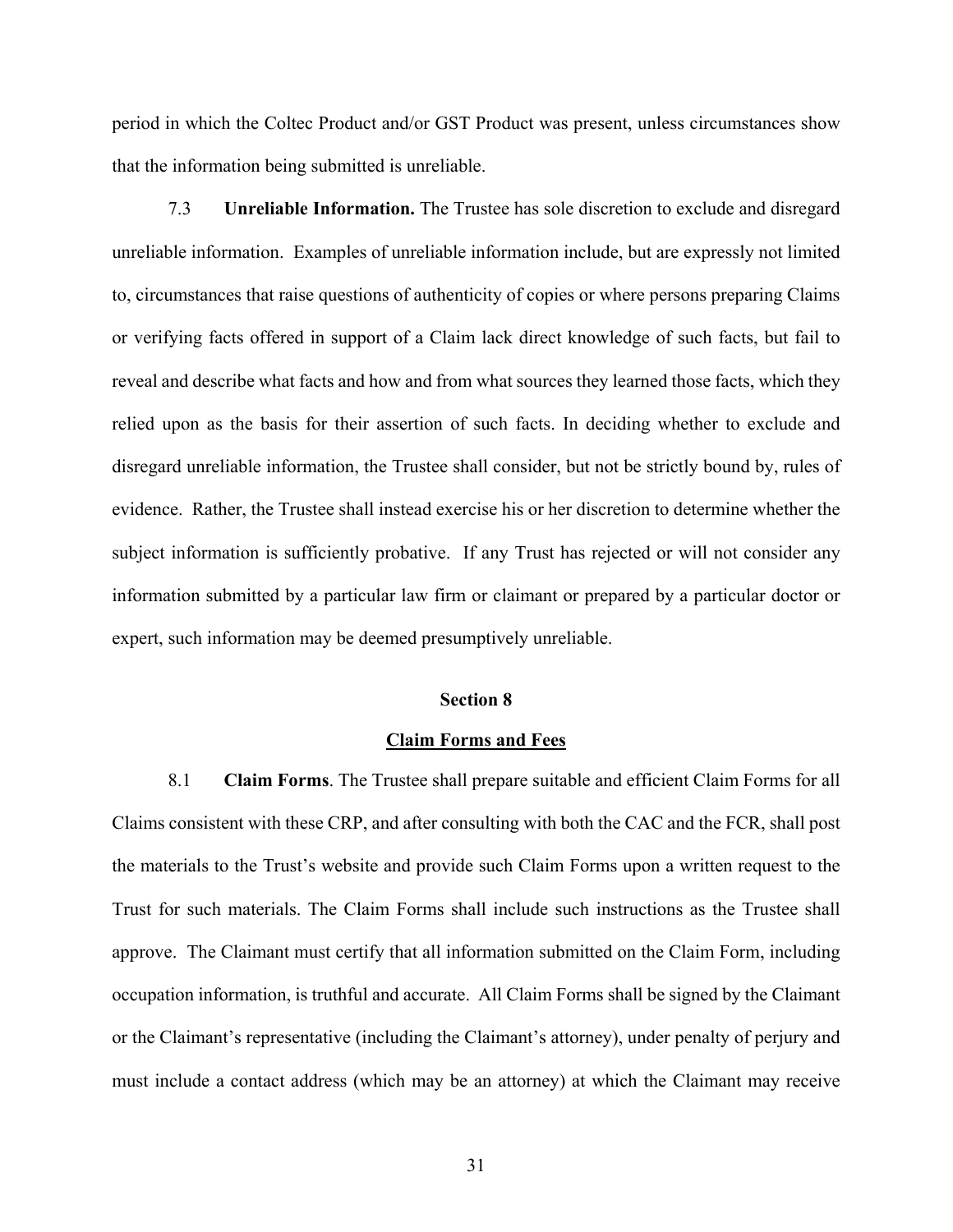notices from the Trust, including an email and street address. For any notices the Trust is required to send to Claimants under these CRP or the Plan, the Trust may serve the notice by email. The Trustee may subsequently modify any of the Claim Forms so long as (a) any modifications are consistent with the goals, principles and provisions of these CRP and (b) the Trustee consults with the CAC and the FCR with respect to the modifications.

8.2 **Claim Fees.** To be processed by the Trust, Claimants must submit the following filing fees: (i) \$100 for Category A Claims; (ii) \$75 for Category B Claims; and (iii) \$50 for Category C Claims. The fees shall be refunded in full to a Claimant who receives and accepts payment of a settlement offer from the Trust. At any time following the three-year anniversary of the date the Trust first makes Claim Forms available, the Trustee may amend the filing fees with the consent of both the CAC and the FCR. Notwithstanding anything contained herein, holders of Settled GST Asbestos Claims marked as liquidated on Appendix VI shall not be required to submit a filing fee to the Trust.

## **Section 9**

### **Deferrals, Withdrawals, Arbitration and Litigation**

9.1 **Deferrals and Deficiencies**. At any time within the first year following the date of the filing of a Claim, the Claimant can request that the processing of his or her Claim by the Trust be deferred for a period not to exceed one (1) year without affecting the status of the Claim for statute of limitations purposes. When the Claimant certifies to the Trust that the Claim is ready for review, the Claim shall return to active status and be placed in the FIFO Processing Queue, and the Trust shall review the Claim when it is reached in the FIFO Processing Queue. If the Claimant fails to certify that the Claim is ready for review before the end of the one-year deferral period, such Claim shall be stricken and not be eligible for payment by the Trust.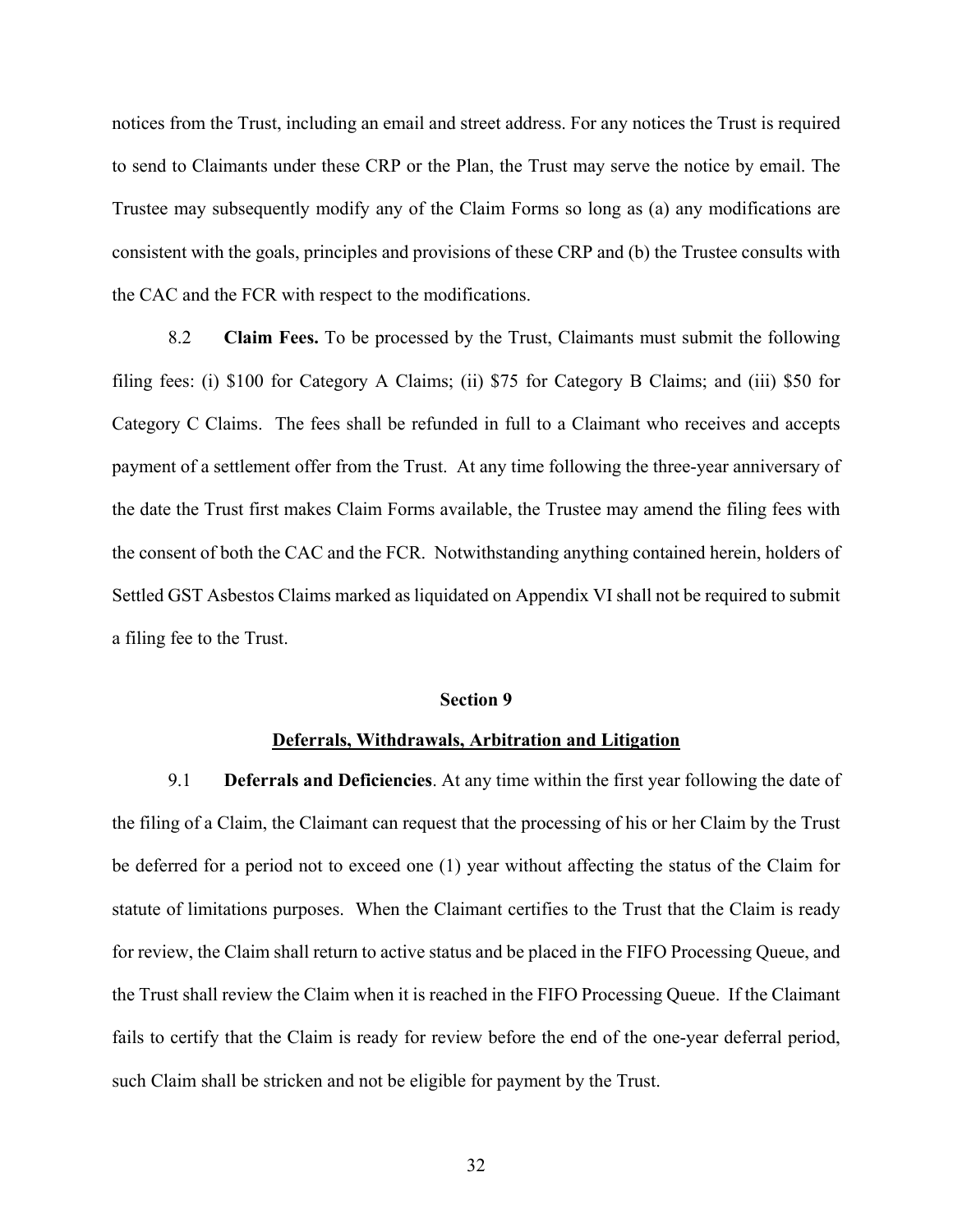After reviewing a Claim, the Trust shall either approve the Claim for payment or provide the Claimant with a list of deficiencies in the Claim Form that preclude a settlement offer. The Claimant shall have six (6) months in which to respond to these deficiencies to attempt to obtain a settlement offer. If the Trust does not receive a response within six (6) months, the Trust shall reject the Claim. There is no time limit within which a Claim must be either approved or rejected by the Trust, but a Claimant must respond to each deficiency notice received from the Trust within six (6) months to avoid a claim rejection. If a rejected Claim is re-submitted, the Claimant shall be required to pay a new filing fee. The filing of a Claim with the Trust shall toll the statute of limitations period until a Claim is rejected, at which time the statute of limitations will continue to run where it left off when the Claim was filed with the Trust. This provision will not preclude the assertion of Second Disease Claims.

9.2 **Withdrawals.** If a Claimant withdraws a Claim, such Claim will not be eligible for payment by the Trust.

9.3 **Establishment of ADR Procedures.** The Trustee, after consultation with the CAC and the FCR, shall establish binding and non-binding Alternative Dispute Resolution ("**ADR**") procedures for resolving disputes concerning Claims. The ADR Procedures shall, in the first instance, contain the following provisions with respect to the allocation of the costs associated with arbitration: (a) if the Claimant elects non-binding arbitration, the costs associated with the arbitration and the arbitrator's fees shall be split 50/50 between the Claimant and the Trust; and (b) if the Claimant elects binding arbitration, the Trust shall pay the costs associated with the arbitration and the arbitrator's fees. The ADR procedures may be modified by the Trustee for good cause after consultation with the CAC and the FCR. A Claimant whose Claim is eligible for arbitration may arbitrate disputes over whether a settlement offer should have been made on a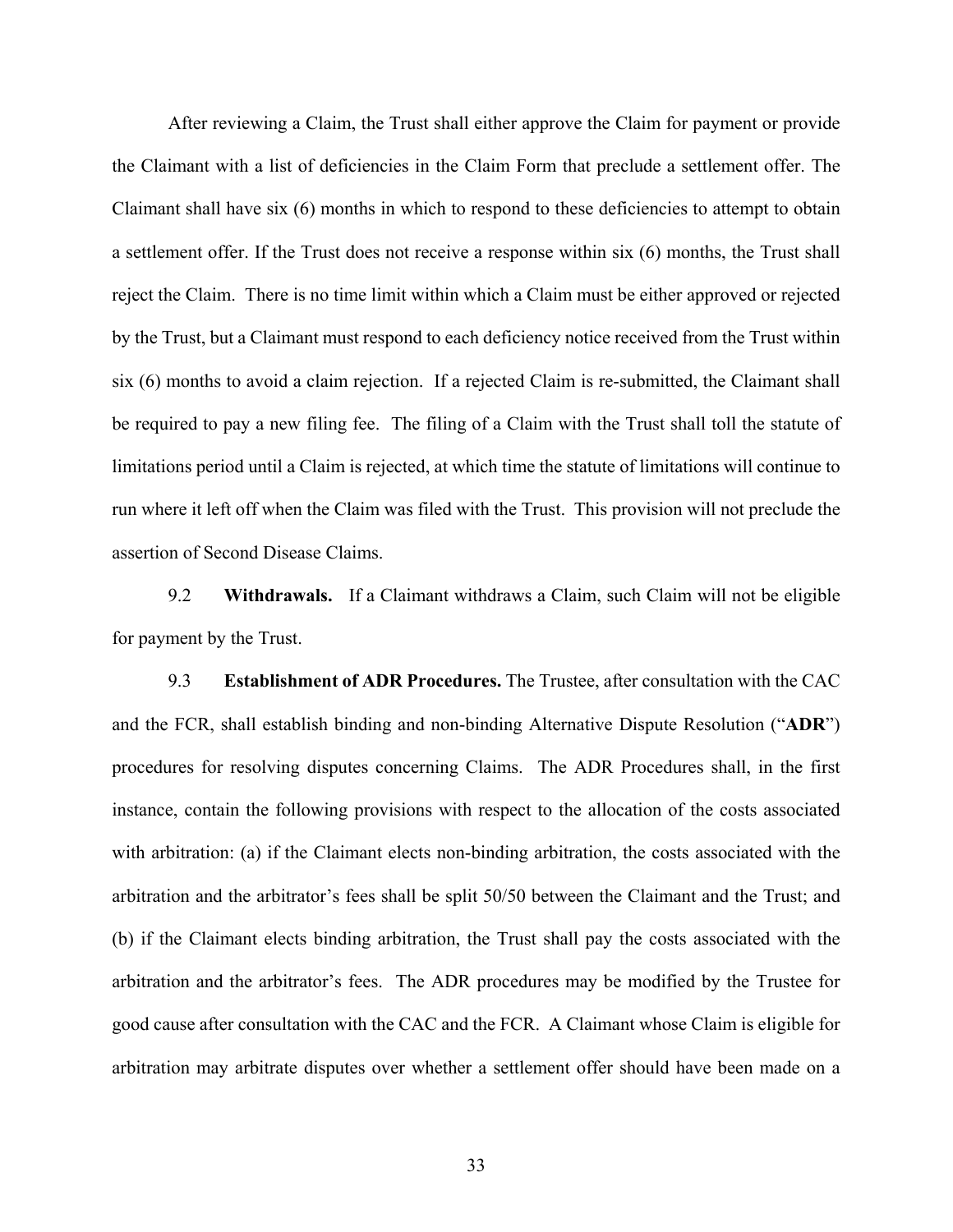Claim or not, and, if made, the amount of the settlement offer. In all arbitrations, the arbitrator shall apply the requirements of these CRP.

9.4 **Claims Eligible for Arbitration.** Only Expedited Review Claims are eligible for arbitration. In order for an Expedited Review Claim to be eligible for arbitration, the Claimant must first complete Expedited Claim Review, which shall be treated as completed for these purposes when the Claim has been reviewed by the Trust and either (i) the Trust has made a settlement offer on the Claim, the Claimant has rejected the settlement offer, and the Claimant has notified the Trust of the rejection in writing, or (ii) the Trust has rejected the Claim and notified the Claimant in writing. The holder of a Settled GST Asbestos Claim or a Pre-Petition Judgment GST Asbestos Claim may seek arbitration to resolve any dispute concerning whether the Claim qualifies for payment hereunder; provided the holder initiates ADR proceedings pursuant to the Trust's ADR procedures within the later of (i) December 1, 2022, or (ii) within six (6) months of the notice of rejection from the Trust as set forth in Section 3.5 of the CRP. The decisions of the Trustee and the Extraordinary Claim Review Panel concerning Extraordinary Claims are final and not subject to review in arbitration or the tort system, as set forth in Appendix II.

9.5 **Limitations on and Payment of Arbitration Awards.** For an Expedited Claim Review Claim, the arbitrator shall not return an award in excess of the Maximum Settlement Value for the appropriate Contact Group under Expedited Claim Review after taking into account disease, with both the appropriate Contact Group and disease being determined by the arbitrator. A Claimant who submits to arbitration and who accepts the arbitral award shall receive payments in the same manner as one who accepts the Trust's original settlement offer.

9.6 **Suits in the Tort System.** If the holder of a disputed Claim disagrees with the Trust's determination regarding the Claim, and if the holder has first submitted the Claim to, and

34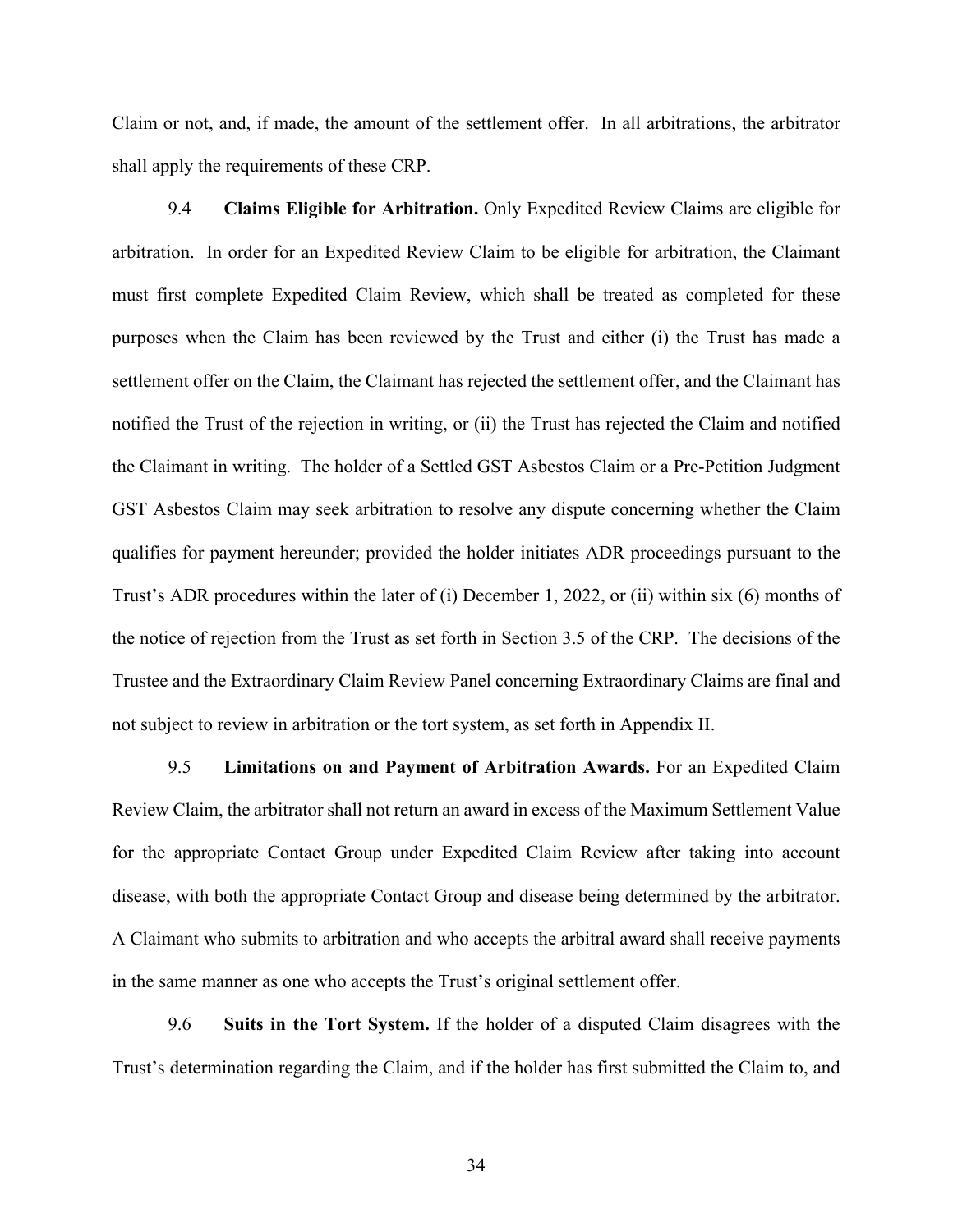completed, non-binding arbitration as provided above, the holder may file a lawsuit against the Trust in any of the following jurisdictions: (a) the jurisdiction in which the IP resided at the time of diagnosis; (b) any jurisdiction in which the IP experienced Coltec/GST Product Contact; (c) the jurisdiction in which the Claimant resided at the time the Claim was filed with the Trust; and (d) the state of North Carolina or any other state of a Releasee's residency or incorporation. Any such lawsuit must be filed by the Claimant in his or her own right and name and not as a member or representative of a class, and no such lawsuit may be consolidated with any other lawsuit. All defenses (including, with respect to the Trust, all defenses which could have been asserted by a Debtor) shall be available at trial.

9.7 **Payment of Judgments for Money Damages.** If and when a Claimant obtains a judgment in the tort system, the Claim shall be placed in the FIFO Payment Queue based on the date on which the judgment became final. Thereafter, the Claimant shall receive from the Trust an initial payment (subject to the Maximum Annual Payment and the Claims Payment Ratio provisions set forth above) of an amount equal to the greater of (i) the Trust's last offer to the Claimant or (ii) the award that the Claimant declined in non-binding arbitration; provided, however, that in no event shall such payment amount exceed the amount of the judgment obtained in the tort system. Subject to the cap on payment set forth below, the Claimant shall receive the balance of the judgment, if any, in five (5) equal installments in years six (6) through ten (10) following the year of the initial payment (also subject to the Maximum Annual Payment and the Claims Payment Ratio provisions above in effect on the date of the payment of the subject installment). Under no circumstances shall interest be paid under any statute on any judgments obtained in the tort system.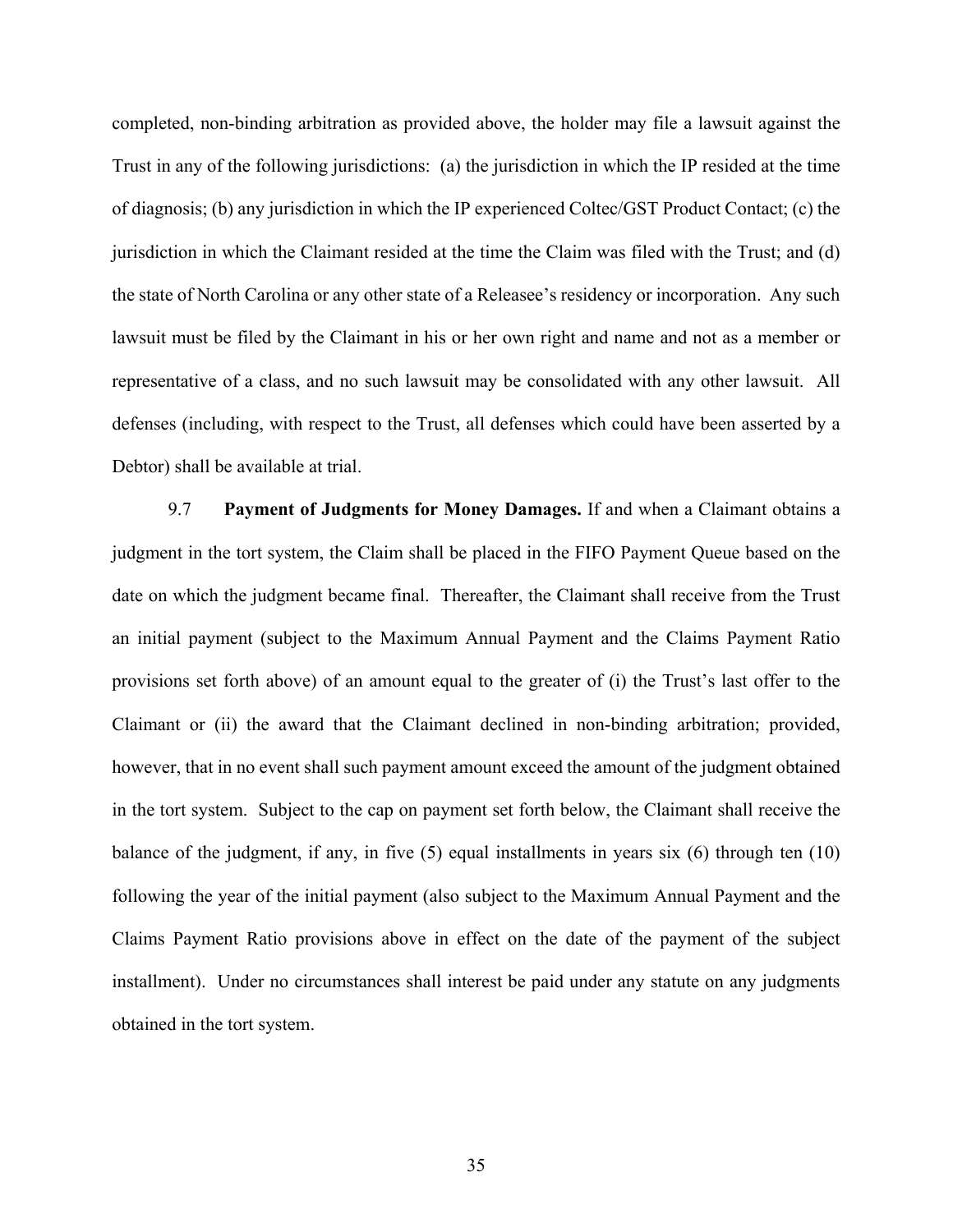The total amount paid with respect to a Claim shall not exceed the Maximum Settlement Value for the appropriate Contact Group under Expedited Claim Review after taking into account disease, with both the appropriate Contact Group and disease being determined by the court. For example, if the court determines that the Claim is a Contact Group 2 Claim and the Injured Party's disease is mesothelioma, the total amount paid with respect to such Claim shall not exceed \$44,759.

9.8 **Punitive Damages.** Except as provided below for Claims asserted under the Alabama Wrongful Death Statute, punitive or exemplary damages, i.e., damages other than compensatory damages, shall not be paid. The only damages that may be awarded pursuant to these CRP to Alabama Claimants who are deceased and whose personal representatives pursue their claims only under the Alabama Wrongful Death Statute shall be compensatory damages determined pursuant to the statutory and common law of the Commonwealth of Pennsylvania without regard to its choice of law principles.

## **Section 10**

#### **Indirect Claims**

10.1 **Indirect Claims**. Indirect Claims shall be subject to the same options, categorization, evaluation, and payment provisions of these CRP as all other Claims, subject to the criteria in this Section.

10.2 **Valid Indirect Coltec/GST Asbestos Claims**. Indirect Claims shall be treated as valid and paid by the Trust if they meet the following requirements.

10.2(a)**Not Disallowed**. Such Claim is in compliance with an applicable Asbestos Claims Bar Date and is not otherwise disallowed by Section 502(e) of the Bankruptcy Code or subordinated under Section 509(c) of the Bankruptcy Code.

36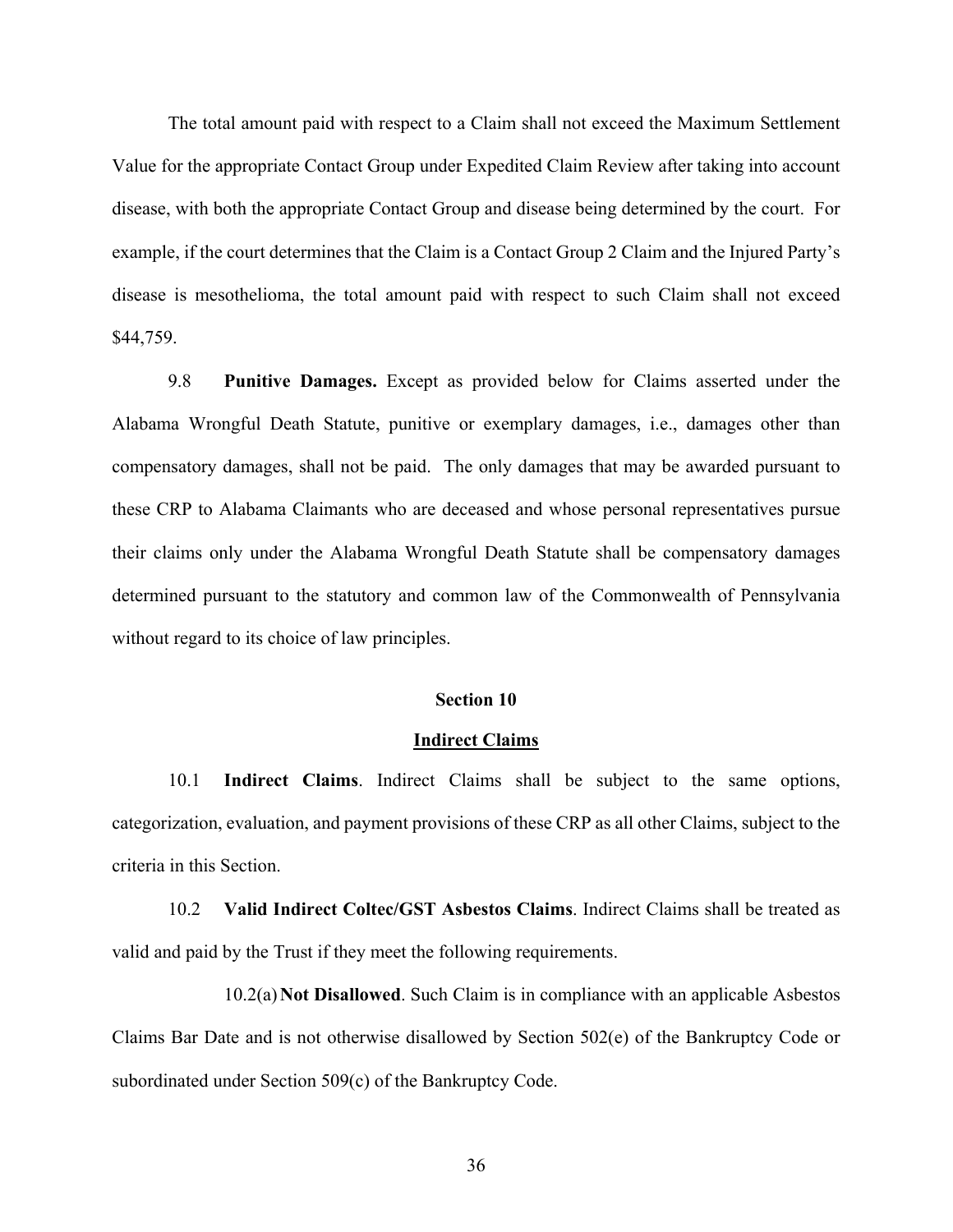10.2(b) **Payment of and Release by Direct Claimant**. The Holder of such Claim (the "**Indirect Claimant**") establishes to the satisfaction of the Trustee that (i) the Indirect Claimant has paid in full the Holder of a Direct Claim for which the Trust would otherwise have had a liability or obligation under these CRP (the "**Direct Claimant**"), (ii) the Direct Claimant and the Indirect Claimant have forever and fully released the Trust from any liability to the Direct Claimant, and (iii) the Claim is not otherwise barred by a statute of limitation or repose or by other applicable law.

10.2(c)**Establishing Indirect Claim**. To establish a valid Indirect Claim, the Indirect Claimant's aggregate liability for the Direct Claimant's Claim must also have been fixed, liquidated, and paid fully by the Indirect Claimant by settlement (with an appropriate full release in favor of the Trust and all other parties referenced above) or a Final Order (as defined in the Plan) provided that such Claim is valid under applicable law. In any case where the Indirect Claimant has satisfied the Claim of a Direct Claimant against the Trust under applicable law by way of a settlement, the Indirect Claimant shall obtain for the benefit of the Trust a release in form and substance satisfactory to the Trust.

10.3 **Otherwise Valid Indirect Claims**. If an Indirect Claimant cannot meet the requirements set forth above, including the requirement that the Indirect Claimant provide the Trust with a full release of the Direct Claimant's Claim, the Indirect Claimant may request that the Trust review the Indirect Claim to determine whether the Indirect Claimant can establish under applicable law that the Indirect Claimant has paid all or a portion of a Direct Claim. If the Indirect Claimant can satisfactorily show that it has paid all or a portion of such a liability or obligation, the Trust shall process such Indirect Claim on the same basis as the Trust would have processed the underlying Direct Claim in the absence of payment by such Indirect Claimant to the Direct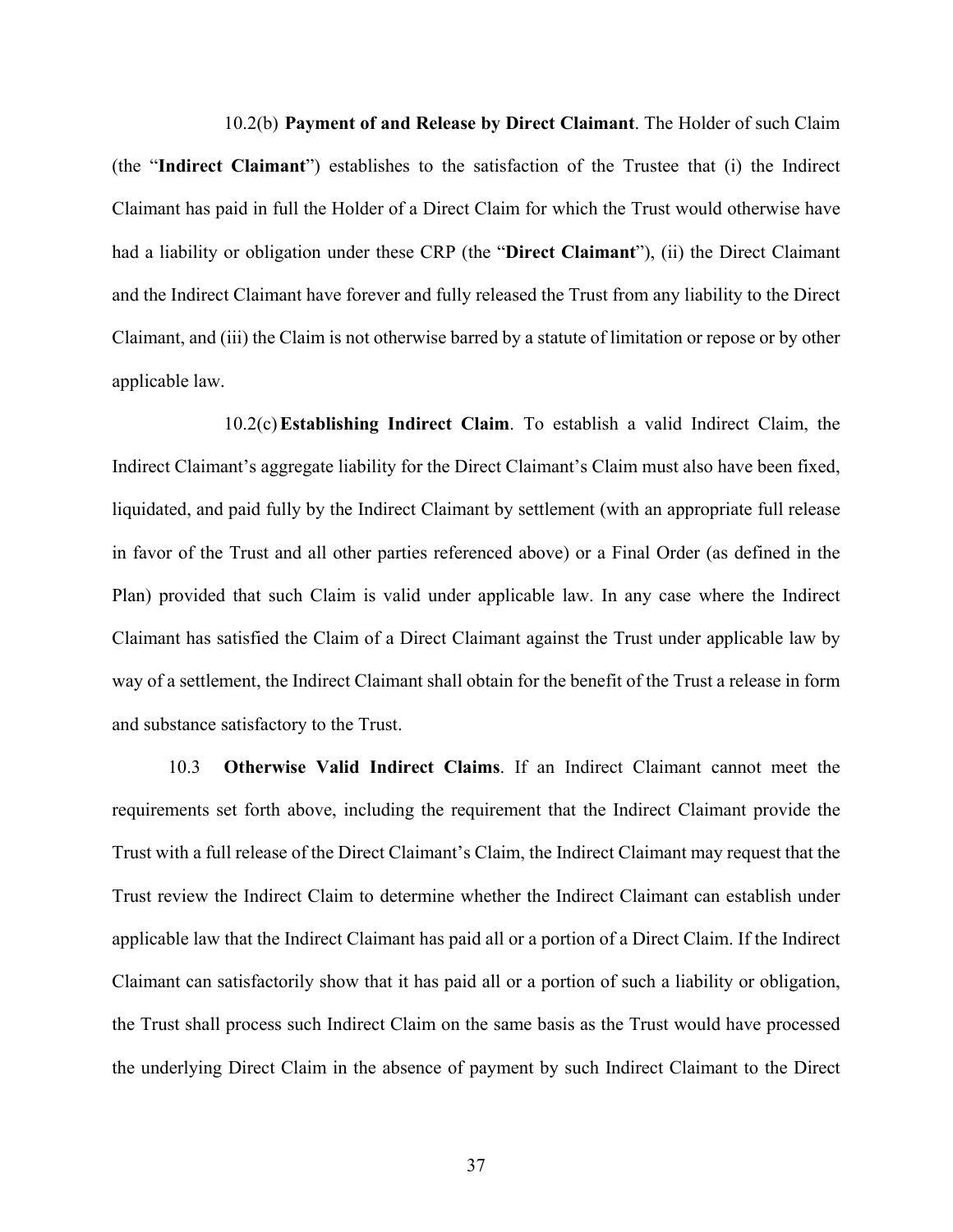Claimant; provided, however, that if the Indirect Claim is submitted with respect to an asserted subrogation right, (a) such Indirect Claim shall not be processed until the relevant Direct Claim has been submitted to the Trust and approved and (b) if the Direct Claimant's law firm has entered into an agreement with respect to lien issues, the Trust shall abide by the lien resolution procedures provided for in such agreement. In no event shall the amount paid to the Indirect Claimant be greater than (a) the amount to which the Direct Claimant would have otherwise been entitled, or, if less, (b) the amount paid by such Indirect Claimant on account of such Direct Claim.

10.4 **Processing and Payment of Indirect Claims**. Indirect Claims that are entitled to payment from the Trust shall be processed and paid in accordance with procedures to be developed and implemented by the Trust consistent with the provisions of this Section 10, which procedures shall, consistent with the threshold requirements of this Section 10, provide the same Expedited Claim and Extraordinary Claim Review and payment procedures and rights to the Holders of such Claims as the Trust would have afforded the Holders of the underlying Direct Claims.

## **Section 11**

#### **Audits**

11.1 **Audit Program**. The Trustee, after consultation with the CAC and the FCR, shall develop methods for auditing the claims process, including, but not limited to, the evaluation, ordering, processing, and payment of Claims. The Trustee shall also develop methods for auditing Claims themselves, including, but not limited to (i) the reliability of medical evidence, including additional reading of x-rays, CT scans, and verification of pulmonary function tests; (ii) the reliability of evidence of Coltec/GST Product Contact, including, but not limited to, the identification of occupation and industry; (iii) the reliability of evidence of sources of asbestos exposure; and (iv) allocation of the costs of audits. In developing audit methods, the Trustee may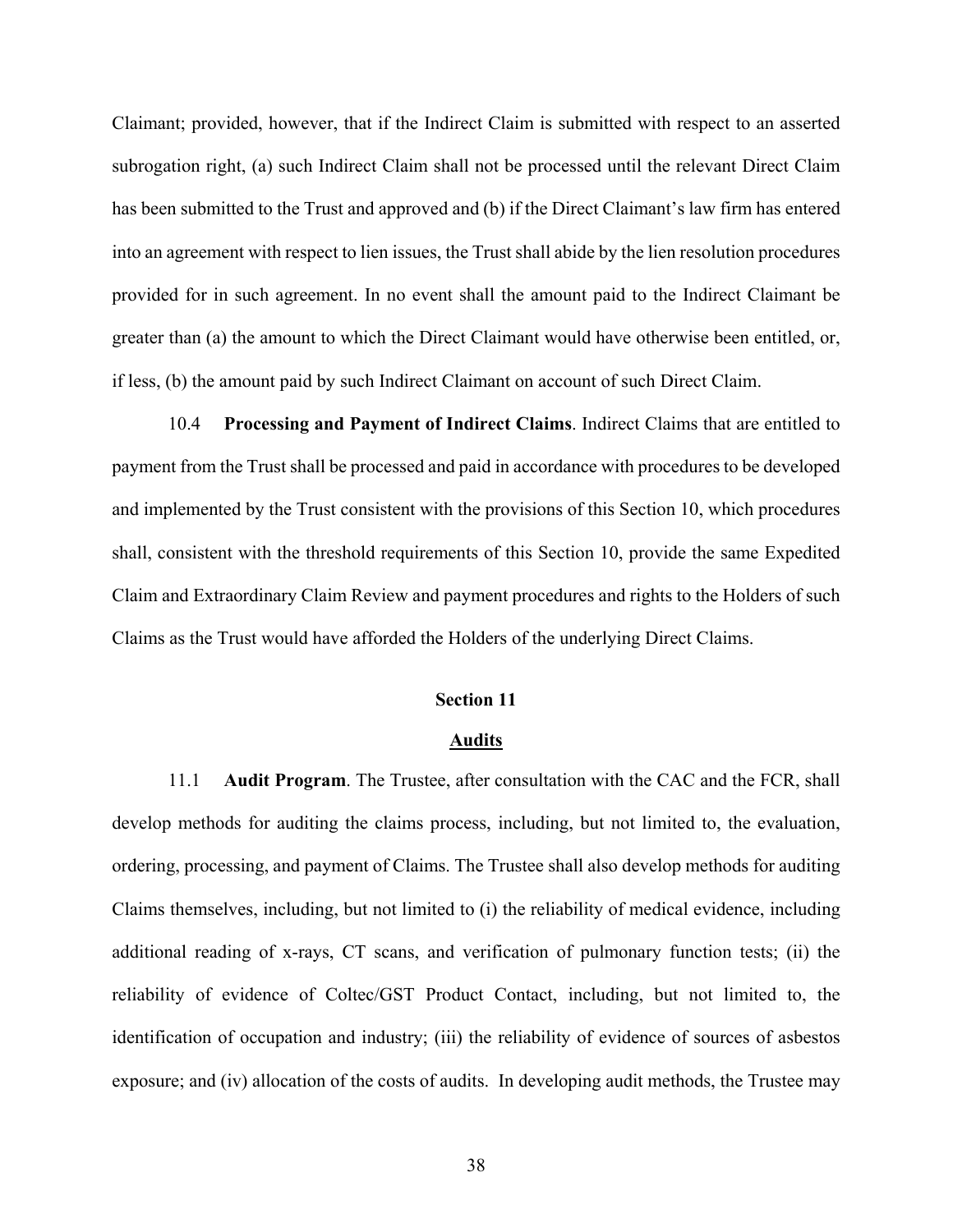consider audit procedures adopted by other Trusts. Once finalized, the Trustee's audit methods shall be implemented by the Trust. In conducting an audit, the Trustee may request any relevant non-privileged information, in his or her discretion, including information concerning Other Claims, from a Claimant or Claimant's attorney. The Trustee may require a Claimant whose Claim is being audited to execute a release of information form in favor of the Trust in the form attached as Appendix V. If the Claimant refuses to provide information concerning Other Claims, the Trustee may, in his or her sole discretion, invoke the remedies in this Section 11.

11.2 **Inconsistent Information**. In the event that the Trustee reasonably determines that any individual or Entity, including a Claimant or Claimant's attorney, physician, PFT facility, or X-Ray facility, has engaged in a pattern or practice of providing inconsistent or unreliable medical or exposure evidence to the Trust, the Trustee may decline to accept additional evidence from such provider, and may further (i) reorder the priority of payment of all affected Claimants' Claims; (ii) raise the level of scrutiny of additional information submitted from the same source or sources; (iii) refuse to accept additional evidence from the same source or sources; (iv) refuse to accept Claims filed by a particular law firm; and (v) require the source of the inconsistent information to pay the costs associated with the audit and any future audit or audits.

11.3 **Fraud**. In the event that an audit reveals that fraudulent information has been provided to the Trust, the Trustee shall penalize any Claimant or Claimant's attorney by rejecting the Claim. Further, the Trustee may, in his or her discretion, (i) exercise any of the remedies available in Section 11.2 above, (ii) seek the prosecution of the Claimant or Claimant's attorney for presenting a fraudulent claim in violation of 18 U.S.C. § 152; (iii) seek sanctions from the Bankruptcy Court; and (iv) file complaints for disciplinary action with appropriate State Bar organizations.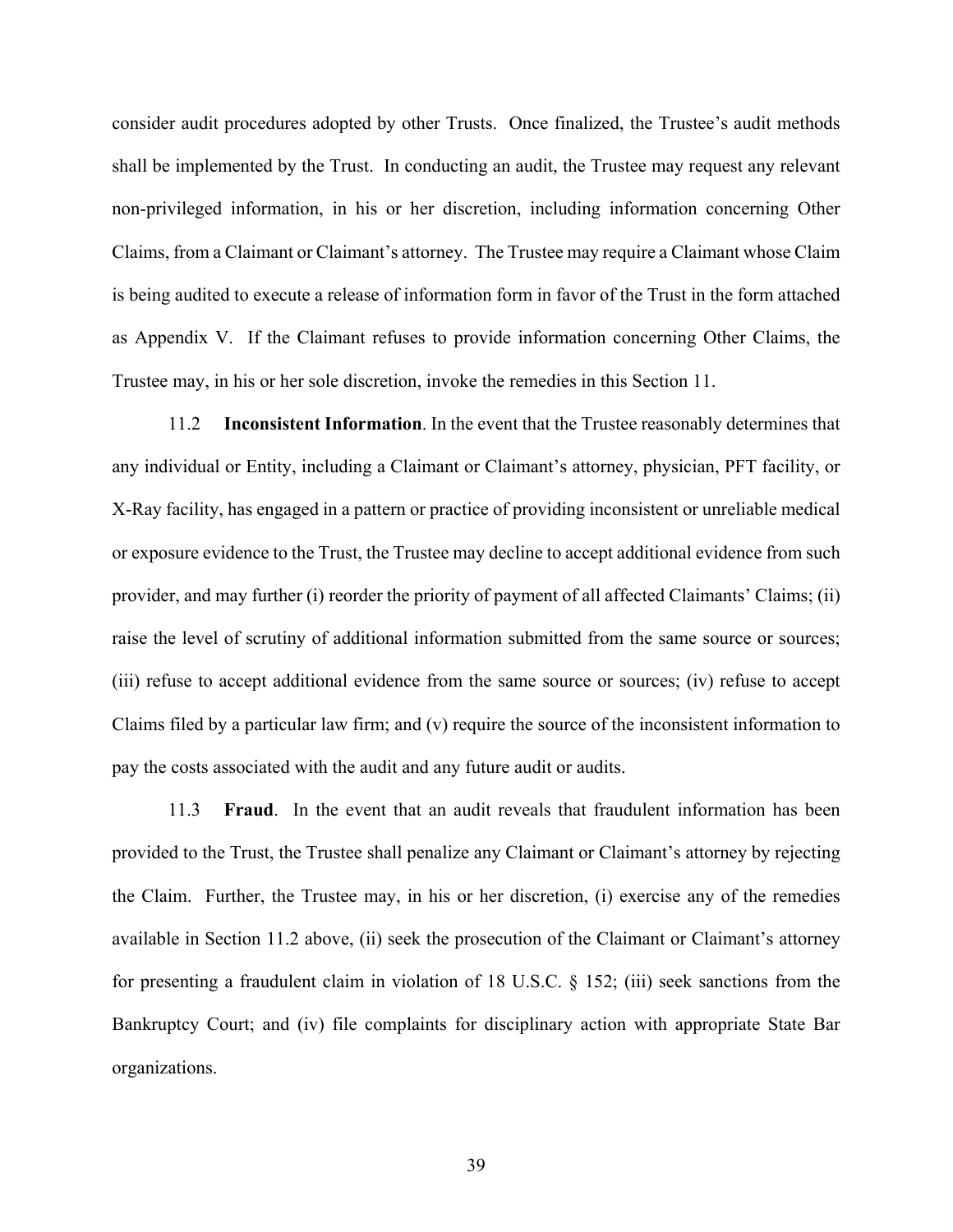#### **Section 12**

#### **Miscellaneous**

12.1 **Medicare**. Pursuant to the terms of the Trust Agreement, with respect to payments made by the Trust, the Trust shall act as reporting agent for any Entities determined to have a reporting obligation under 42 U.S.C. § 1395y et seq. or any other similar statute or regulation, and any related rules, regulations, or guidance issued in connection therewith or relating thereto, including Section 111 of the Medicare, Medicaid, and SCHIP Extension Act of 2008 (P. L. 110- 173), or any other similar statute or regulation, and any related rules, regulations, or guidance issued in connection therewith or relating thereto. The Settlement Release shall contain provisions designed to protect the Trust from any Medicare reimbursement claims.

12.2 **Insurance Document Requests.** In order to facilitate the collection by the Debtors and Coltec of insurance and to satisfy obligations under the Debtors' and Coltec's insurance funding and settlement agreements, the Trust shall provide to the Debtors, Coltec or any settling insurer identified by the Debtors or Coltec, promptly upon request, access to data and other information reasonably relating to Claims submitted to and accepted and paid by the Trust. To this end, upon a reasonable showing by the requesting party as to the necessity of the information for one of the purposes set forth above, the Trustee shall make available for review, inspection and audit by such parties, at a mutually agreeable time, records, data and other information reasonably relating to payments made by the Trust for Claims. Upon such a showing, such information may include, to the extent available: (a) the Injured Party's name, address, social security number, date of birth and occupation; (b) the period of the Injured Party's exposure to asbestos-containing products manufactured or distributed by the Debtors or Coltec, including work site(s) and identification of the type of asbestos-containing product(s); (c) with respect to Extraordinary Claims, the period(s) of the Injured Party's exposure to the asbestos-containing products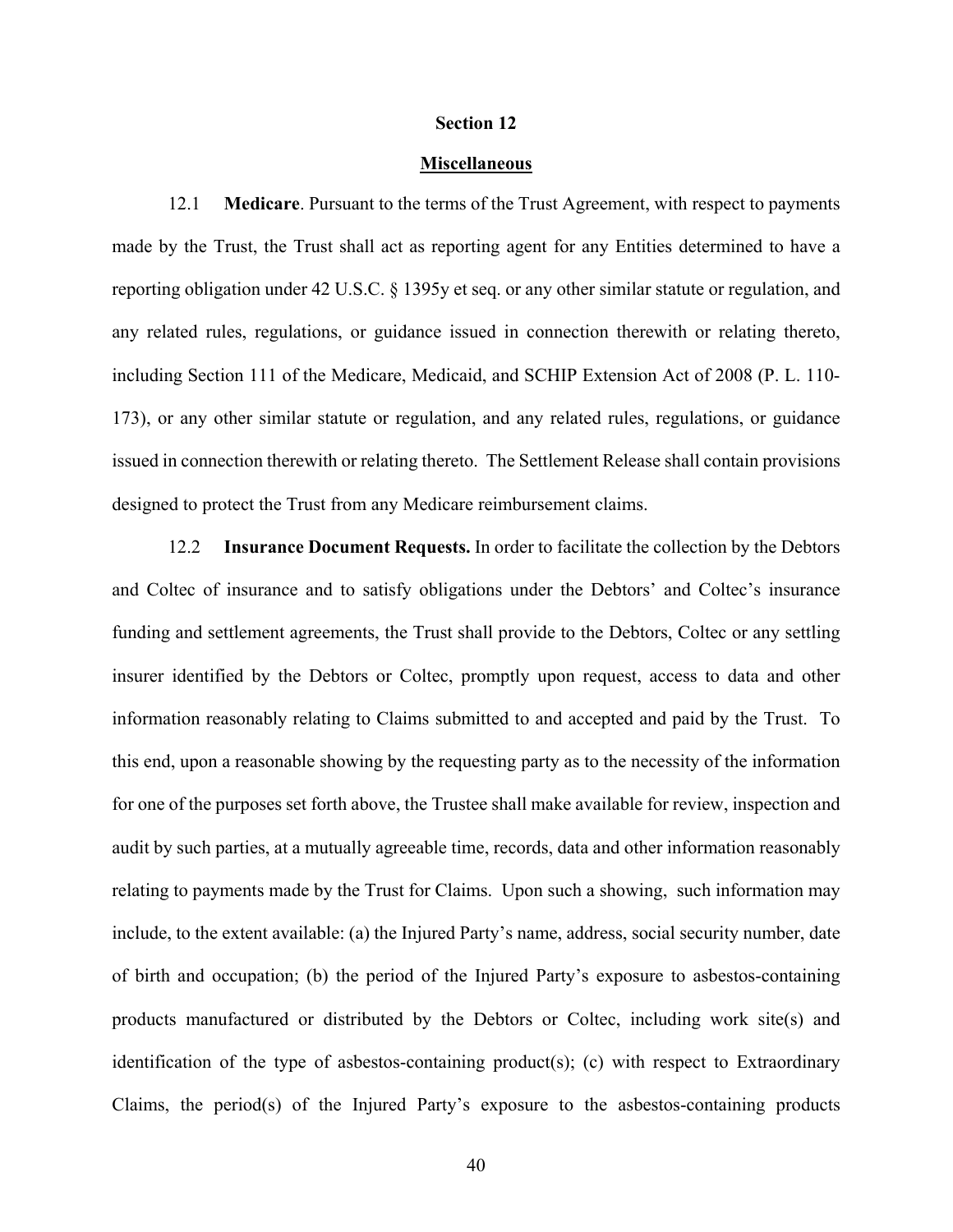manufactured or distributed by other companies unrelated to the Debtors and Coltec; (d) the Injured Party's asbestos-related disease, including any medical diagnosis; (e) the date of the Injured Party's diagnosis with an asbestos-related disease; (f) if the Injured Party is deceased, the cause of death and name of his or her personal representative; and (g) amounts paid by the Trust to or on behalf of the Injured Party. All data and information provided pursuant to this Section 12.2 shall be protected by an order or stipulation, so ordered by the Bankruptcy Court, protecting the confidentiality of such data and information and restricting the uses thereof to the express purposes stated in this Section 12.2. The Trustee shall consult with the CAC and the FCR prior to providing the requested data and information.

12.3 **Confidentiality of Claimant Submissions**. All submissions to the Trust by Claimants, including any materials that the Trust receives as a result of the utilization of the release of information form attached hereto in Appendix V, shall be treated as confidential by the Trust. The Trust will take appropriate steps to preserve the confidentiality of such submissions. The Trustee shall disclose the Claimant submissions with the permission of the Claimant, in response to a valid subpoena, or in accordance with Section 12.2 above. The Trust shall provide the Claimant or counsel for the Claimant with a copy of any such subpoena promptly after being served. Nothing in these CRP, the Plan or the Settlement Facility Agreement expands, limits or impairs the obligation under applicable law of a Claimant to respond fully to lawful discovery in any underlying civil action regarding his or her submission of factual information to the Trust for the purpose of obtaining compensation for asbestos-related injuries from the Trust.

12.4 **No Attorney Necessary**. These CRP establish an administrative procedure for making defined payments to Claimants based on objective criteria. Furthermore, these CRP are designed so that Claimants can file their Claims without the assistance of an attorney. The Trust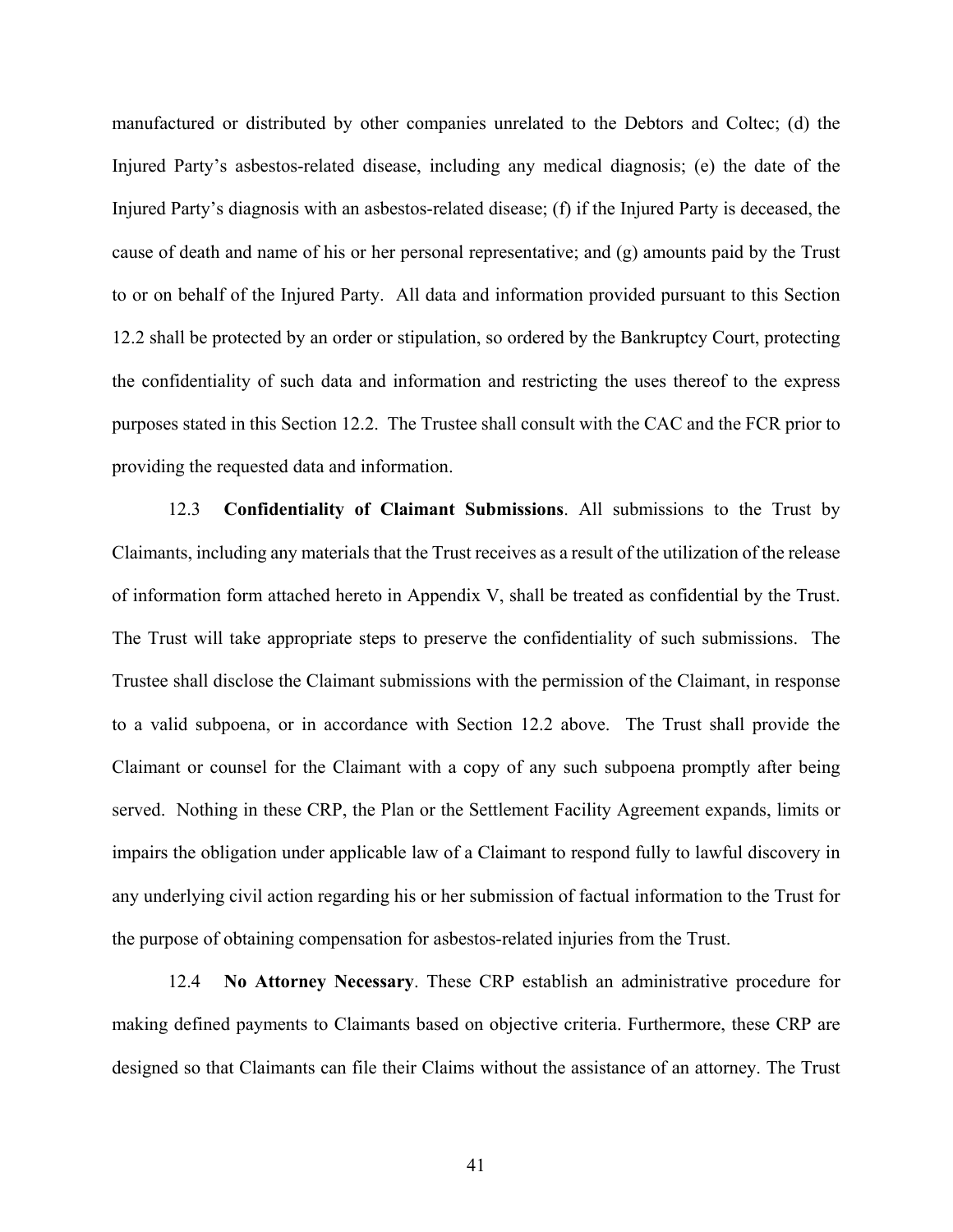shall not require Claimants to retain an attorney in order to file Claims with the Trust. In addition, the Trustee shall administer these CRP so as to encourage and facilitate Claimants filing Claims without the assistance of an attorney.

12.5 **Consent and Consultation Procedures**. Pursuant to the Plan and Settlement Facility Agreement, these CRP will be administered by the Trustee and, where applicable, as set forth herein and in the Settlement Facility Agreement, in consultation with the CAC and the FCR or upon having obtained their consent. The initial Trustee, members of the CAC, and the FCR are identified in the Settlement Facility Agreement.

12.6 **Amendments**. The Trustee, after consulting with the CAC and the FCR, may amend these CRP, including the appendices attached hereto; provided, however, that (a) if the consent of both the CAC and the FCR is required for the subject change pursuant to the provisions hereof or of any such appendices, the Trustee must first obtain such consent and (b) the Trustee may not change any provisions in these CRP or the appendices attached hereto that grant the CAC and the FCR consent or consultation rights without first obtaining the consent of both the CAC and the FCR. The Settlement Facility Agreement sets forth further details, not inconsistent with these CRP, concerning amendments, including remedies if consent cannot be obtained. Nothing herein is intended to preclude the CAC or the FCR from proposing to the Trustee amendments to these CRP. Any amendments must continue to ensure holders of Present Claims and Future Claims are treated fairly and equitably and receive settlement payments that are as equal as possible. Notwithstanding anything contained in these CRP or the Settlement Facility Agreement to the contrary, neither these CRP, the Settlement Facility Agreement, the Settlement Facility Bylaws nor any document annexed to the foregoing shall be modified or amended in any way that could jeopardize, impair, or modify (i) the applicability of section  $524(g)$  of the Bankruptcy Code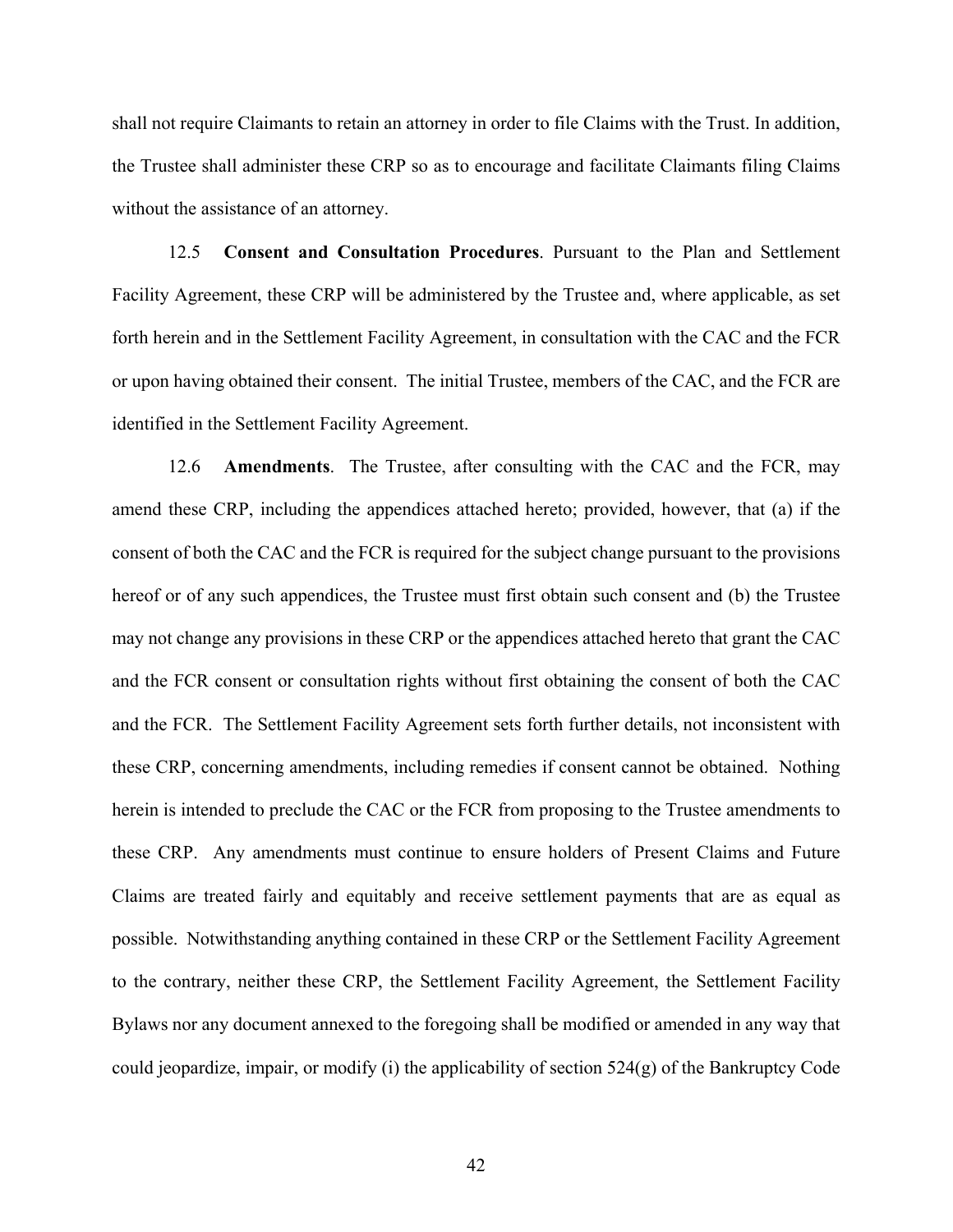to the Plan and the Confirmation Order, (ii) the efficacy or enforceability of the Asbestos Channeling Injunction or any other injunction or release issued or granted in favor of any (or all) of Asbestos Protected Persons in connection with the Plan or (iii) the Trust 's qualified settlement fund status under the QSF Regulations.

12.7 **Severability**. Should any provision contained in these CRP be determined to be unenforceable, such determination shall in no way limit or affect the enforceability and operative effect of any and all other provisions of these CRP.

12.8 **Governing Law**. For all purposes, these CRP and their administration shall be governed by, and construed in accordance with, the internal laws of the State of Delaware without regard to its conflict of laws provisions.

12.9 **Relation to Other Plan Documents**. In the event that these CRP conflict with the Plan, the Plan shall control. In the event these CRP conflict with the Settlement Facility Agreement, these CRP shall control.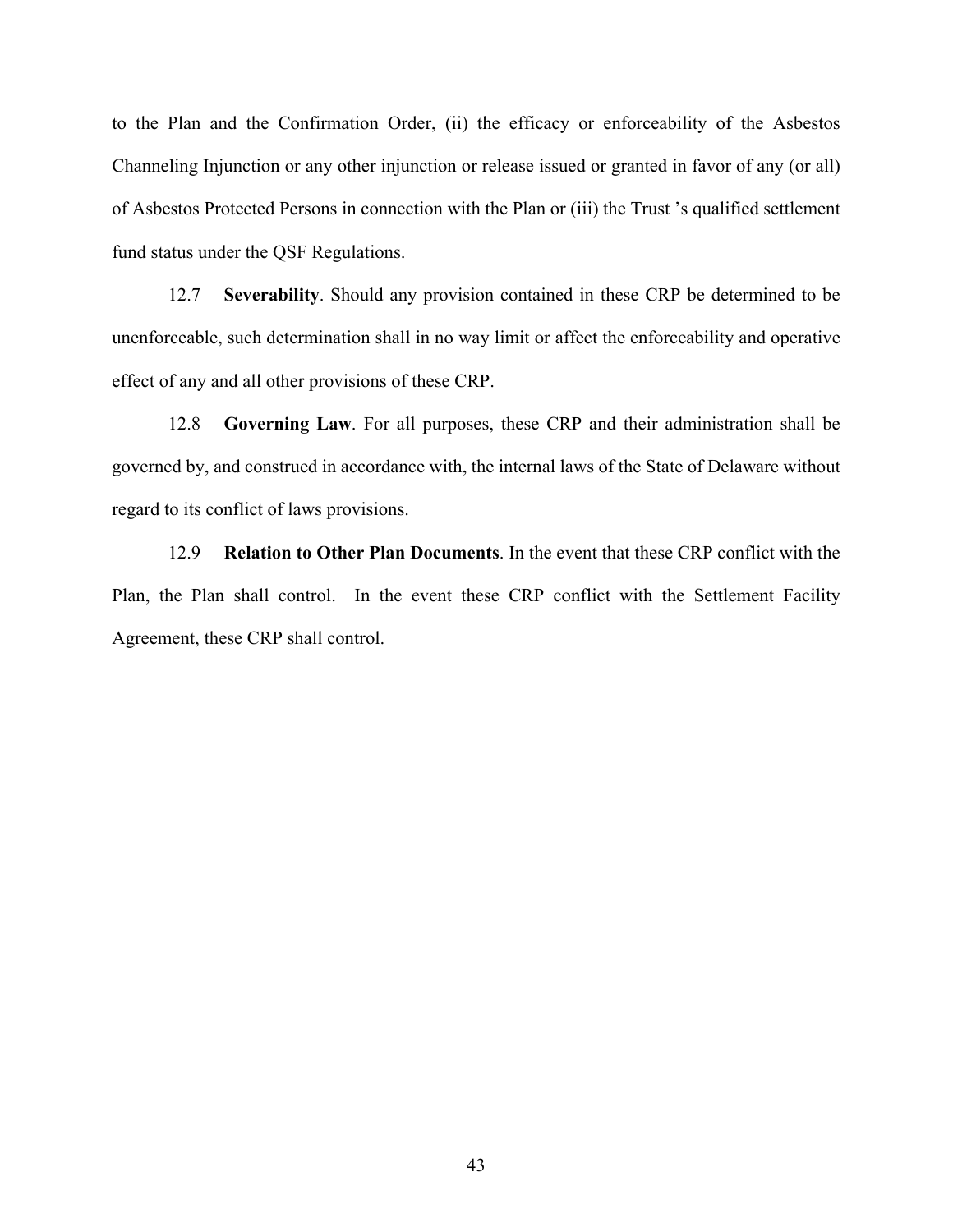#### **APPENDIX I: EXPEDITED CLAIM REVIEW**

#### **Introduction**

This Appendix describes how the Trust will calculate Matrix Amounts under Expedited Claim Review.

Under this process, the Trust will make settlement offers to qualifying Claimants based on the alleged Injured Party's ("**IP**") personal characteristics, the occupation in which they allege contact with Coltec Products and/or GST Products, and the time duration working in such occupation.

To qualify for a settlement offer under either Expedited Claim Review or Extraordinary Claim Review, the Claimant, other than a malignant mesothelioma Claimant, must demonstrate that the IP had at least six months of Coltec/GST Product Contact, as defined in the CRP, and must meet the medical criteria described herein and otherwise meet all the applicable medical requirements in the CRP, including those relating to the credibility of medical information.

#### **I.A Occupation and Industry Groups**

The Trust will determine the IP's Contact Group based on the IP's occupation and industry during which the IP had Coltec/GST Product Contact; provided, however, that for an IP with Secondary Coltec/GST Product Contact, the Trust will determine the IP's Contact Group based on the relevant occupationally exposed person's occupation and industry (as noted in the CRP, malignant mesothelioma is the only disease that the Trust will provide compensation for if all of the IP's exposure is Secondary Coltec/GST Product Contact). The Contact Groups for each occupation and industry are contained in Appendix IV to these CRP. Occupations and/or industries that would not give rise to exposure to Coltec/GST Product Contact are not listed in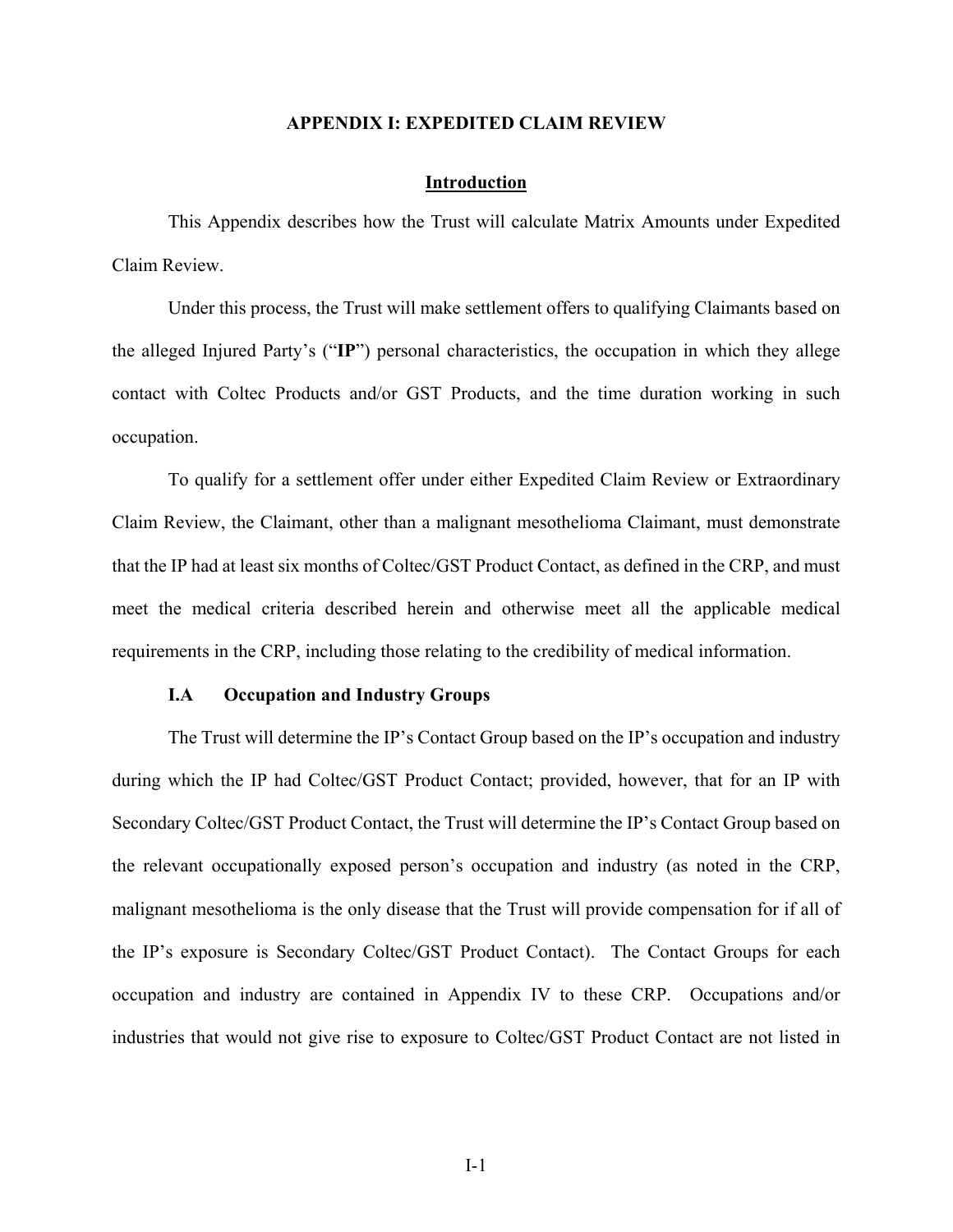Appendix IV. The Contact Groups have been defined based on the assumed potential frequency

and intensity of the IP's contact with asbestos-containing gasket or packing products, as follows:

- Group 1: Occupations in which there is relatively high frequency of gasket or packing removal work.
- Group 2: Occupations in which there is some gasket or packing removal work with significantly less frequency than in Group 1; close bystander contact from gasket or packing removal is likely.
- Group 3: Gasket or packing removal work is not frequent; potential for bystander contact from gasket or packing removal exists, but is not frequent.
- Group 4: Occasional bystander contact with gaskets or packing or extensive insulation exposure; job does not involve gasket or packing removal work, or minimal compared to Group 3; bystander contact from gasket or packing removal work is possible, but unlikely.
- Group 5: Occupation is unlikely to be encountered or contact with gasket or packing removal is very unlikely.

The Trust will offer Claimants in each Contact Group a settlement no higher than the

maximum settlement value allowed for the Contact Group for the claimant's disease (the

# "**Maximum Settlement Values**"):

| <b>Mesothelioma and Asbestos-Related</b><br><b>Lung Cancer Claimants</b> |                                            |  |
|--------------------------------------------------------------------------|--------------------------------------------|--|
| <b>Contact Group</b>                                                     | <b>Maximum</b><br><b>Settlement Values</b> |  |
| Group 1                                                                  | \$298,200                                  |  |
| Group 2                                                                  | \$89,500                                   |  |
| Groups 3-5                                                               | \$37,300                                   |  |

| <b>Severe Asbestosis, Asbestos-Related</b><br><b>Other Cancer, Disabling Asbestosis, and</b><br><b>Non-Disabling Asbestosis Claimants</b> |                                            |  |  |
|-------------------------------------------------------------------------------------------------------------------------------------------|--------------------------------------------|--|--|
| <b>Contact Group</b>                                                                                                                      | <b>Maximum Settlement</b><br><b>Values</b> |  |  |
| Group 1                                                                                                                                   | \$298,200                                  |  |  |
| Group 2                                                                                                                                   | \$89,500                                   |  |  |
| Group 3                                                                                                                                   | \$37,300                                   |  |  |
| Group 4                                                                                                                                   | \$18,600                                   |  |  |
| Group 5                                                                                                                                   | \$1.50                                     |  |  |

The Claimant's Expedited Claim Review settlement offer will be the Maximum Settlement Value for the Claimant's Contact Group multiplied by the IP Factors Index described below. The IP Factors Index varies based on the IP's disease and medical information, demographic characteristics, economic loss (if Claimant elects to report and document any), and the length of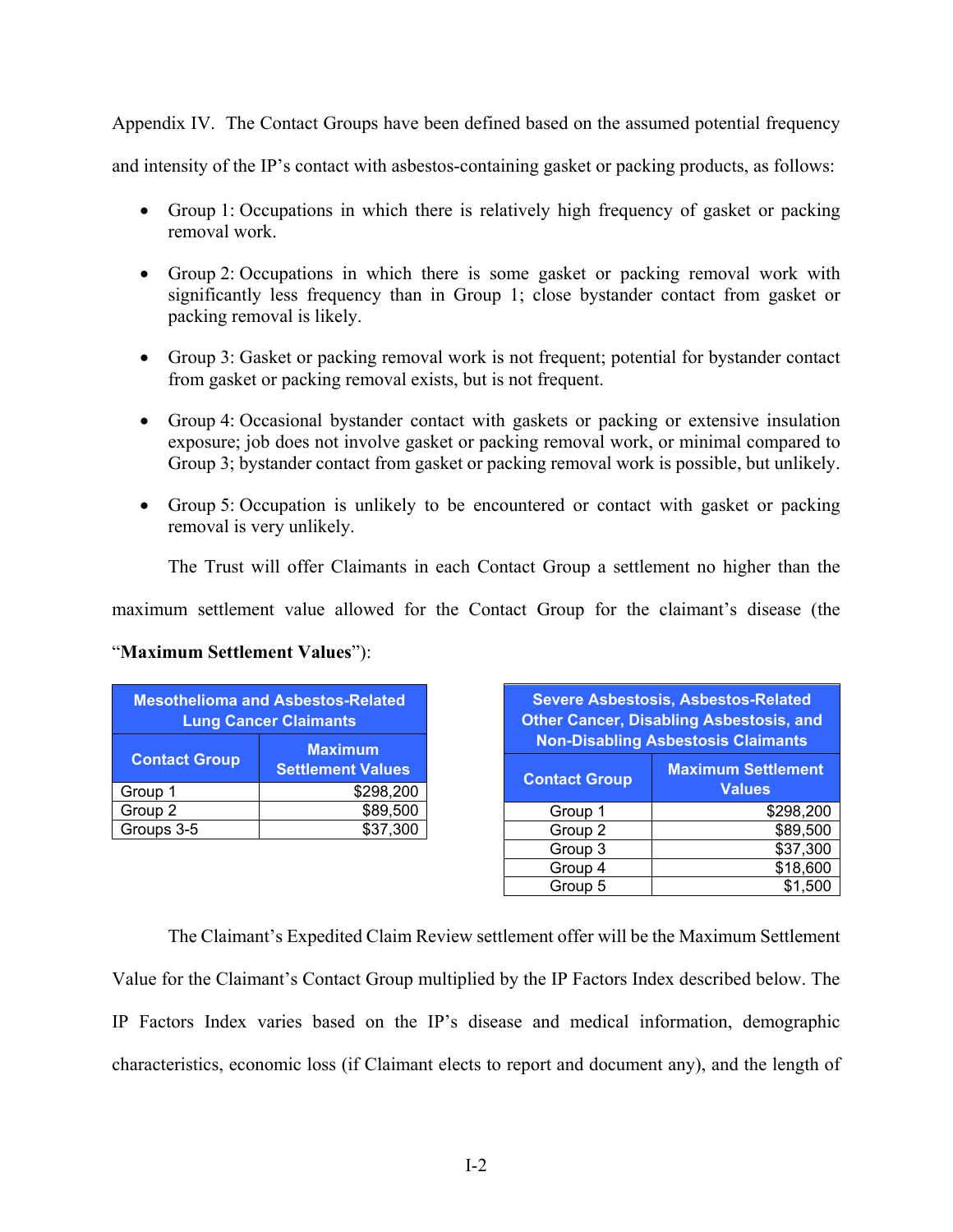time the IP spent in the activity or activities in which the IP experienced Coltec/GST Product Contact in the relevant Contact Group.

If the IP had Coltec/GST Product Contact in more than one Contact Group, then the Trust will calculate a separate settlement offer based on the IP's time in each Contact Group (taking into account all years in that Contact Group, whether in the same or different occupations and whether or not continuous) by calculating a separate IP Factors Index for each Contact Group and multiplying it by the Maximum Settlement Value for that Contact Group. The Trust will then offer the Claimant the highest settlement offer yielded by this calculation. With respect to Claimants with a diagnosis other than mesothelioma, if the IP had at least six months total exposure to Coltec Product(s) and/or GST Product(s), but fewer than six months exposure in any one Contact Group, the Trust shall assign the Claimant to the highest value Contact Group where the IP had at least three months exposure. If the IP did not have at least three months exposure in any single Contact Group, or had multiple exposure periods in higher value Contact Groups that were less than three months, then the Trust may combine the periods of exposure from different Contact Groups to reach at least three months, however, in such a case, the Claimant will be assigned to the lowest value Contact Group from the combined periods. (For example, if the IP had two months of exposure in Group 1, two months of exposure in Group 2, and 5 months of exposure in Group 3, the Claimant would be assigned to Group 2.)

#### **I.B Alleged Injured Party Factors Index**

The Trust will calculate an IP Factors Index according to the rules set forth below.

#### **I.B.1 Medical Information Factor**

The Trust will assign a Medical Information Factor based on the following medical criteria (a Claim with respect to an IP who does not meet the medical criteria for any of the listed

I-3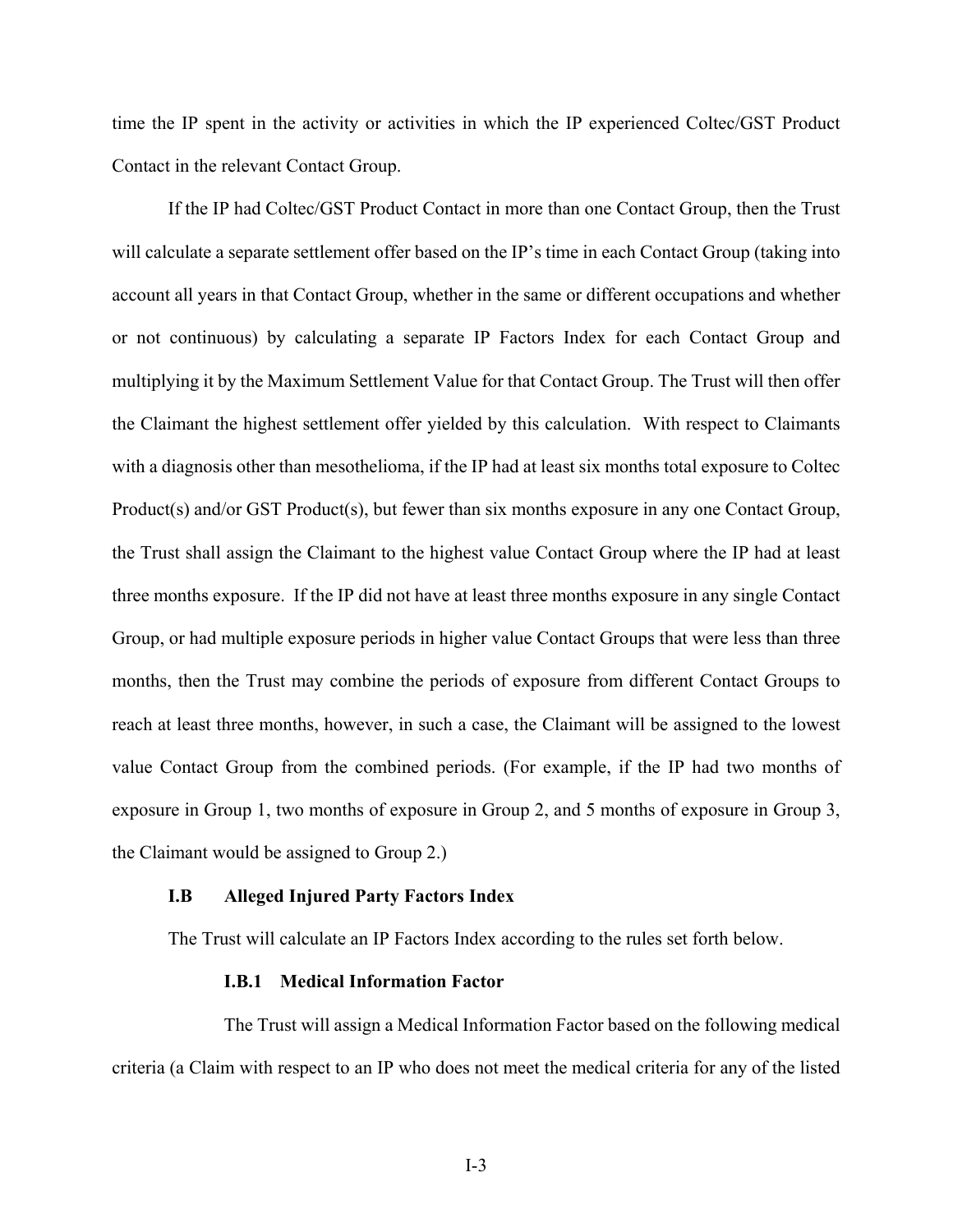diseases shall receive a Medical Information Factor of 0). Any increase in the Medical Information Factors shall require the consent of both the CAC and the FCR. The Medical Information Factor for malignant mesothelioma shall in no instance be less than 1.

#### **Mesothelioma (Medical Information Factor = 1.0)**

1. Diagnosis of malignant mesothelioma by a board-certified pathologist or by a pathology report prepared at or on behalf of a hospital accredited by the Joint Commission on Accreditation of Healthcare Organizations; provided, however, that if a Claimant can establish a compelling reason for the absence of such a pathology report, the Trust may elect, in its sole discretion, to accept a credible diagnosis based upon (i) a physical examination of the IP by a physician providing the diagnosis, which physical examination included a review by the physician of tests results relating to other possible explanations for the IP's condition, or (ii) other credible evidence, including, but not limited to medical records demonstrating treatment of the IP based on a clinical diagnosis of malignant mesothelioma or a death certificate indicating the cause of death is malignant mesothelioma.

# **Asbestos-Related Lung Cancer (Medical Information Factor = 0.25)**

1. Diagnosis of primary lung cancer by board-certified pathologist, internist, pulmonologist, medical oncologist, surgical oncologist, or occupational medicine physician, which diagnosis affirms that exposure to asbestos fibers or dust was a contributing factor in causing the IP's lung cancer; and

2. Either (a) diagnosis of asbestosis (see 3. below), (b) an elevated asbestos lung tissue fiber burden (see 4. below), or (c) a diagnosis of bilateral pleural plaques, diffuse bilateral pleural thickening, or bilateral pleural calcification (see 5. below).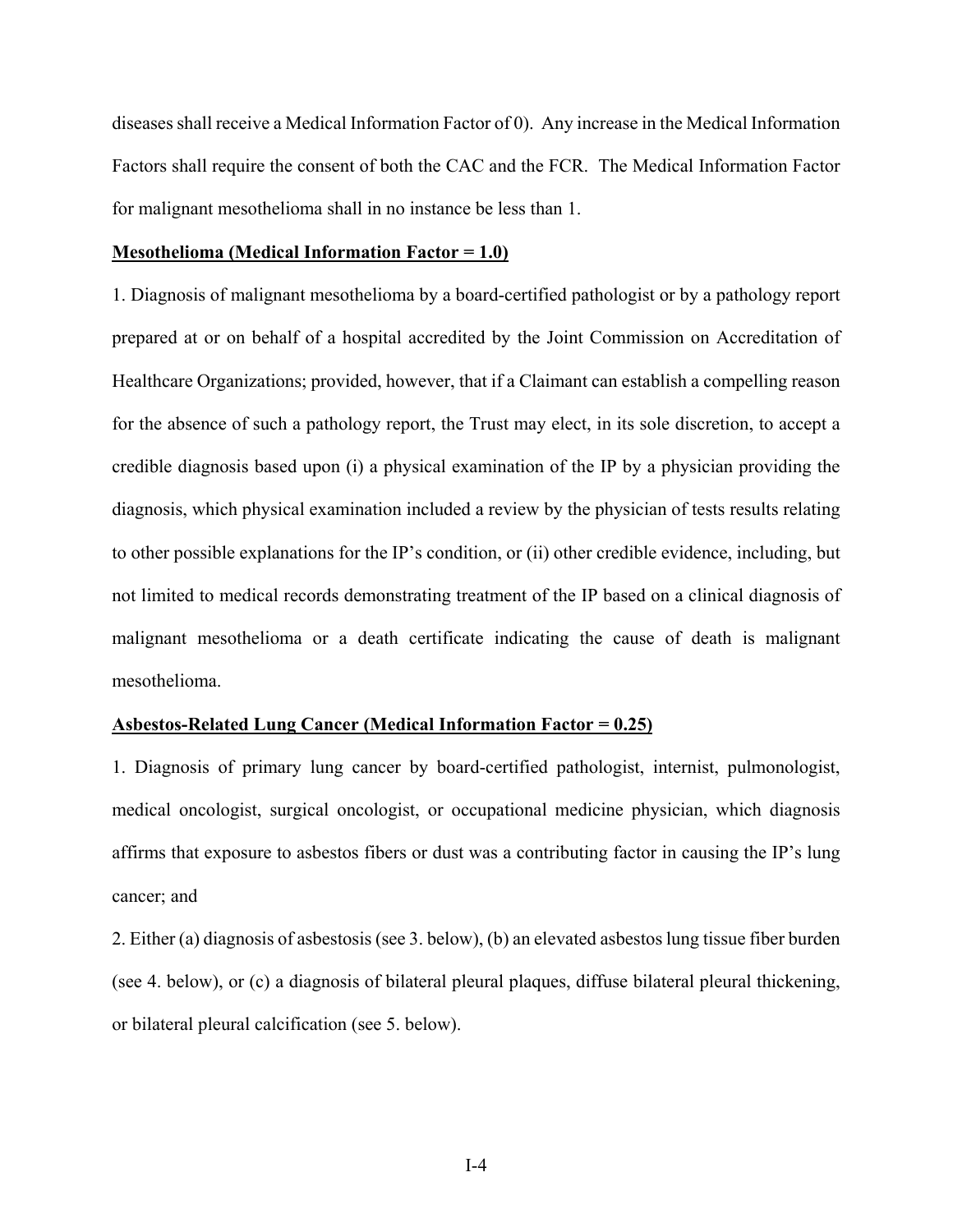3. A diagnosis of asbestosis must be by a board-certified pulmonologist, internist, radiologist or occupational medicine physician and must be supported by either pathology or radiology:

a. If by pathology, a board-certified pathologist must diagnose asbestosis pursuant to the histologic criteria outlined in "Asbestos-Associated Diseases," 106 Archives of Pathology and Laboratory Medicine 11, Appendix 3 (October 8, 1982); and

b. If by radiology, the Claimant must provide either (i) a roentgenographic interpretation report of a NIOSH-certified B-reader verifying that the IP has a quality 1 or 2 chest x-ray that has been read by a certified B-reader according to the ILO system of classification as showing bilateral small irregular opacities (s, t, or u) with a profusion grading of 1/0 or higher finding bilateral interstitial infiltrative profusion of 1/0 or greater (Section 2B of the current NIOSH form), or (ii) a written radiology report of a board-certified physician verifying that the IP has a CT scan showing bilateral interstitial fibrosis together with a report from another physician that affirms that the bilateral interstitial fibrosis was caused by asbestos exposure.

4. An elevated asbestos lung tissue fiber burden must be documented by the report of a boardcertified pathologist of a retained asbestos fiber burden determined by a laboratory employing procedures and the method of determining reference range values described in "Asbestos-Associated Diseases," 106 Archives of Pathology and Laboratory Medicine 11, Appendix 3 (October 8, 1982). The laboratory findings must report either (a) a retained fiber count equivalent to at least one million fibers greater than five microns in length per gram of dry lung tissue (values reported as fibers greater than five microns in length per gram of wet lung tissue may be multiplied by a factor of ten to convert to dry lung tissue measurement) or (b) a retained fiber count within the reference range values of the testing laboratory for bona fide cases of asbestosis.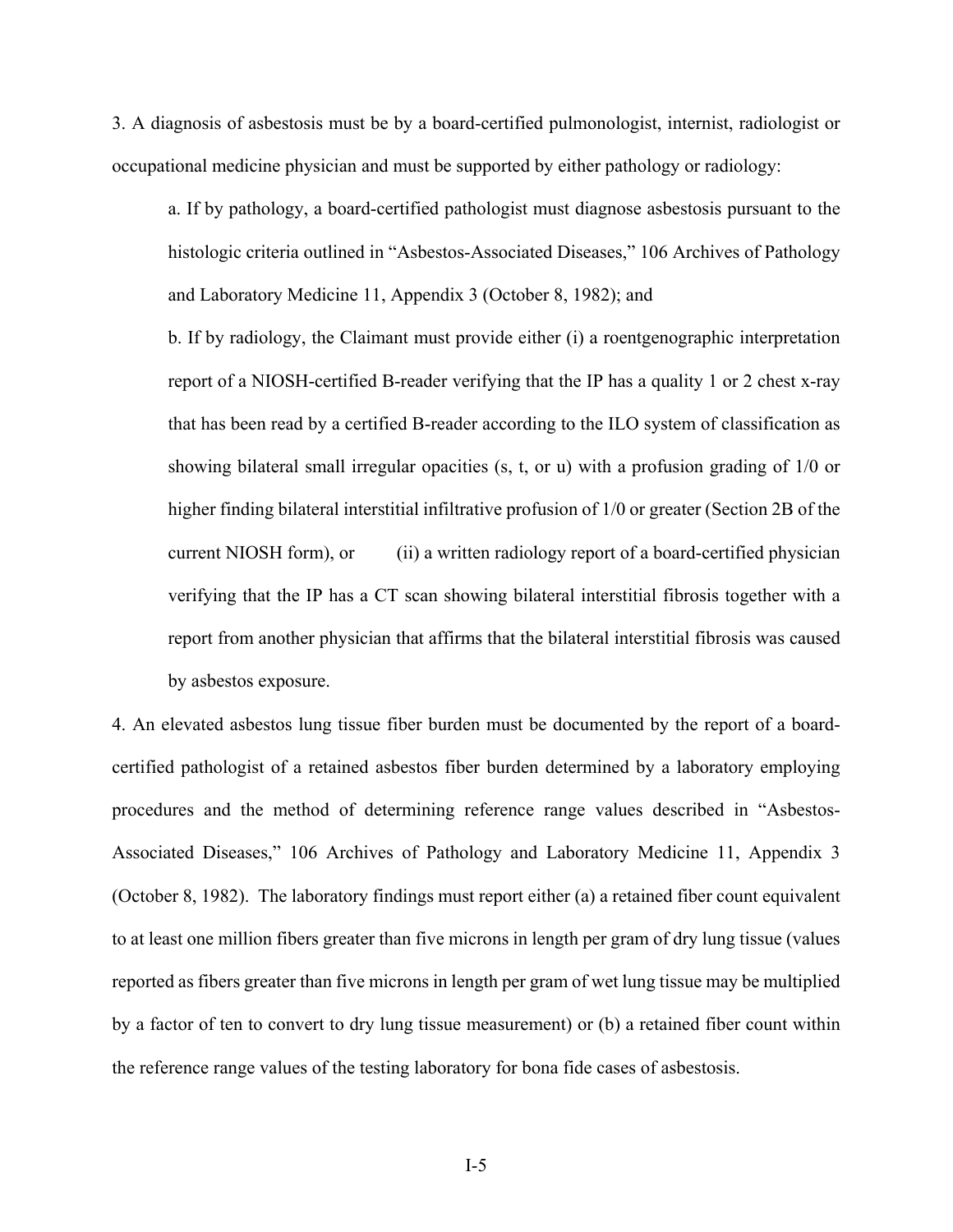5. A diagnosis of bilateral pleural plaques, diffuse bilateral pleural thickening, or bilateral pleural calcification must be by a board-certified pulmonologist, internist, radiologist or occupational medicine physician and must be supported by either pathology or radiology:

a. If by pathology, a board-certified pathologist must diagnose bilateral pleural plaques, diffuse bilateral pleural thickening, or bilateral pleural calcification; and

b. If by radiology, the Claimant must provide either (i) a roentgenographic interpretation report of a NIOSH-certified B-reader or a board-certified physician verifying that the IP has a quality 1 or 2 chest x-ray showing either bilateral pleural plaques, diffuse bilateral pleural thickening, or bilateral pleural calcification, or (ii) a written radiology report of a board-certified physician verifying that the IP has a CT scan showing either bilateral pleural plaques, diffuse bilateral pleural thickening, or bilateral pleural calcification.

# **Severe Asbestosis (Medical Information Factor = 0.25)**

1. Diagnosis of asbestosis, by board-certified pulmonologist, internist, radiologist, or occupational medicine physician, based on either:

a. A quality 1 or 2 chest x-ray that has been read by a certified B-reader according to the ILO system of classification as showing: bilateral small irregular opacities (s, t, or u) with a profusion grading of 2/1 or higher; or

b. Pathological asbestosis graded 1(B) or higher under the criteria published in "Asbestos-Associated Diseases," 106 Archives of Pathology and Laboratory Medicine 11, Appendix 3 (October 8, 1982).

2. In addition to (1), asbestos-related pulmonary impairment, as demonstrated by pulmonary function testing showing either: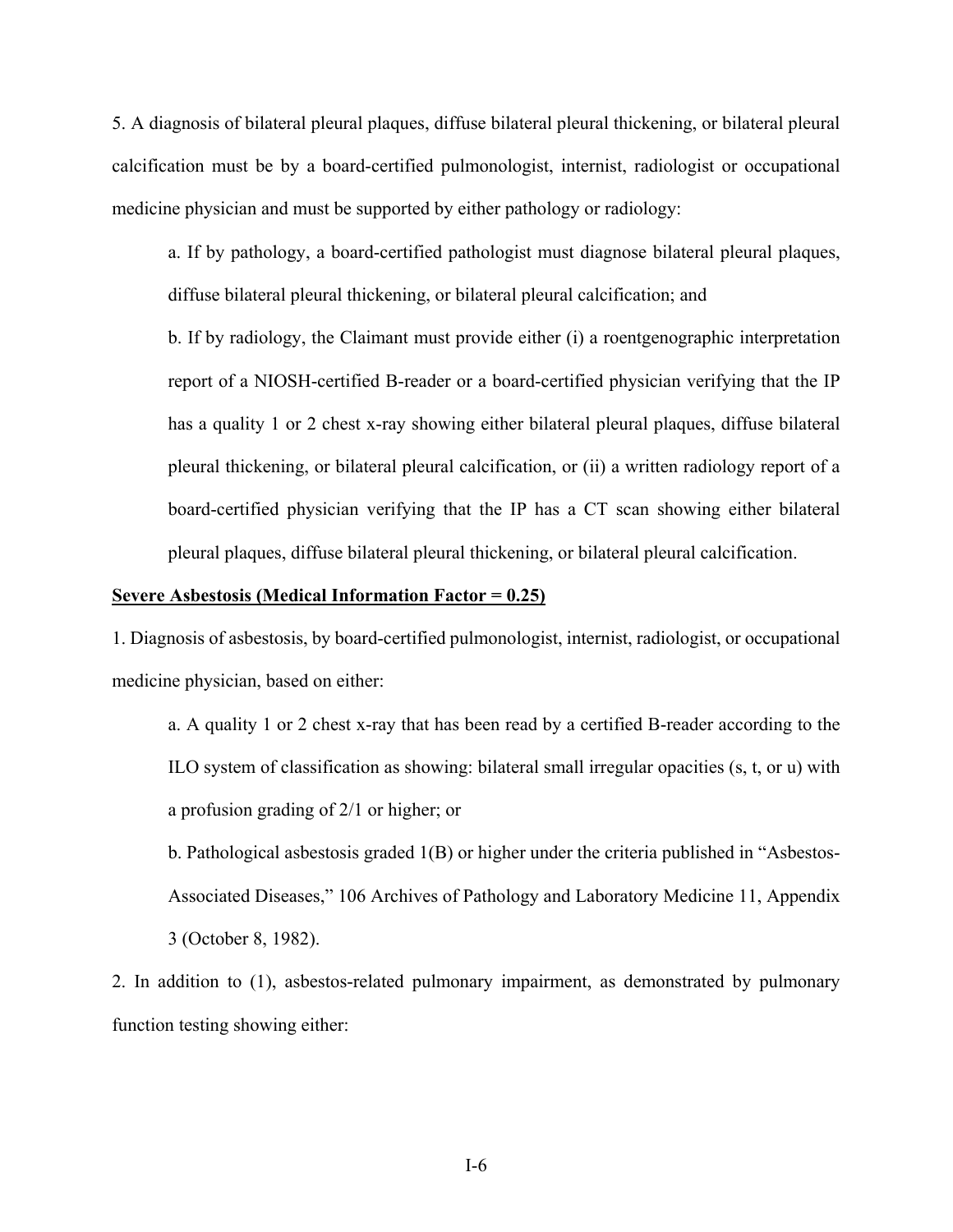a. Forced vital capacity below 65 percent of predicted and FEV1/FVC ratio (using actual values) above 65 percent; or

b. Total lung capacity, by plethysmography or timed gas dilution, below 65 percent of predicted.

#### **Asbestos-Related Other Cancer (Medical Information Factor = 0.10)**

1. Diagnosis of colo-rectal, laryngeal, esophageal, pharyngeal, or stomach cancer by boardcertified pathologist, internist, pulmonologist, medical oncologist, surgical oncologist, or occupational medicine physician, which diagnosis affirms that exposure to asbestos fibers or dust was a contributing factor to the IP's cancer; and

2. Either (a) a diagnosis of asbestosis (see 3. below) or (b) a diagnosis of bilateral pleural plaques, diffuse bilateral pleural thickening, or bilateral calcification (see 4. below).

3. A diagnosis of asbestosis must be by a board-certified pulmonologist, internist, radiologist, or occupational medicine physician and must be supported by either pathology or radiology:

a. If by pathology, a board-certified pathologist must diagnose asbestosis pursuant to the histologic criteria outlined in "Asbestos-Associated Diseases," 106 Archives of Pathology and Laboratory Medicine 11, Appendix 3 (October 8, 1982); and

b. If by radiology, the Claimant must provide either (i) a roentgenographic interpretation report of a NIOSH-certified B-reader verifying that the IP has a quality 1 or 2 chest x-ray that has been read by a certified B-reader according to the ILO system of classification as showing bilateral small irregular opacities (s, t, or u) with a profusion grading of 1/0 or higher finding bilateral interstitial infiltrative profusion of 1/0 or greater (Section 2B of the current NIOSH form) or (ii) a written radiology report of a board-certified physician verifying that the IP has a CT scan showing bilateral interstitial fibrosis together with a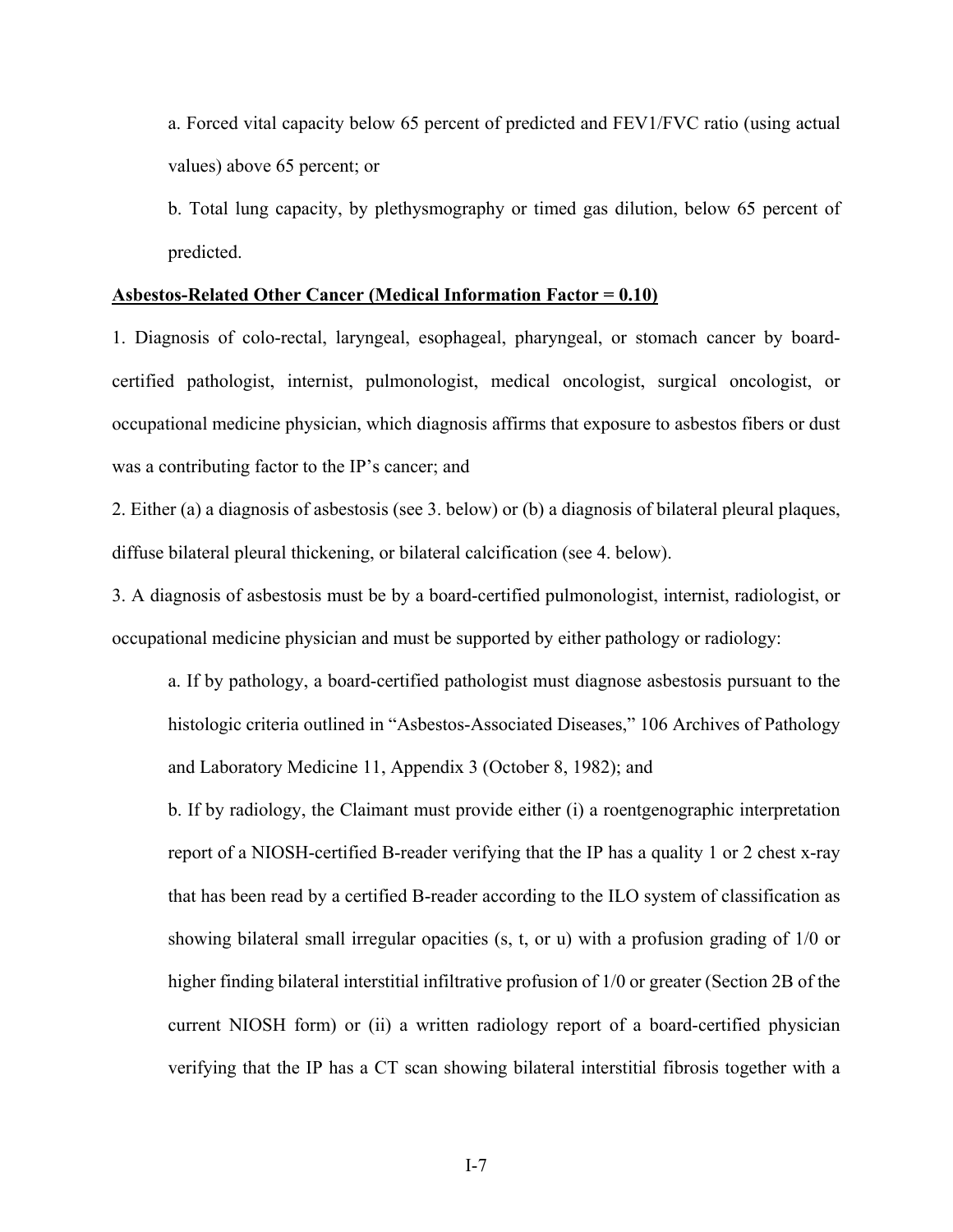report from another physician that affirms that the bilateral interstitial fibrosis was caused by asbestos exposure.

4. A diagnosis of bilateral pleural plaques, diffuse bilateral pleural thickening, or bilateral pleural calcification must be by a board-certified pulmonologist, internist, radiologist or occupational medicine physician and must be supported by either pathology or radiology:

a. If by pathology, a board-certified pathologist must diagnose bilateral pleural plaques, diffuse bilateral pleural thickening, or bilateral pleural calcification; and

b. If by radiology, the Claimant must provide either (i) a roentgenographic interpretation report of a NIOSH-certified B-reader or a board-certified physician verifying that the IP has a quality 1 or 2 chest x-ray showing either bilateral pleural plaques, diffuse bilateral pleural thickening, or bilateral pleural calcification, or (ii) a written radiology report of a board-certified physician verifying that the IP has a CT scan showing either bilateral pleural plaques, diffuse bilateral pleural thickening, or bilateral pleural calcification.

#### **Disabling Asbestosis (Medical Information Factor = 0.03)**

1. Diagnosis of bilateral diffuse interstitial fibrosis of the lungs, by board-certified pulmonologist, internist, radiologist, or occupational medicine physician, based on either:

a. A quality 1 or 2 chest x-ray that has been read by a certified B-reader according to the ILO system of classification as showing: bilateral small irregular opacities (s, t, or u) with a profusion grading of 1/0 or higher;

b. A CT scan that has been read by a board-certified physician showing bilateral interstitial fibrosis; or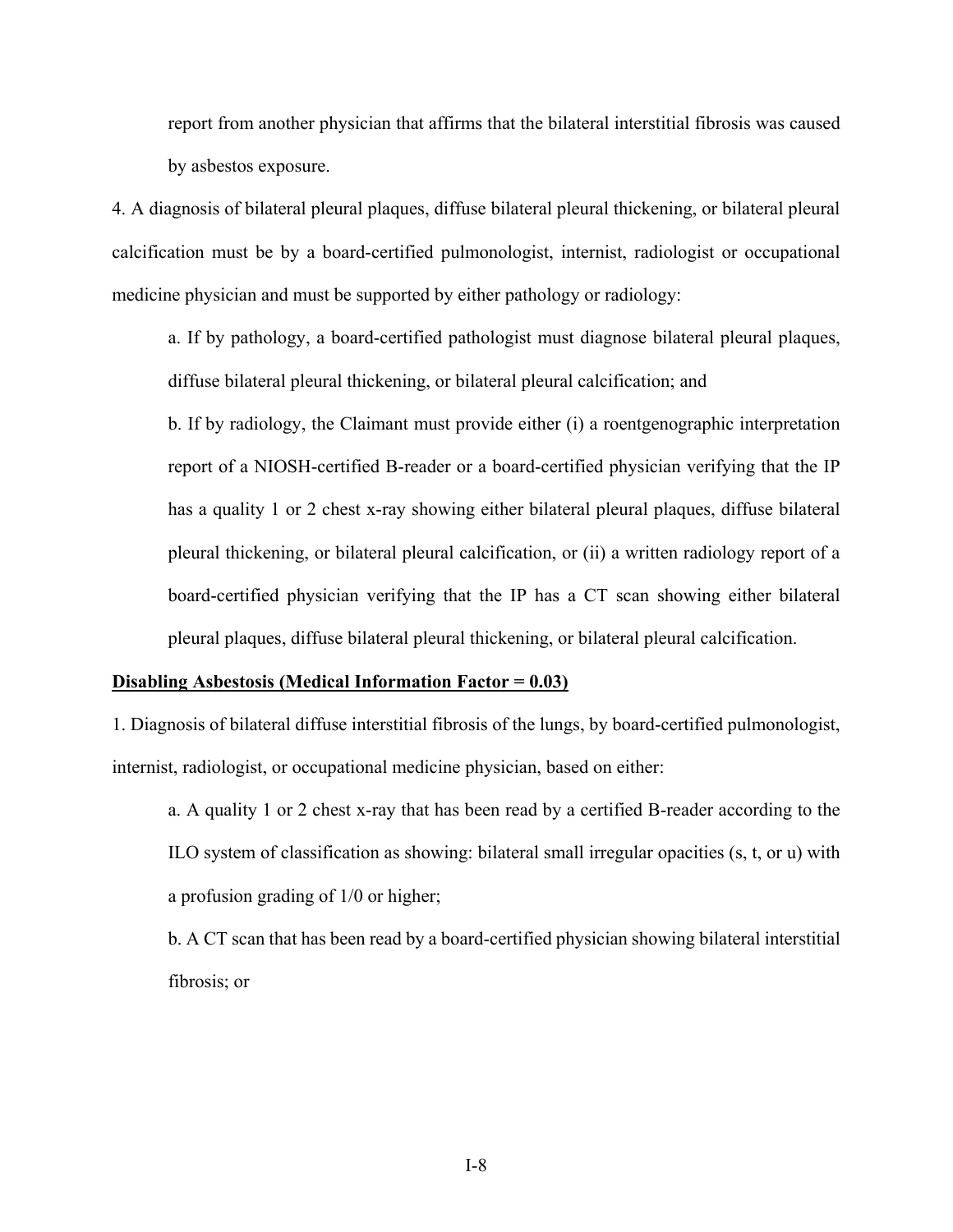c. Pathological asbestosis graded 1(B) or higher under the criteria published in "Asbestos-Associated Diseases," 106 Archives of Pathology and Laboratory Medicine 11, Appendix 3 (October 8, 1982).

2. In addition to (1), asbestos-related pulmonary impairment, as demonstrated by pulmonary function testing showing either:

a. Forced vital capacity below 80 percent of predicted and FEV1/FVC ratio (using actual values) at or above 65 percent; or

b. Total lung capacity, by plethysmography or timed gas dilution, below 80 percent of predicted.

### **Non-Disabling Asbestosis (Medical Information Factor = 0.02)**

1. Diagnosis of bilateral diffuse interstitial fibrosis of the lungs, by board-certified pulmonologist, internist, radiologist, or occupational medicine physician, based on either:

a. A quality 1 or 2 chest x-ray that has been read by a certified B-reader according to the ILO system of classification as showing: bilateral small irregular opacities (s, t, or u) with a profusion grading of 1/0 or higher;

b. A CT scan that has been read by a board-certified physician showing bilateral interstitial fibrosis; or

c. Pathological asbestosis graded 1(B) or higher under the criteria published in "Asbestos-Associated Diseases," 106 Archives of Pathology and Laboratory Medicine 11, Appendix 3 (October 8, 1982).

#### **I.B.2 Age Factor**

Claimants with younger IPs receive higher settlement offers than Claimants with older IPs. The Trust will determine the Age Factor based on the earlier of the IP's diagnosis date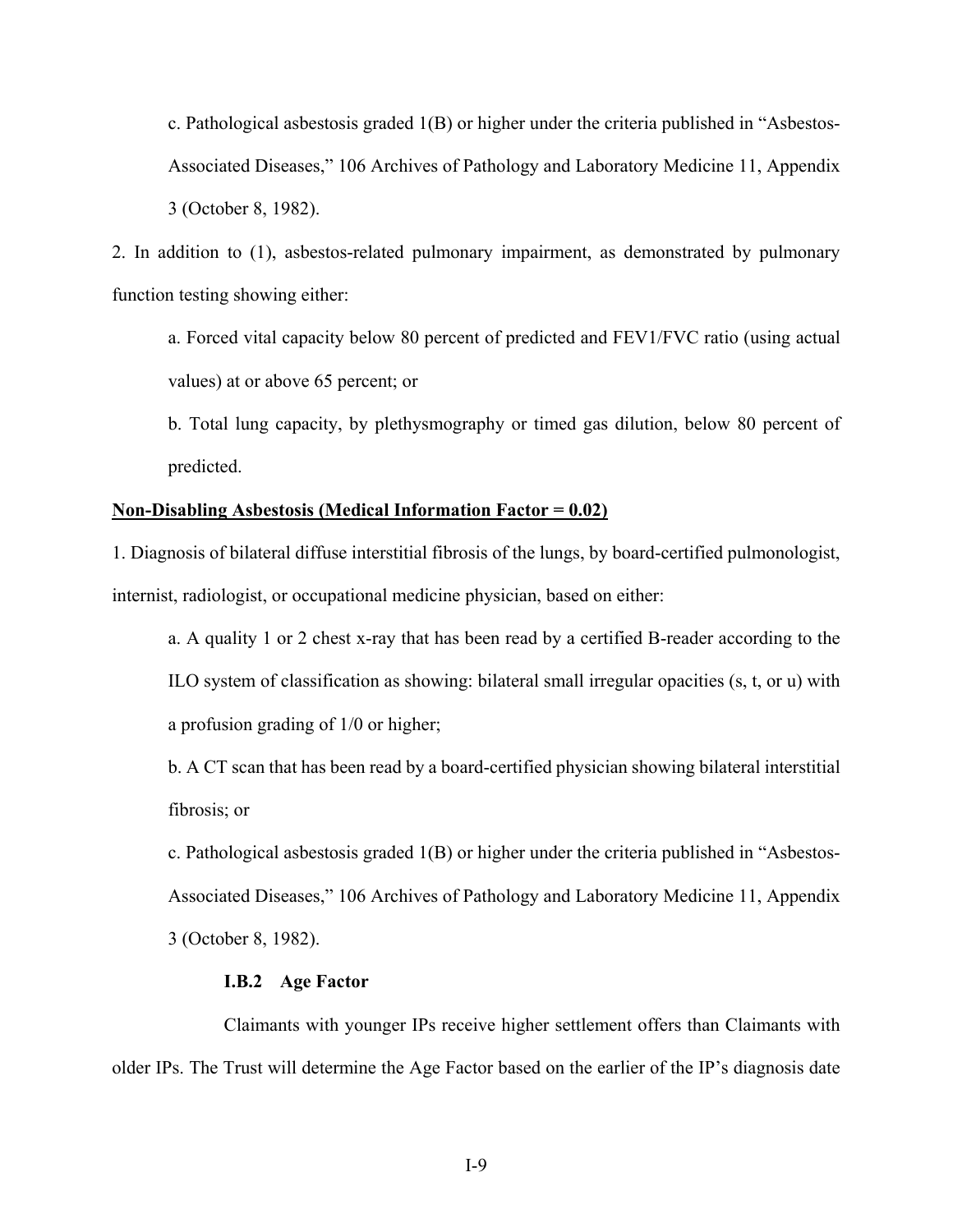and death date (the "**IP Age**"). The Trust will assign an Age Factor of 1 for an IP Age of 75. The Trust will decrease the Age Factor by 0.015 for every IP Age year above 75, but will not decrease the Age Factor below 0.7. The Trust will increase the Age Factor by 0.015 for every IP Age year below 75, but will not increase the Age Factor above 1.4.

# **I.B.3 Life Status Factor**

The Life Status Factor for all mesothelioma claimants shall be 1.3, For all other diseases, if the IP is alive at the time the Claim Form is filed with the Trust, the Trust will assign a Life Status Factor of 1.3. If the IP is deceased at the time the Claim Form is filed with the Trust, the Trust will assign a Life Status Factor of 1.

#### **I.B.4 Dependents Factor**

If the IP does not have a spouse or other dependents (minor children, adult disabled dependent children, or dependent minor grandchildren) as of the date the Claim Form is filed with the Trust, the Trust will assign a Dependents Factor of 0.8. If the IP has a spouse but no other dependents as of the date the Claim Form is filed with the Trust, the Trust will assign a Dependents Factor of 1. Finally, if the IP has dependents (minor children, adult disabled dependent children, or dependent minor grandchildren) who derive (or who derived at the time of the diagnosis of the disease that is the subject of the Claim) at least one-half of their financial support from the IP, the Trust will assign a Dependents Factor of 1.4.

# **I.B.5 Economic Loss Factor**

Claimants may elect (but are not required) to document economic losses related to the IP's loss of earnings, pension, social security, home services, medical expenses, and funerary expenses. If the Claimant does not document economic loss or for which the economic loss amount is \$200,000 or less, the Trust will assign an Economic Loss Factor of 1.0. If the documented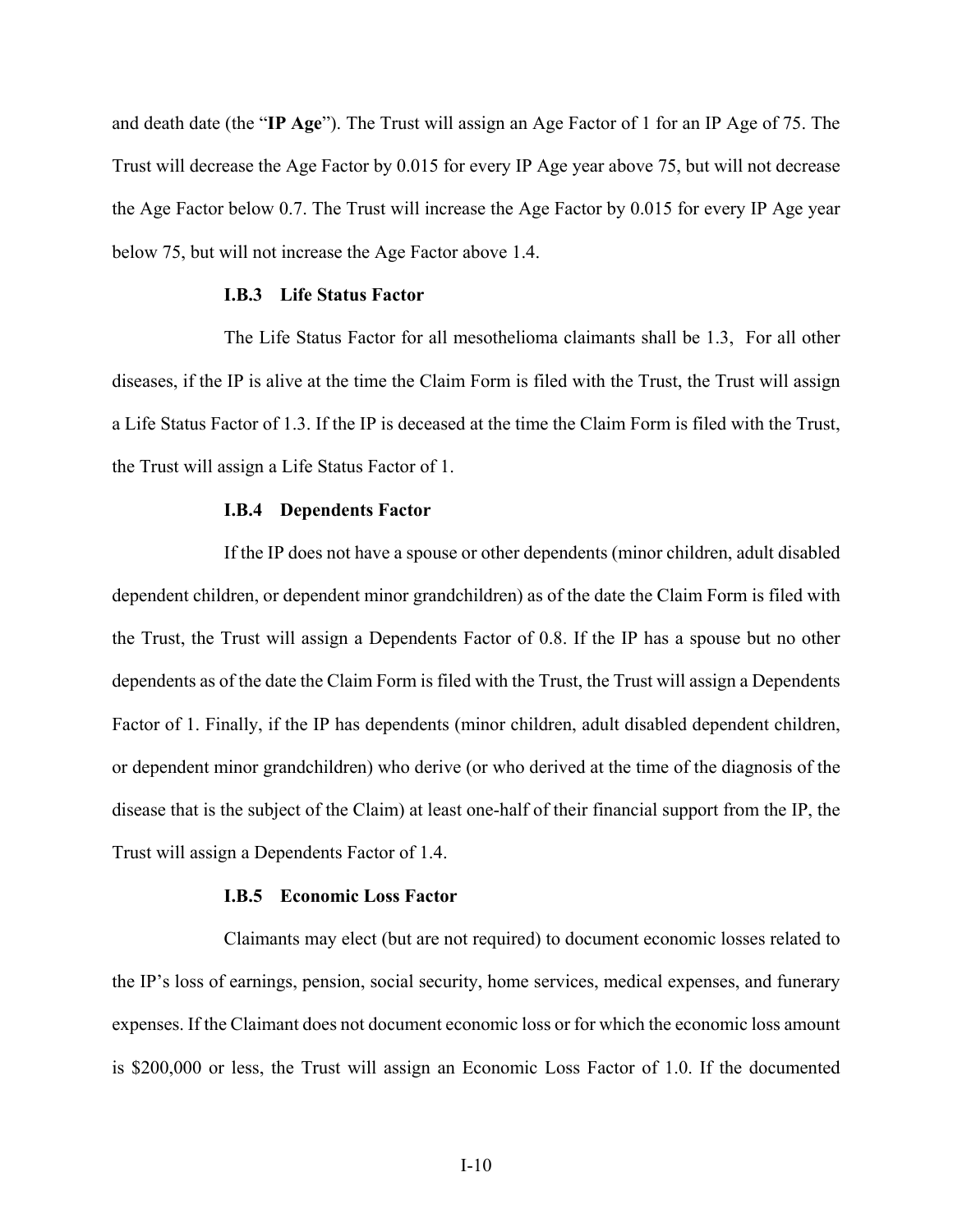economic loss amount is greater than \$200,000, the Trust will adjust the Economic Loss Factor upward by 0.001 for every thousand dollars of economic loss over \$200,000, up to a maximum Economic Loss Factor of 1.4. All claimed economic loss over \$200,000 must be supported by adequate documentation.

### **I.B.6 Duration of Coltec/GST Product Contact Factor**

If the IP spent an aggregate of between six (6) months (other than an IP with malignant mesothelioma for whom there is no minimum period of exposure) and two (2) years performing the activity or activities in which the IP experienced Coltec/GST Product Contact in a Contact Group, the Trust will assign a Duration of Coltec/GST Product Contact Factor of 0.8. If the IP spent an aggregate of between two (2) years and four (4) years performing the activity or activities in which the IP experienced Coltec/GST Product Contact in a Contact Group, the Trust will assign a Duration of Coltec/GST Product Contact Factor of 0.9. If the IP spent an aggregate of between four (4) years and six (6) years performing the activity or activities in which the IP experienced Coltec/GST Product Contact in a Contact Group, the Trust will assign a Duration of Coltec/GST Product Contact Factor of 1.0. If the IP spent an aggregate of between six (6) years and eight (8) years performing the activity or activities in which the IP experienced Coltec/GST Product Contact in a Contact Group, the Trust will assign a Duration of Coltec/GST Product Contact Factor of 1.1. If the IP spent an aggregate of eight (8) years or more performing the activity or activities in which the IP experienced Coltec/GST Product Contact in a Contact Group, the Trust will assign a Duration of Coltec/GST Product Contact Factor of 1.2. The periods of time hereunder need not be continuous (i.e., the months spent by the IP performing the activity or activities in which the IP experienced Coltec/GST Product Contact in a Contact Group will be added together to determine the relevant number of months for the calculation of the Duration of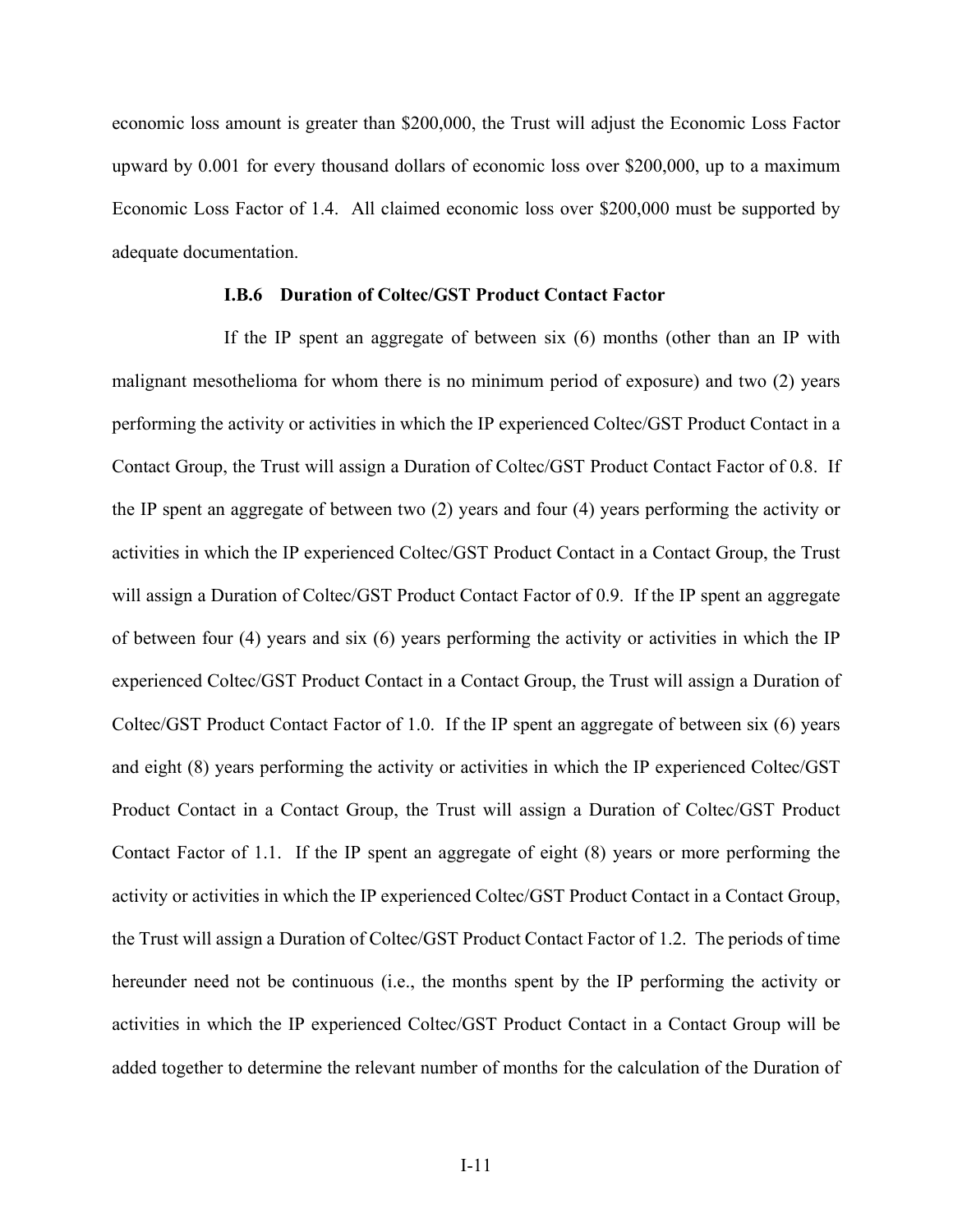Coltec/GST Product Contact Factor) and shall be calculated based on the amount of time that the IP spent performing the activity or activities in which the IP experienced Coltec/GST Product Contact in an occupation and industry in the relevant Contact Group. If the Claimant experienced Coltec/GST Product Contact in a Contact Group while confined to a ship at sea for one hundred (100) days, the Trust shall consider the one hundred (100) days of exposure equivalent to one year of Coltec/GST Product Contact in the Contact Group. In measuring the duration of Coltec/GST Product Contact in a Contact Group, the Trust shall consider the starting date to be the date the IP began working at the site where he/she experienced Coltec/GST Product Contact in the subject occupation and industry and the end date to be the date when the IP ceased to work at such site in the subject occupation and industry.

### **I.B.7 Calculation of IP Factors Index**

To calculate the IP Factors Index, the Trust will multiply the Medical Information Factor, Age Factor, Life Status Factor, Dependents Factor, Economic Loss Factor, and Duration of Coltec/GST Product Contact Factor. The Trust shall divide the product of the various factors by 4.28064. The range of the IP Factors Index is 0% to 100%.

# **I.C Settlement Offer Determination**

The Trust will determine the Expedited Claim Review Matrix Amount by multiplying the Maximum Settlement Value for the Claimant's Contact Group and disease by the IP Factors Index. As set forth in Section I.A above, if the IP had Coltec/GST Product Contact in more than one Contact Group, then the Trust will determine a separate settlement offer based on the IP's time in each Contact Group and offer the Claimant the highest settlement offer yielded by this calculation.

 For any Claimant paid by the Trust prior to the effective date of the Second Amended and Restated CRP (April 1, 2021) the Trustee may, in his sole discretion, recalculate the IP Factors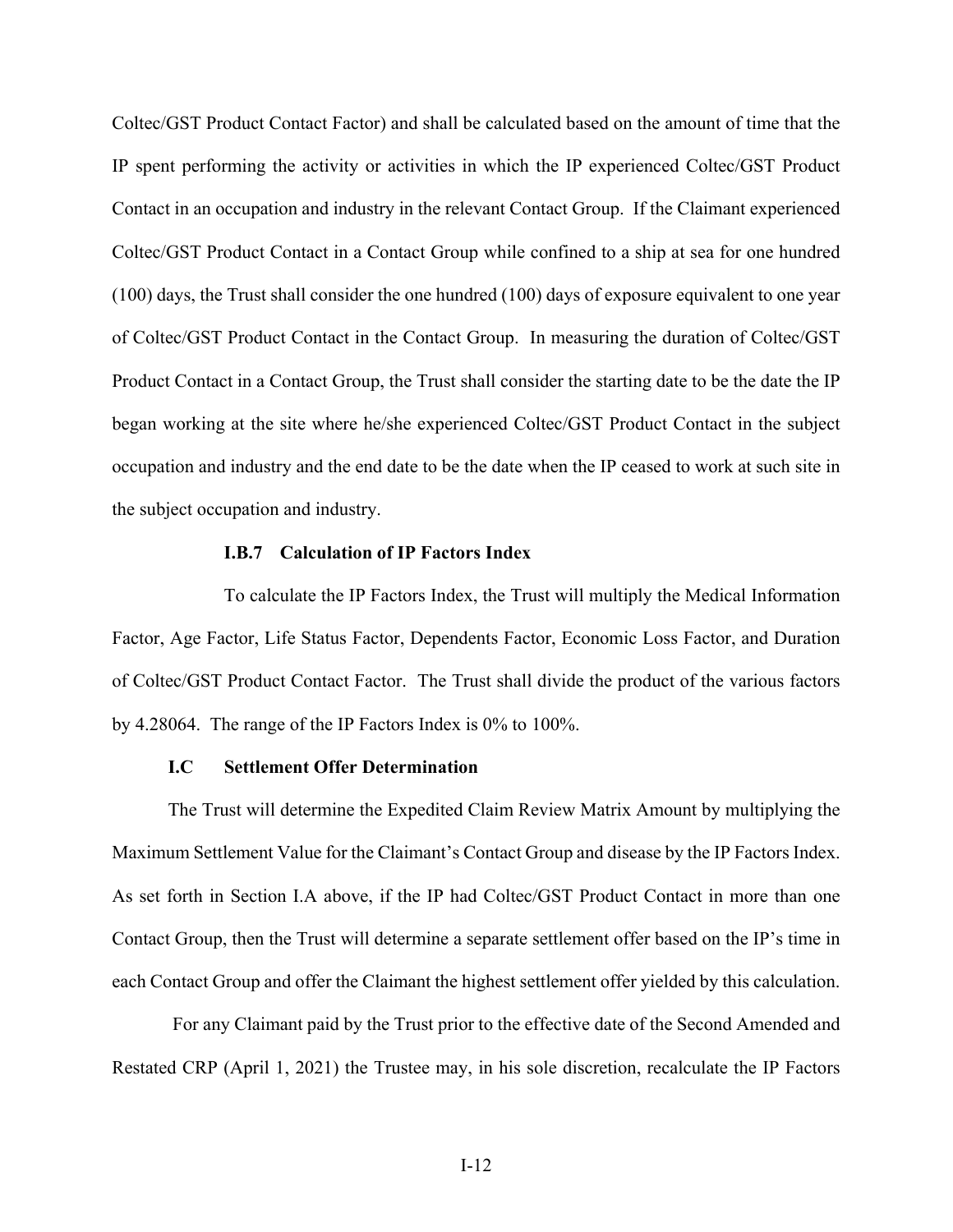Index and Settlement Offer Determination under the terms of the Second Amended and Restated CRP and issue a supplemental payment equal to the difference between the prior payment and the updated Expedited Claim Review Matrix Amount. For any offer returned to the Trust but not yet paid as of the effective date of the Second Amended and Restated CRP (April 1, 2021), the Trustee may, in his sole discretion, recalculate the IP Factors Index and Settlement Offer Determination under the terms of the Second Amended and Restated CRP and issue payment based on the higher Expedited Claim Review Matrix Amount. Any dispute in connection with this paragraph shall be limited to whether there was an abuse of discretion and resolved pursuant to the ADR Procedures and in accordance with Sections 9.3-9.6 of the CRP.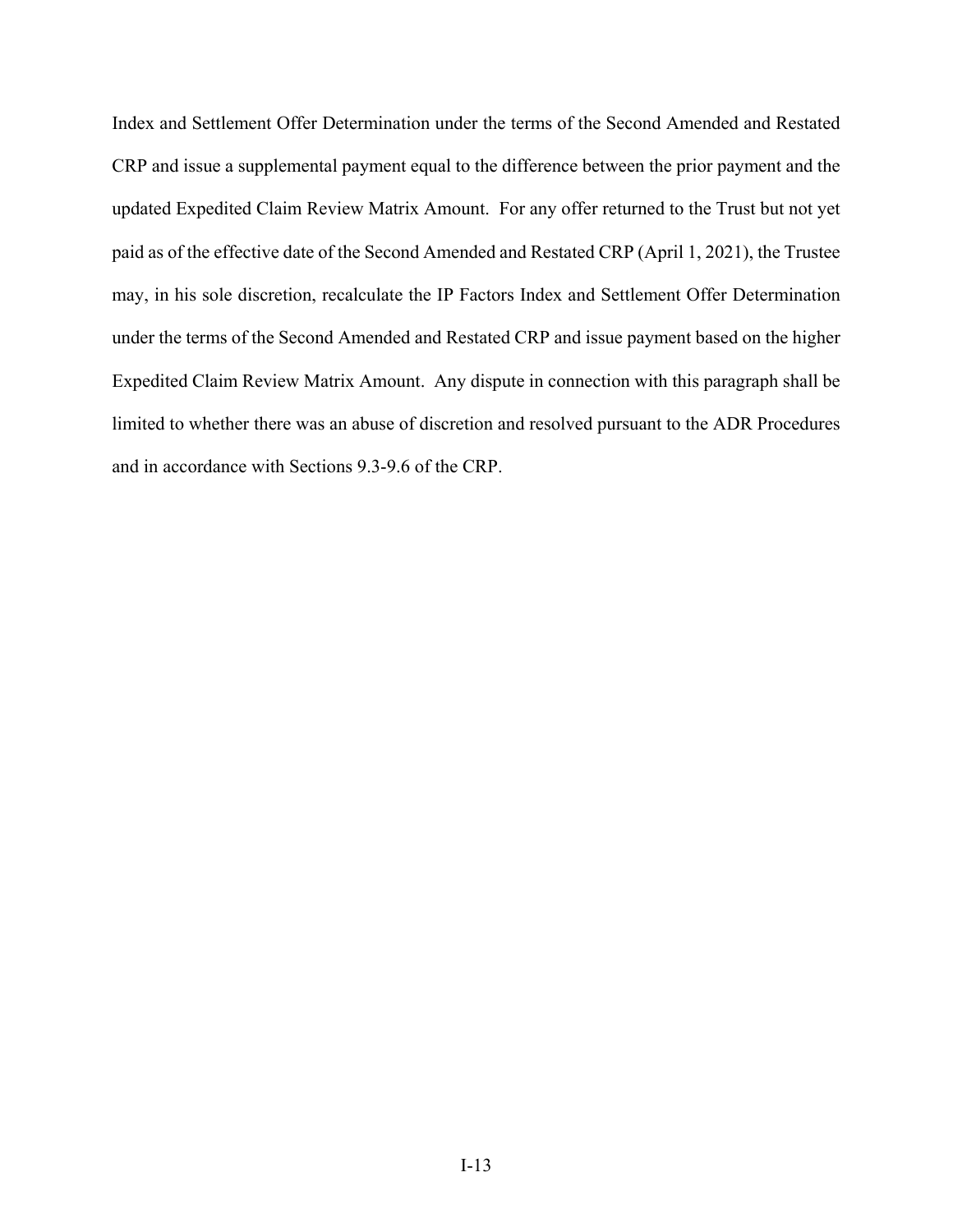#### **APPENDIX II: EXTRAORDINARY CLAIM REVIEW**

This Appendix describes how the Trust will calculate Matrix Amounts for Claimants electing Extraordinary Claim Review. In order to be eligible to elect Extraordinary Claim Review, the Claim must be an Extraordinary Claim as defined in Section 1.1(p) of the CRP, specifically a malignant Claim that meets the exposure and medical criteria set forth in Appendix I and that is with respect to an Injured Party ("**IP**") who credibly documents (a) a history of extraordinary Coltec/GST Product Contact with little or no exposure to asbestos from other Entities' products and (b) there has not been and there is little likelihood of a substantial recovery elsewhere. Claimants diagnosed with non-malignant diseases do not qualify for Extraordinary Claim Review. Any dispute as to whether a Claim is or is not an Extraordinary Claim shall be submitted to a special Extraordinary Claims Panel to be established by the Trustee with the consent of the CAC and the FCR. All decisions of the Extraordinary Claims Panel as to whether a Claim is or is not an Extraordinary Claim shall be final and not reviewable in either arbitration or court.

Under Extraordinary Claim Review, qualifying Claimants will receive a settlement offer based on the same IP factors as under Expedited Claim Review, but the Trust will also consider the IP's complete job and exposure history, and information regarding the Claimant's Other Claims.

In Extraordinary Claim Review, the maximum allowed settlement offer (the "**Maximum Extraordinary Settlement**") is an amount equal to five (5) times the Expedited Claim Review Matrix Amount that the subject Claim would have received under the Expedited Claim Review. The Trust shall first calculate the Expedited Claim Review Matrix Amount for the Extraordinary Claim in the manner set forth in Appendix I and multiply such amount by five (5) to determine the Maximum Extraordinary Settlement. The Trust will then use information provided by the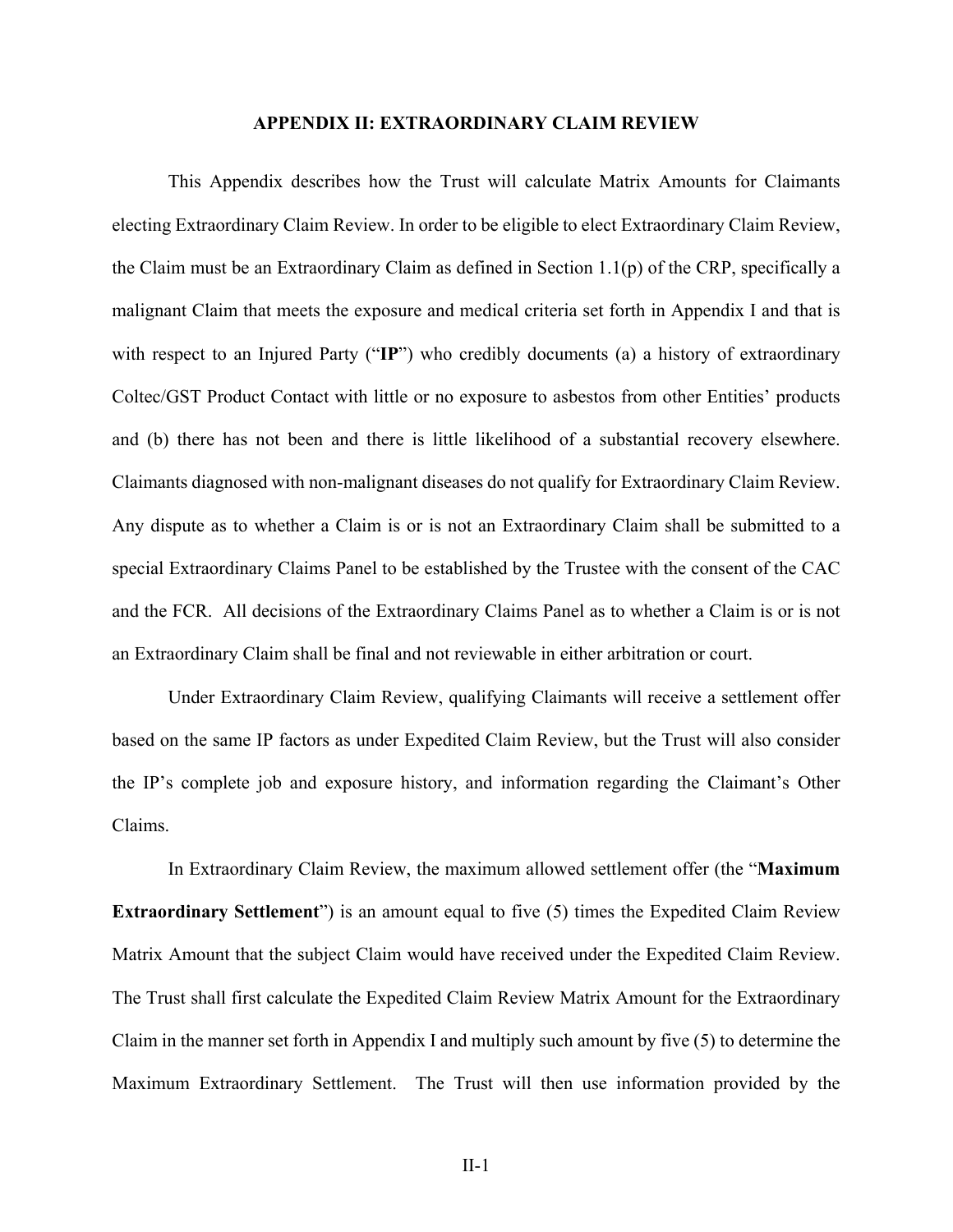Claimant pursuant to Section 6.8 of the CRP to determine the percentage of the Maximum Extraordinary Settlement that the Trust will offer the Claimant, with the amount to be offered being determined by the Trustee, in his or her complete discretion, after consideration of the merits of the Extraordinary Claim. In making such determination, the Trustee shall consider, among other things, the number of companies that contributed to the IP's exposure to asbestos-containing products. Based on information provided by the Claimant in compliance with the CRP, the Trust will calculate the total number of such parties as (a) the number of companies whose products are identified as a source of the IP's asbestos exposure in tort discovery (including in interrogatory answers and depositions); (b) if not already included in (a), the number of trusts where the Claimant has filed or expresses an intention to file a claim; and (c) if not already included in (a) or (b), the asbestos defendants in whose bankruptcy proceedings the Claimant cast a ballot, unless the Claimant verifies that he or she will not file a claim against such defendant's trust. The Trustee's determination of the amount to be offered to the holder of an Extraordinary Claim shall be final and not reviewable in either arbitration or court.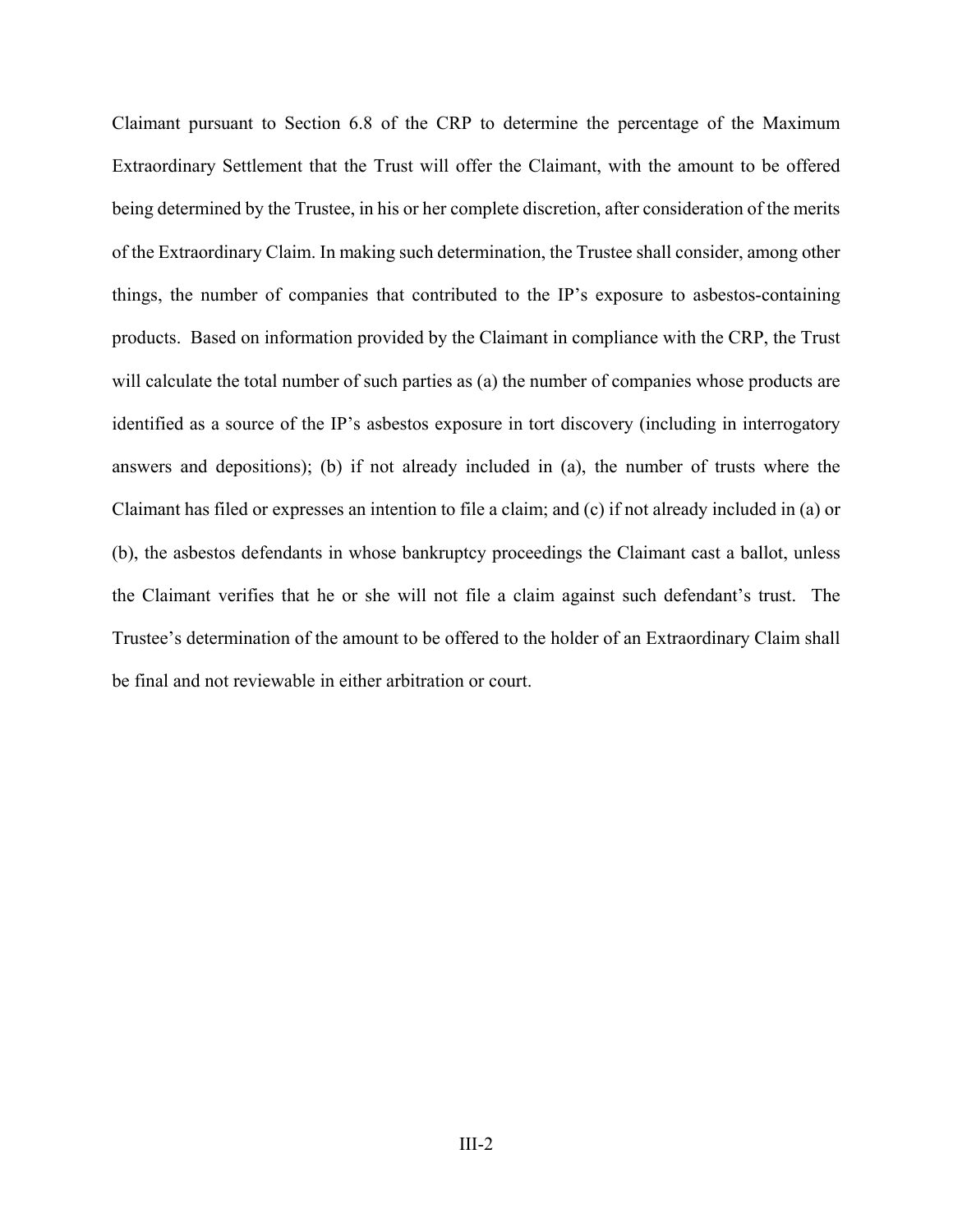# **APPENDIX III: FORM OF SETTLEMENT RELEASE**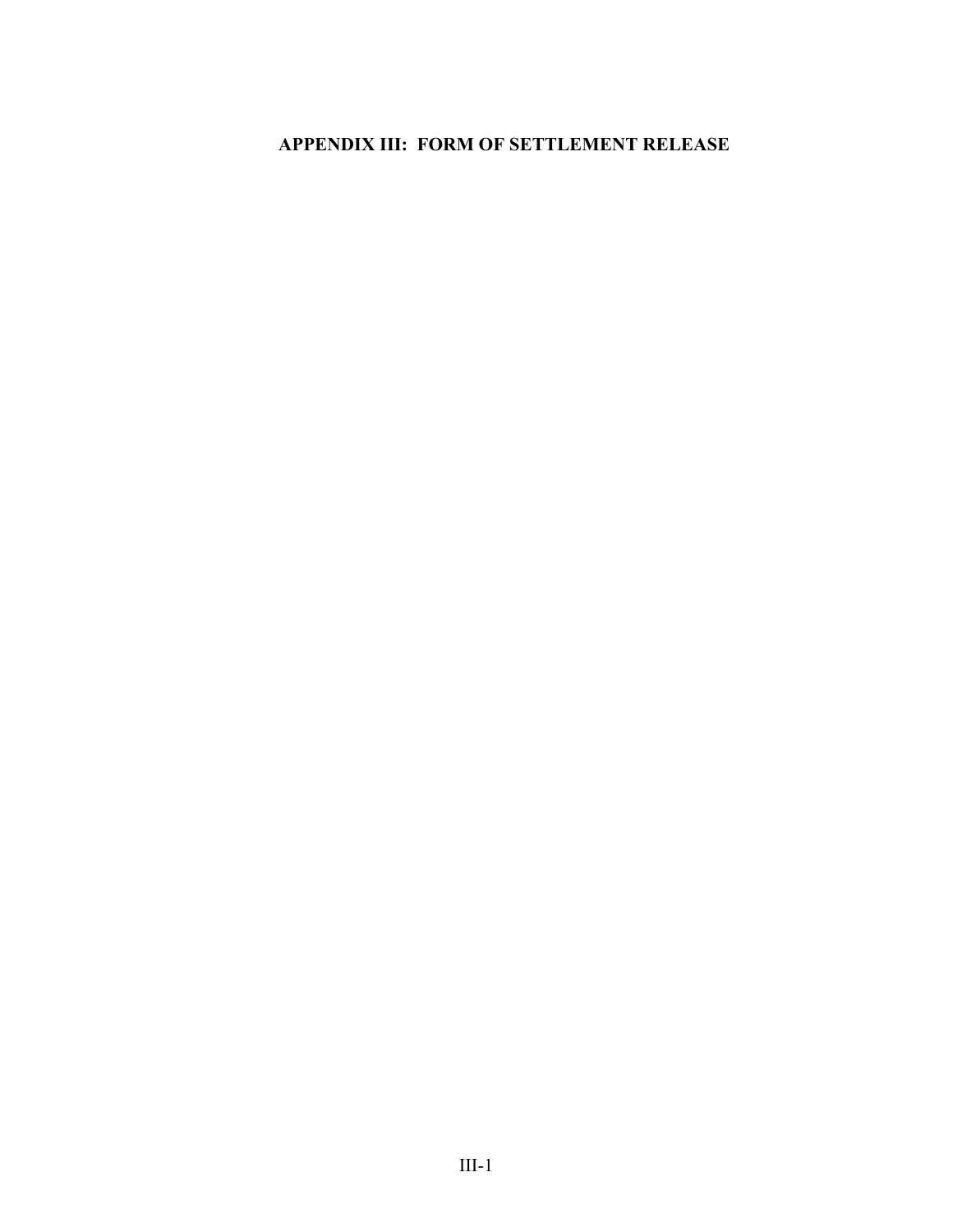# **GARLOCK SETTLEMENT FACILITY RELEASE AND INDEMNITY AGREEMENT**

NOTICE: THIS IS A BINDING DOCUMENT THAT AFFECTS YOUR LEGAL RIGHTS. PLEASE CONSULT YOUR ATTORNEY IN CONNECTION WITH EXECUTING THIS DOCUMENT. IF YOU DO NOT PRESENTLY HAVE AN ATTORNEY, YOU MAY WISH TO CONSIDER CONSULTING ONE.

WHEREAS, the undersigned, who is either the "Injured Party," or the/an "Official Representative<sup>"2</sup> (either being referred to herein as the "Claimant"), has filed a claim (the "**Claim**") with the Garlock Settlement Facility (the "**Trust**") pursuant to the Settlement Facility Claims Resolution Procedures (the "**CRP**") established in *In re Garlock Sealing Technologies, LLC*, Case No. 10-BK-31607 (Bankr. W.D.N.C.) and *In re OldCo, LLC*, Case No. 16-BK-(Bankr. W.D.N.C) and such Claimant asserts a GST Asbestos Claim and/or a Coltec Asbestos Claim (collectively, "**Asbestos Claim**") (all capitalized terms not defined herein shall have the respective meanings ascribed to them either in the CRP or in the Joint Plan of Reorganization of Garlock Sealing Technologies LLC, et al. and OldCo, LLC, Proposed Successor by Merger to Coltec Industries Inc. (the "**Plan**") confirmed by the United States Bankruptcy Court for the Western District of North Carolina and the United States District Court for the Western District of North Carolina on [DATE], Case Nos. 10-BK-31607 and 16-BK- (lead cases)), and

WHEREAS, the Claimant has agreed to settle and compromise the Injured Party's Claim, for and in consideration of the allowance of the Claim by the Trust and its payment pursuant to the CRP in accordance with the terms set forth therein and herein;

NOW, THEREFORE, the Claimant hereby agrees as follows:

 $\overline{a}$ 

1. On behalf of the Injured Party, the Injured Party's estate, the Injured Party's heirs and/or anyone else claiming rights through the Injured Party, now and in the future, the Claimant hereby fully and finally RELEASES, ACQUITS and FOREVER DISCHARGES (a) the Trust, the Debtors, the Reorganized Debtors, the CAC, the FCR and their respective settlors, trustors, trustees, directors, officers, agents, consultants, financial advisors, servants, employees, attorneys, heirs and executors and (b) the other Asbestos Protected Parties (collectively the "**Releasees**"), except as expressly provided in paragraphs 2 and 5 herein.

2. Notwithstanding the paragraph immediately above or anything to the contrary contained herein, if the Claim involves a non-malignant asbestos-related disease, the Injured Party may file a new Asbestos Claim against the Trust for a malignant disease that is diagnosed after the date of the Claimant's original submission of a proof of claim form to the Trust with respect to the Claim.

3. The Claimant expressly covenants and agrees forever to refrain from bringing any suit or proceeding at law or in equity, against the Releasees with respect to any Claim released herein.

<sup>&</sup>lt;sup>2</sup> The "Official Representative" is the/a person who under applicable state law or legal documentation has the authority to represent the Injured Party, the Injured Party's estate or the Injured Party's heirs.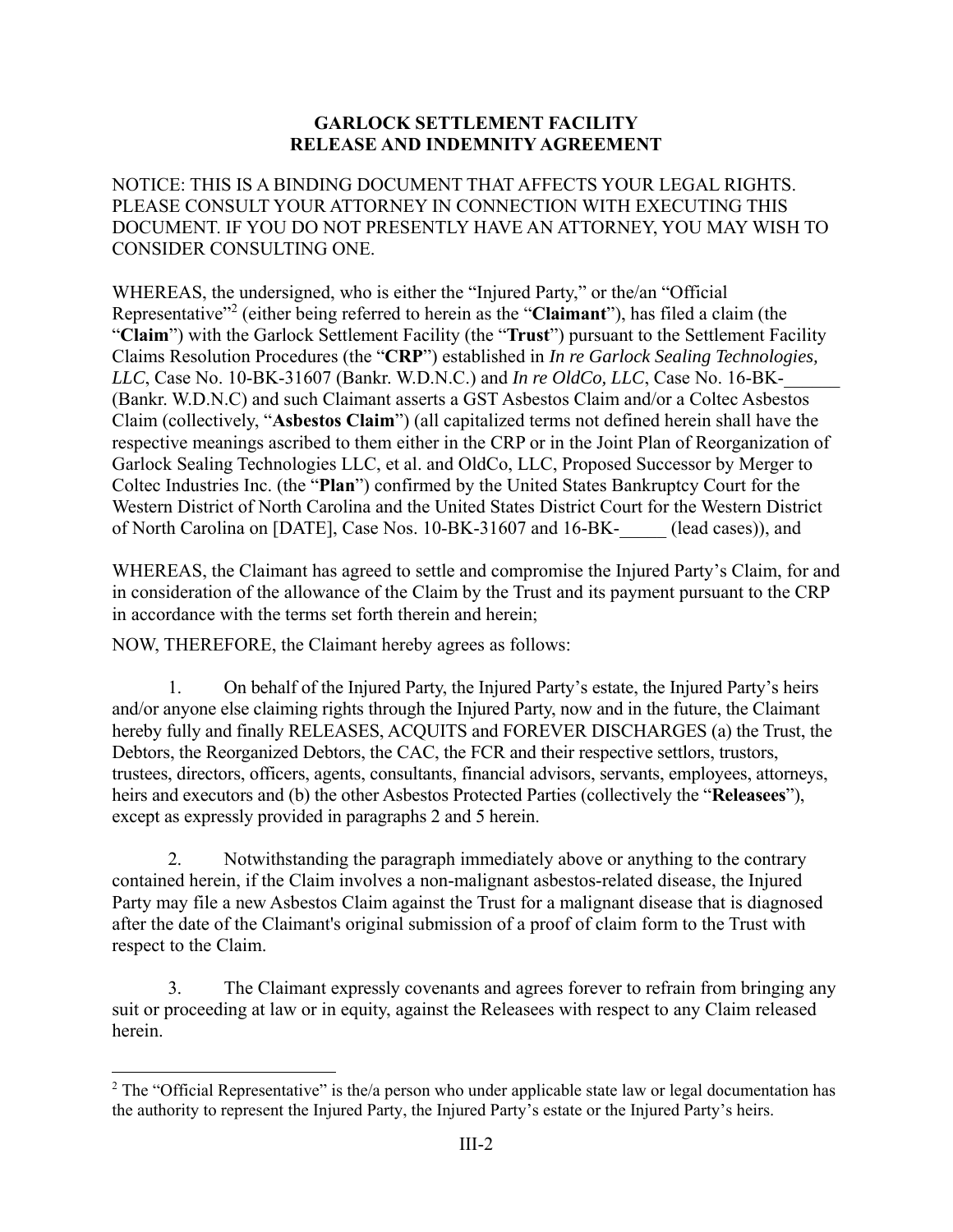4. Except as expressly provided herein, the Claimant intends this Release and Indemnity Agreement to be as broad and comprehensive as possible so that the Releasees shall never be liable, directly or indirectly, to the Injured Party or the Injured Party's heirs, legal representatives, successors or assigns, or any other entity claiming by, through, under or on behalf of the Injured Party, for or on account of any Asbestos Claim, whether the same is now known or unknown or may now be latent or may in the future appear to develop, including all spousal or dependants' claims for the Injured Party's injuries. If the Claimant is an Official Representative, the Claimant represents and warrants that the Claimant has all requisite legal authority to act for, bind, release claims of and accept payment on behalf of the Injured Party and all heirs of the Injured Party on account of any Asbestos Claim against the Releasees and hereby agrees to indemnify and hold harmless, to the extent of payment hereunder, excluding attorney's fees and costs, the Releasees from any loss, cost, damage or expense arising out of or in connection with the rightful claim of any other entity to payments with respect to the Injured Party's Asbestos Claim.

5. This Release and Indemnity Agreement is not intended to bar any cause of action, right, lien or claim which the Claimant may have against any alleged tortfeasor or other person or entity not included in the definition of Releasees. The Claimant hereby expressly reserves all his or her rights against such persons or entities. This Release and Indemnity Agreement is not intended to release or discharge any Asbestos Claim or potential Asbestos Claim that the Injured Party's heirs (if any), spouse (if any), the Official Representative (if any) or the Official Representative's heirs (if any) (other than the Injured Party) may have as a result of their own exposure to asbestos or asbestos-containing products.

6. The Claimant represents and warrants that all valid liens and reimbursement claims relating to benefits paid to or on account of the Injured Party in connection with, or relating to, the Asbestos Claim, have been resolved or will be resolved from the proceeds of the settlement payment to the Claimant under this Release or otherwise. It is further agreed and understood that no Releasee shall have any liability to the Claimant or any other person or entity in connection with such liens or reimbursement claims and that the Claimant will hold the Releasees harmless from any and all such alleged liability to the extent of payment hereunder, excluding attorney's fees and costs. In addition, the Claimant will hold the Releasees harmless, to the extent of payment hereunder, excluding attorney's fees and costs, from any and all liability arising from subrogation, indemnity or contribution claims related to the Asbestos Claim released herein.

7. It is further agreed and understood that if the Claimant has filed a civil action against the Trust, the Claimant shall dismiss such civil action and obtain the entry of an Order of Dismissal with Prejudice with respect to any Asbestos Claim released herein no later than 30 days after the date hereof.

8. The Claimant understands that the Asbestos Claim released herein has been allowed by the Trust, and a liquidated value of \$xxxxxx has been established for such Claim.

9. In the event of a verdict against others, any judgment entered on the verdict that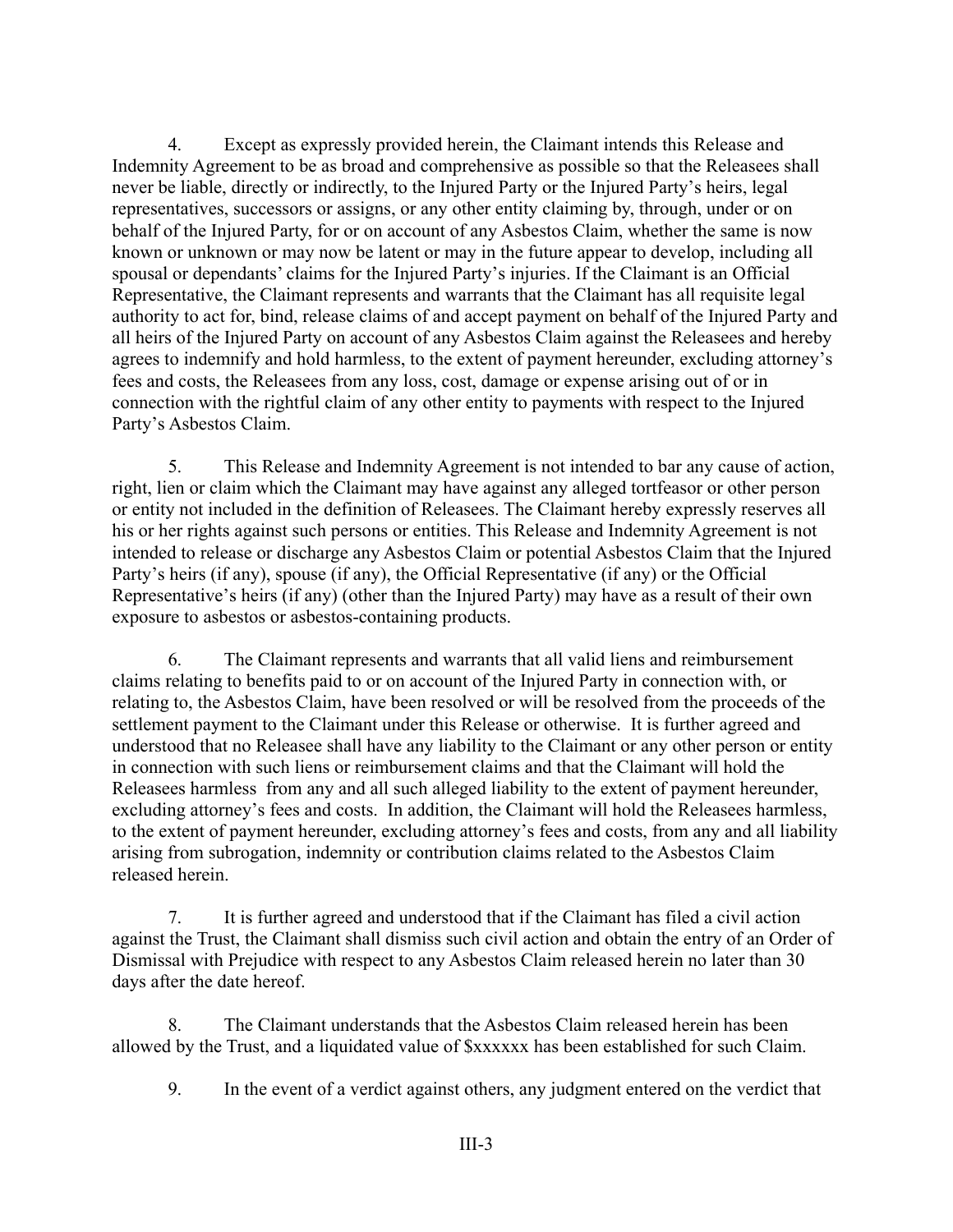takes into account the status of the Trust as a joint tortfeasor legally responsible for the Injured Party's injuries shall be reduced by no more than the total and actual amount paid as consideration for this Release or such lesser amount as allowed by law.

10. The Claimant understands, represents and warrants this Release and Indemnity Agreement to be a compromise of a disputed claim and not an admission of liability by, or on the part of, the Releasees. Neither this Release and Indemnity Agreement, the compromise and settlement evidenced hereby, nor any evidence relating thereto, will ever be admissible as evidence against the Trust in any suit, claim or proceeding of any nature except to enforce this Release and Indemnity Agreement. However, this Release and Indemnity Agreement is and may be asserted by the Releasees as an absolute and final bar to any claim or proceeding now pending or hereafter brought by or on behalf of the Injured Party with respect to the Asbestos Claim released herein, except as expressly provided herein.

11. The Claimant (1) represents that no judgment debtor has satisfied, in full or in part, the Trust 's liability with respect to the Injured Party's Asbestos Claim as the result of a judgment entered in the tort system and (2) upon information and belief, represents that the Claimant has not entered into a release (other than this Release and Indemnity Agreement) that discharges or releases the Trust 's liability to the Claimant with respect to the Injured Party's Asbestos Claim.

12. The Claimant represents that he or she understands that this Release and Indemnity Agreement constitutes a final and complete release of the Releasees with respect to the Injured Party's Asbestos Claim, except as expressly provided in paragraphs 2 and 5 herein. The Claimant has relied solely upon his or her own knowledge and information, and the advice of his or her attorneys (if any), as to the nature, extent and duration of the Injured Party's injuries, damages, and legal rights, as well as the alleged liability of the Trust and the legal consequences of this Release and Indemnity Agreement, and not on any statement or representation made by or on behalf of the Trust.

13. This Release and Indemnity Agreement contains the entire agreement between the Claimant and the Releasees and supersedes all prior or contemporaneous, oral or written agreements or understandings relating to the subject matter hereof, including, without limitation, any prior agreements or understandings with respect to the liquidation of the Claim.

14. This Release and Indemnity Agreement shall be governed by, and construed and enforced in accordance with, the laws of the State of Delaware, without giving effect to the principles of conflicts of law thereof and shall be binding on the Injured Party and his or her heirs, legal representatives, successors and assigns.

15. To the extent applicable, the Claimant hereby waives all rights under Section 1542 of the California Civil Code, and any similar laws of any other state. California Civil Code Section 1542 states:

A general release does not extend to claims which the creditor does not know or suspect to exist in his or her favor at the time of executing the release, which if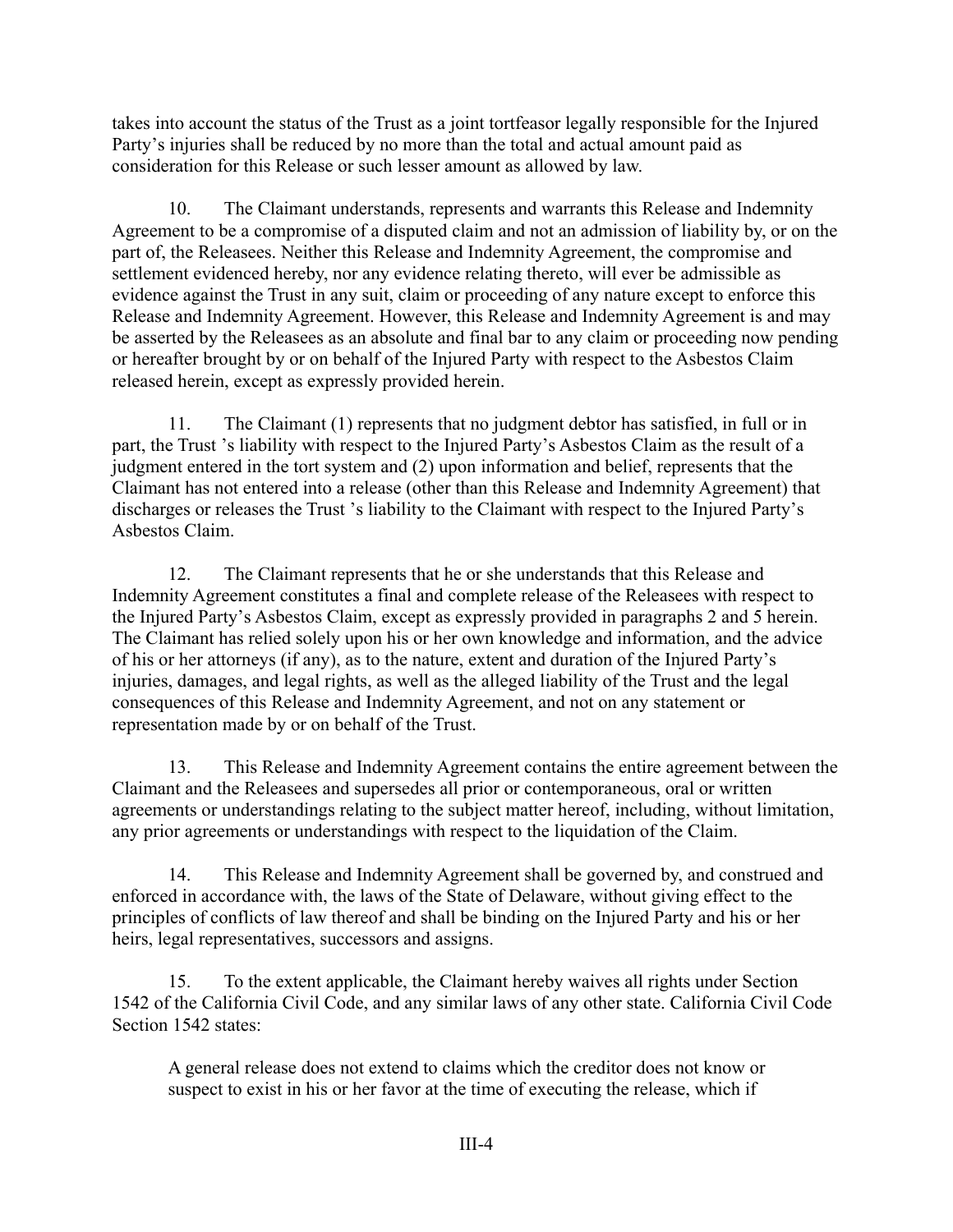known by him or her must have materially affected his or her settlement with the debtor.

 The Claimant understands and acknowledges that because of the Claimant's waiver of Section 1542 of the California Civil Code, even if the Injured Party should eventually suffer additional damages, the Injured Party will not be able to make any claim against the Releasees for those damages, except as expressly provided in paragraphs 2 and 5 herein. The Claimant acknowledges that he or she intends these consequences.

16. If the Claimant's counsel directed the [NAME OF CLAIMS PROCESSING FACILITY] (the "**Claims Processor**") to transmit to the Trust any information from the Claims Processor for purposes of settling the Claim, the Claimant acknowledges that the Claimant consented to the disclosure, transfer and/or exchange of information related to the Claim (including medical information) between the Trust and the Claims Processor in connection with the [NAME OF CLAIMS PROCESSING FACILITY]'s processing of the Claim.

17. The Claimant authorizes payment pursuant to Paragraph 8 to the Claimant or the Claimant's counsel, as trustee for the Claimant.

REMAINDER OF PAGE INTENTIONALLY LEFT BLANK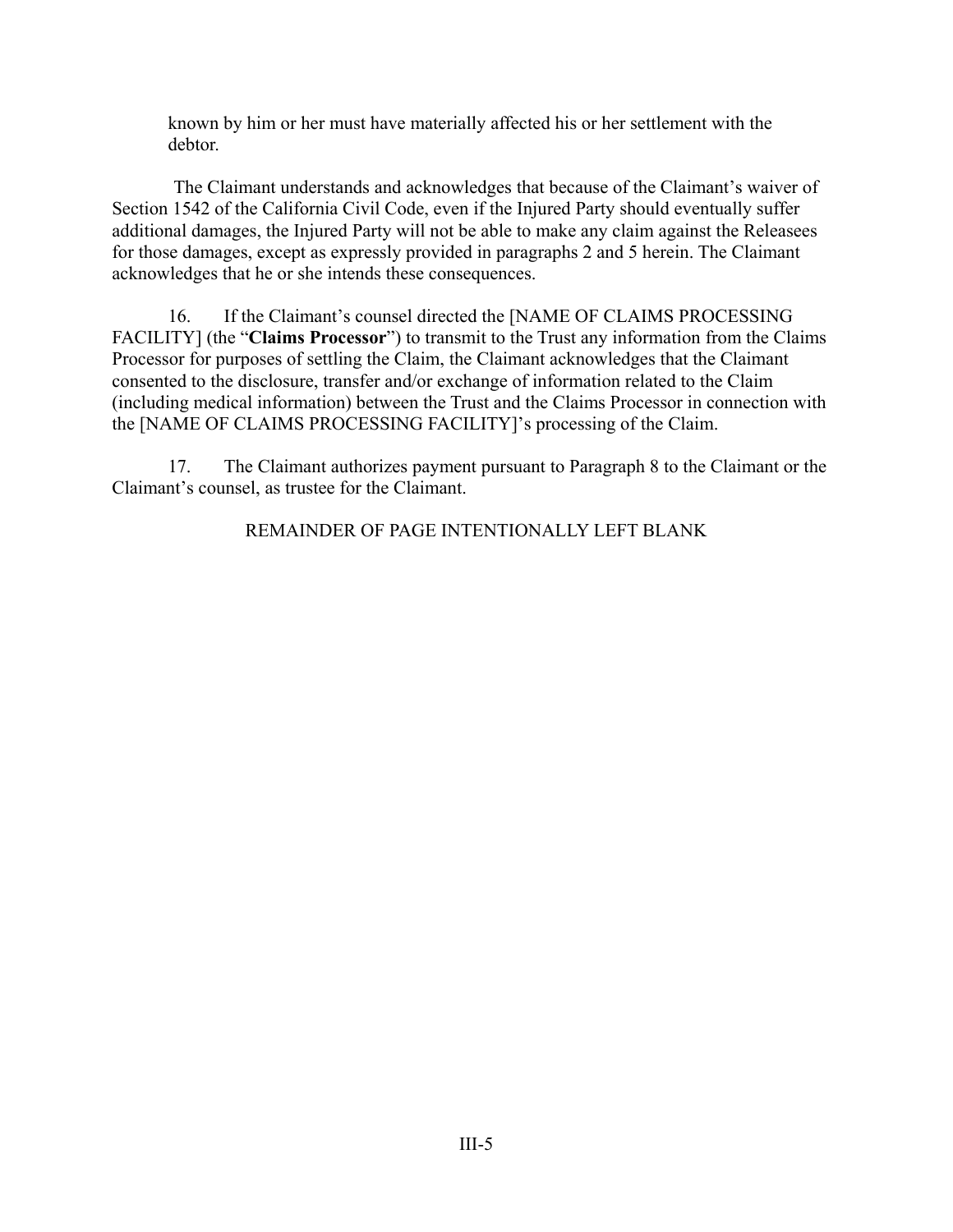# Medicare Secondary Payer Certification

The Claimant hereby represents and certifies to the Trust that, in respect of the Claim, the Claimant has paid or will provide for the payment and/or resolution of any obligations owing or potentially owing under 42 U.S.C. § 1395y(b), or any related rules, regulations, or guidance, in connection with or relating to the Asbestos Claim.

# Certification

I state that I have carefully read the foregoing Release and Indemnity Agreement and know the contents thereof, and I sign the same as my own free act. I additionally certify, under penalty of perjury, that the information that has been provided to support the Claim is true according to my knowledge, information and belief and further that I have the authority as the Claimant to sign this Release and Indemnity Agreement.

I am: \_\_\_\_\_ the Injured Party the Official Representative of the Injured Party, the Injured Party's Estate or the Injured Party's Heirs

EXECUTED this day of , 20

Signature of the Claimant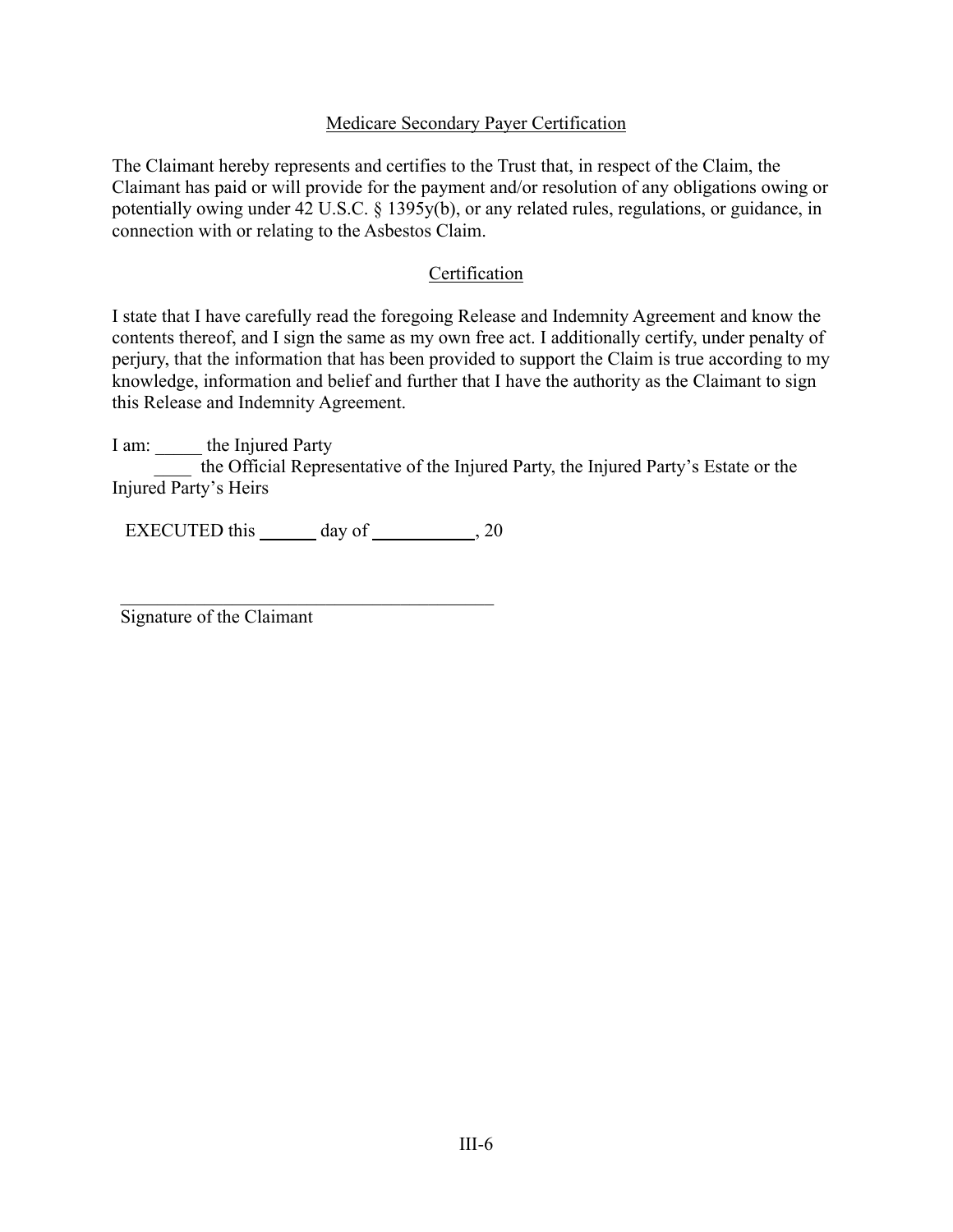Name of the Claimant:

CLAIMANT SSN: \*\*\*-\*\*-

Name of the Injured Party if different from the Claimant:

INJURED PARTY SSN: \*\*\*-\*\*-

[If Claimant is not executing this Release and Indemnity Agreement electronically using the electronic signature process, the Claimant's signature must be authenticated by the signatures of two persons unrelated to the Claimant who witnessed the signing of this Release and Indemnity Agreement or by a notary public.]

SWORN to and subscribed before me this day of  $\qquad \qquad , 20$ 

Notary Public My Commission Expires:

[OR]

Signatures of two persons unrelated to the Claimant by blood or marriage who witnessed the signing of this Release and Indemnity Agreement

Witness Signature Witness Signature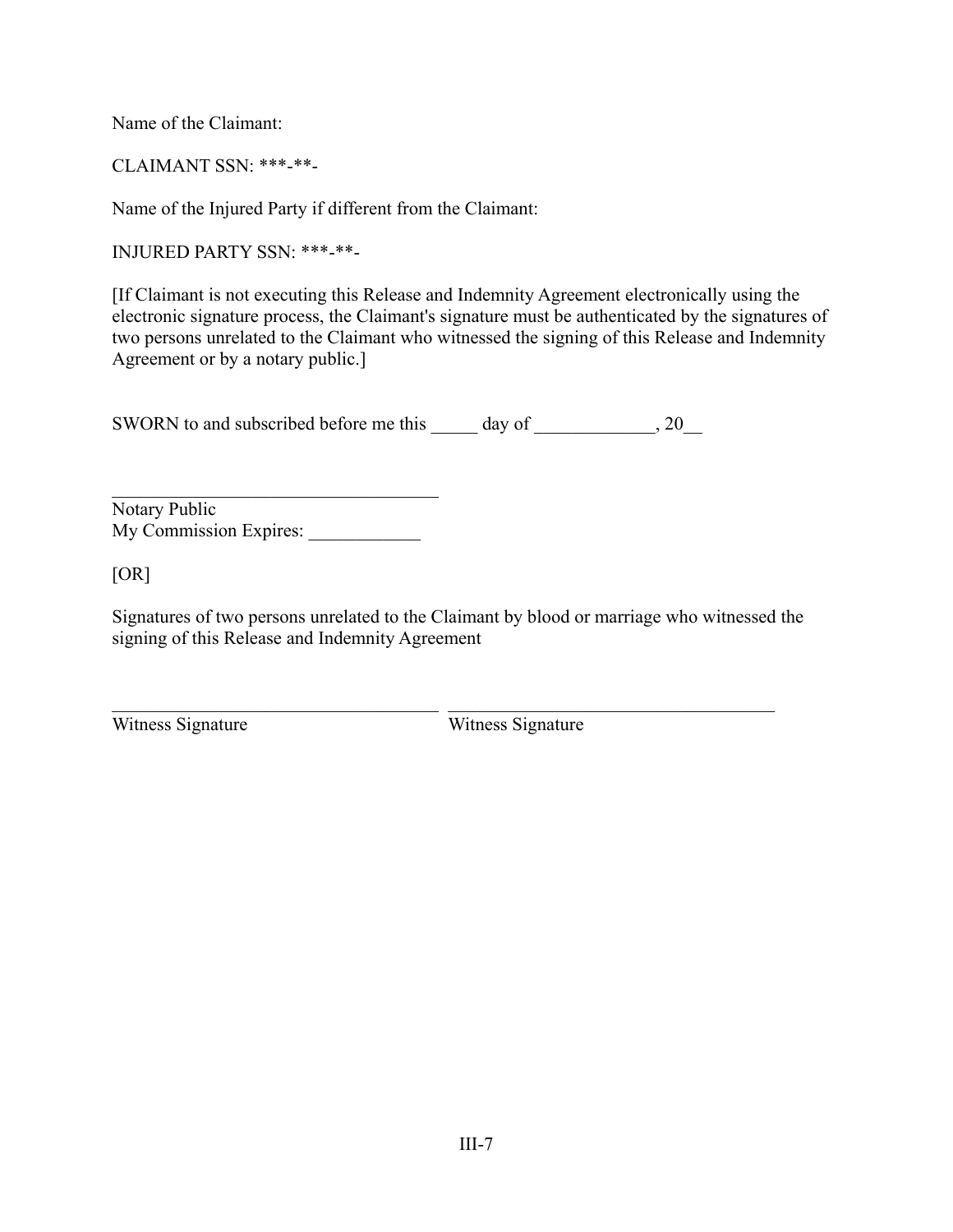# **APPENDIX IV: OCCUPATION CLASSIFICATION INTO CONTACT GROUPS**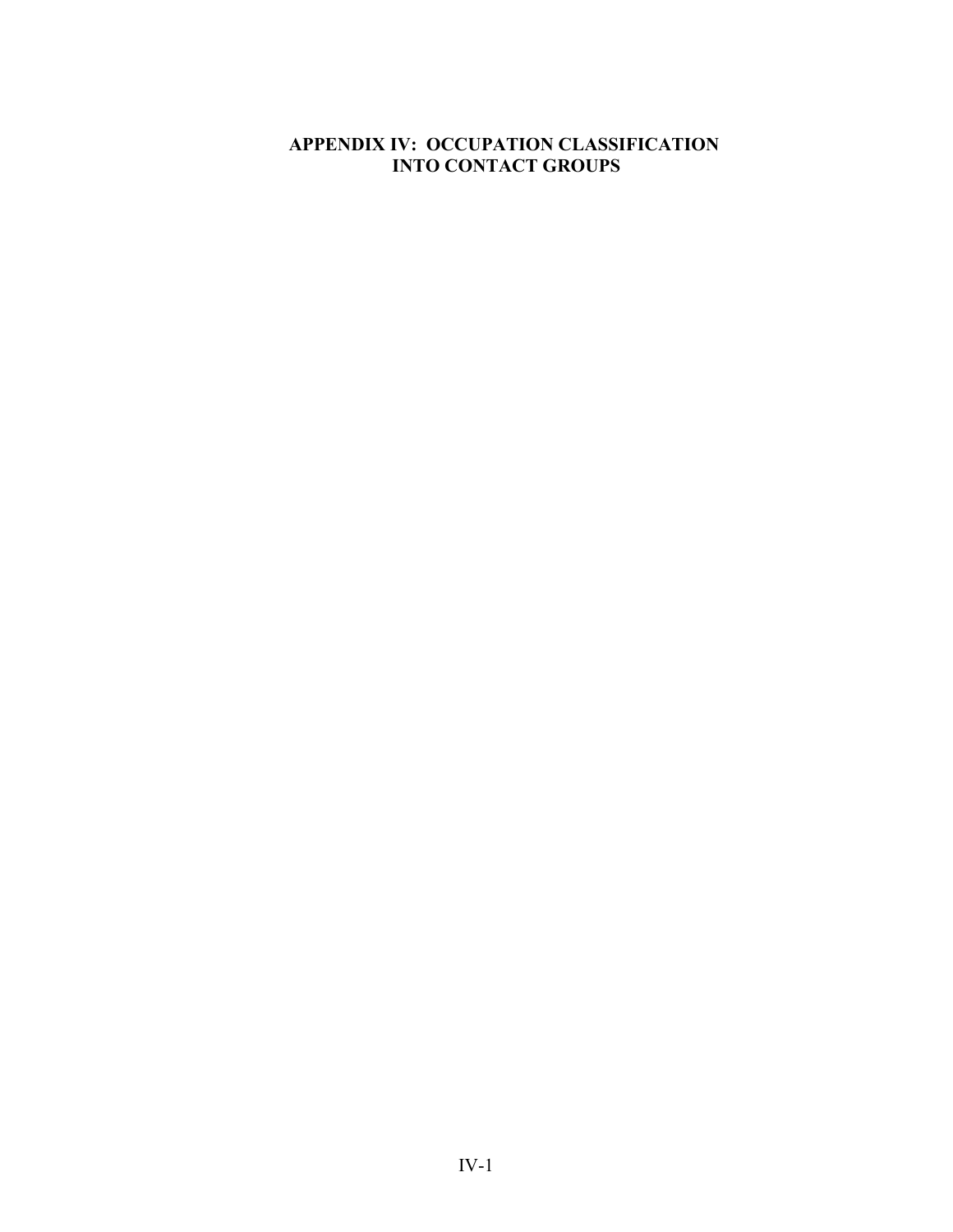# **Contact Groups**

| Code                | Occupation                       | <b>Original PIQ</b>    | <b>Contact Group</b> |
|---------------------|----------------------------------|------------------------|----------------------|
|                     |                                  | Code                   |                      |
| $G-1$               | <b>GASKET CUTTER (SECONDARY</b>  | <b>NA</b>              | $\mathbf{1}$         |
|                     | MANUFACTURING ONLY)              |                        |                      |
| $G-2$               | <b>INDUSTRIAL PLUMBER</b>        | $O-43$                 | $\mathbf{1}$         |
| $G-3$               | <b>MARITIME MACHINERY</b>        | $N-13$                 | $\mathbf{1}$         |
|                     | <b>REPAIRMAN</b>                 |                        |                      |
| $G-4$               | <b>MARITIME MACHINIST'S MATE</b> | $N-12$                 | $\mathbf{1}$         |
| $G-5A$              | MILLWRIGHT (CHEMICAL,            | $O-37$                 | $\mathbf{1}$         |
|                     | MARITIME, MILITARY,              |                        |                      |
|                     | PETROCHEMICAL, SHIPYARD          |                        |                      |
|                     | CONSTRUCTION/REPAIR,             |                        |                      |
|                     | <b>TEXTILE, AND UTILITIES</b>    |                        |                      |
|                     | <b>INDUSTRIES</b> )              |                        |                      |
| $G-6$               | <b>PIPEFITTER</b>                | $O-41$                 | 1                    |
| $G-7$               | <b>STEAMFITTER</b>               | $O-55$                 | $\mathbf{1}$         |
| $N-1$               | <b>U.S. NAVY MACHINERY</b>       | $N-13$                 | $\mathbf{1}$         |
|                     | <b>REPAIRMAN</b>                 |                        |                      |
| $N-2$               | U.S. NAVY MACHINIST'S MATE       | $N-12$                 | $\mathbf{1}$         |
| $N-3$               | <b>U.S. NAVY PIPEFITTER</b>      | $N-16$                 | $\mathbf{1}$         |
| $G-8$               | <b>BOILER TECHNICIAN/</b>        | $O-09$ ; $O-10$ ; $O-$ | $\overline{2}$       |
|                     | REPAIRMAN / BOILERMAKER          | 11                     |                      |
| $G-9A$              | FIREMAN (CHEMICAL,               | $O-25$                 | $\overline{2}$       |
|                     | MARITIME, MILITARY,              |                        |                      |
|                     | PETROCHEMICAL, SHIPYARD          |                        |                      |
|                     | CONSTRUCTION/REPAIR,             |                        |                      |
|                     | UTILITIES INDUSTRIES)            |                        |                      |
| $\overline{G}$ -10A | MACHINIST (MARITIME,             | $O-36$                 | $\overline{2}$       |
|                     | MILITARY, SHIPYARD               |                        |                      |
|                     | CONSTRUCTION/REPAIR,             |                        |                      |
|                     | UTILITIES INDUSTRIES)            |                        |                      |
| $G-11$              | MARITIME ENGINEMAN, OILER.       | $N-5$                  | $\overline{2}$       |
|                     | <b>WIPER</b>                     |                        |                      |
| $G-5B$              | MILLWRIGHT (OTHER                | $O-37$                 | $\overline{2}$       |
|                     | <b>INDUSTRIES</b> )              |                        |                      |
| $G-12$              | REFINERY WORKER (CHEMICAL,       | $O-47$                 | $\overline{2}$       |
|                     | LONGSHORE, AND                   |                        |                      |
|                     | PETROCHEMICAL INDUSTRIES)        |                        |                      |
| $G-13$              | SHIPFITTER / SHIPWRIGHT / SHIP   | $O-53$                 | $\overline{2}$       |
|                     | <b>BUILDER (CONSTRUCTION</b>     |                        |                      |
|                     | TRADES, MARITIME, MILITARY,      |                        |                      |
|                     | <b>AND SHIPYARD</b>              |                        |                      |
|                     | CONSTRUCTION/REPAIR              |                        |                      |
|                     | <b>INDUSTRIES</b> )              |                        |                      |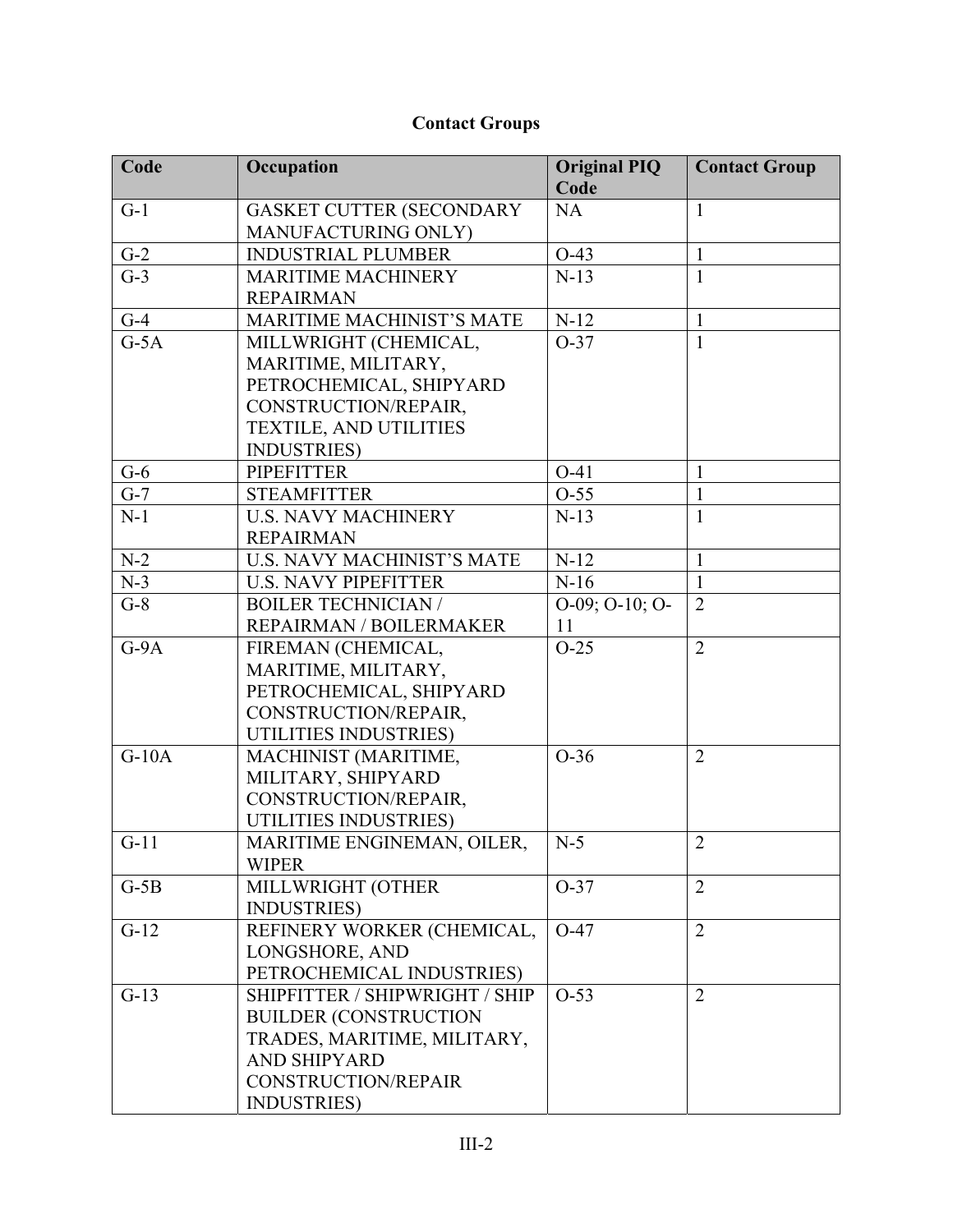| Code    | Occupation                                  | <b>Original PIQ</b><br>Code | <b>Contact Group</b> |
|---------|---------------------------------------------|-----------------------------|----------------------|
| $N-4$   | U.S. NAVY BOILER TECHNICIAN,                | $N-1; N-2$                  | $\overline{2}$       |
|         | <b>BOILER MAKER</b>                         |                             |                      |
| $N-5$   | U.S. NAVY ENGINEMAN, OILER,<br><b>WIPER</b> | $N-5$                       | $\overline{2}$       |
| $N-6$   | <b>U.S. NAVY FIREMAN</b>                    | $N-6$                       | $\overline{2}$       |
| $G-14$  | AIR CONDITIONING AND                        | $O-02$                      | $\overline{3}$       |
|         | <b>HEATING INSTALLER /</b>                  |                             |                      |
|         | <b>MAINTENANCE</b>                          |                             |                      |
| $G-15$  | <b>ASSEMBLY LINE / FACTORY /</b>            | $O-07$                      | $\overline{3}$       |
|         | PLANT WORKER                                |                             |                      |
| $G-16$  | <b>BUILDING MAINTENANCE /</b>               | $O-12$                      | 3                    |
|         | <b>SUPERINTENDENT</b>                       |                             |                      |
|         | (INDUSTRIAL)                                |                             |                      |
| $G-17$  | <b>BURNER OPERATOR</b>                      | $O-15$                      | 3                    |
| $G-18$  | CONSTRUCTION (COMMERCIAL                    | $O-19$                      | $\overline{3}$       |
|         | OR INDUSTRIAL)                              |                             |                      |
| $G-19$  | <b>CUSTODIAN / JANITOR</b>                  | $O-21$                      | $\overline{3}$       |
|         | (INDUSTRIAL ENVIRONMENT)                    |                             |                      |
| $G-20$  | <b>ELECTRICIAN</b>                          | $O-22$                      | 3                    |
| $G-21A$ | ENGINEER (CHEMICAL,                         | $O-23$                      | $\overline{3}$       |
|         | CONSTRUCTION TRADES,                        |                             |                      |
|         | IRON/STEEL, MILITARY,                       |                             |                      |
|         | PETROCHEMICAL, SHIPYARD                     |                             |                      |
|         | CONSTRUCTION/REPAIR,                        |                             |                      |
|         | UTILITIES INDUSTRIES)                       |                             |                      |
| $G-9B$  | FIREMAN (OTHER INDUSTRIES)                  | $O-25$                      | 3                    |
| $G-22A$ | <b>FURNACE WORKER /</b>                     | $O-28$                      | $\overline{3}$       |
|         | REPAIRMAN / INSTALLER                       |                             |                      |
|         | (CHEMICAL, CONSTRUCTION                     |                             |                      |
|         | TRADES, IRON/STEEL,                         |                             |                      |
|         | MARITIME, MILITARY,                         |                             |                      |
|         | PETROCHEMICAL, SHIPYARD                     |                             |                      |
|         | CONSTRUCTION/REPAIR,                        |                             |                      |
|         | UTILITIES INDUSTRIES)                       |                             |                      |
| $G-23$  | <b>LABORER</b>                              | $O-34$                      | 3                    |
| $G-10B$ | <b>MACHINIST (OTHER</b>                     | $O-36$                      | $\overline{3}$       |
|         | <b>INDUSTRIES</b> )                         |                             |                      |
| $G-24$  | NAVY / MARITIME (OTHER                      | <b>NA</b>                   | 3                    |
|         | SHIPBOARD)                                  |                             |                      |
| $G-25$  | POWER PLANT OPERATOR                        | $O-44$                      | 3                    |
| $G-26$  | RAILROAD WORKER (RAILROAD                   | $O-46$                      | $\overline{3}$       |
|         | <b>INDUSTRY</b> )                           |                             |                      |
| $G-27$  | <b>RUBBER / TIRE WORKER</b>                 | $O-50$                      | $\overline{3}$       |
|         | (TIRE/RUBBER INDUSTRY)                      |                             |                      |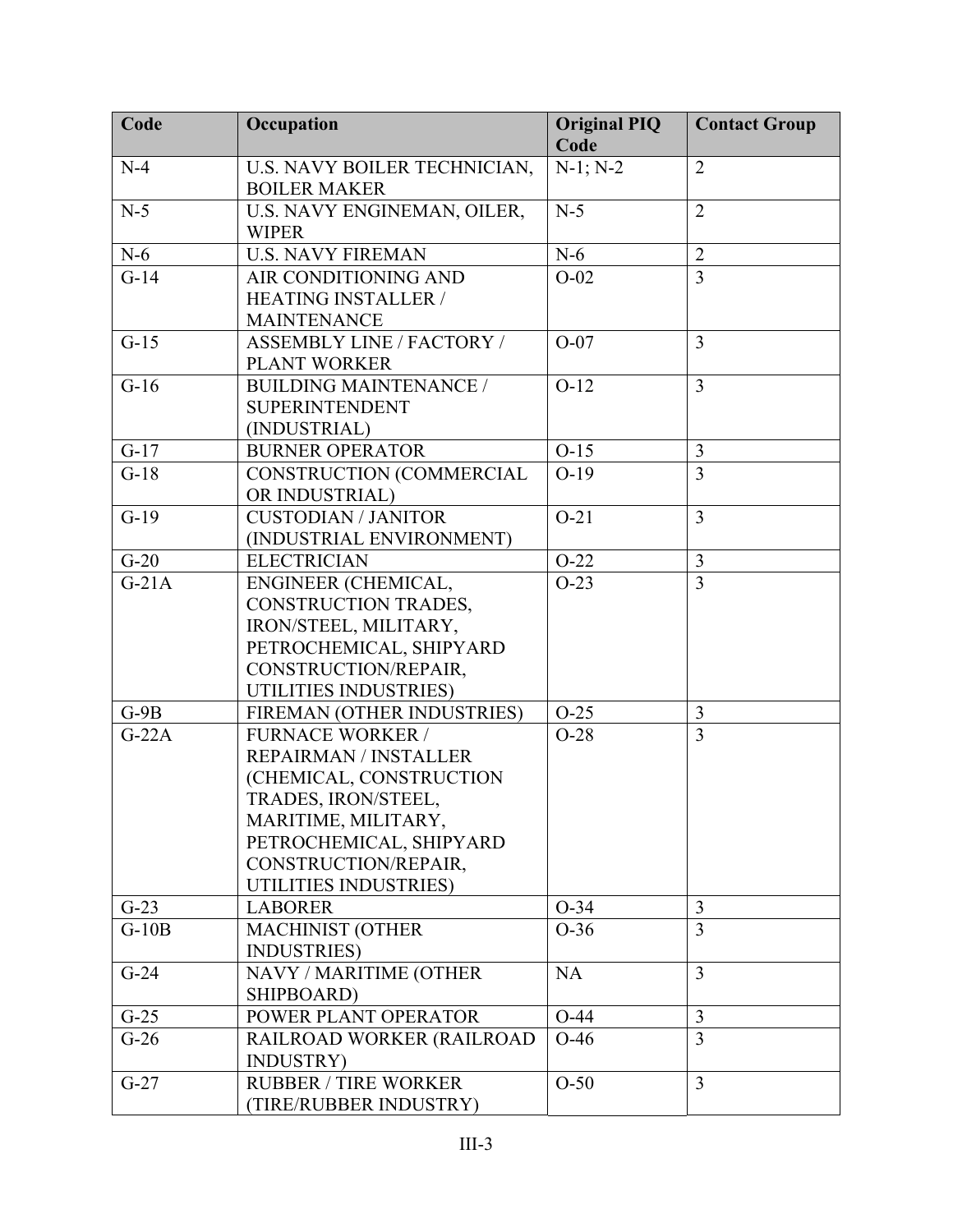| Code    | Occupation                         | <b>Original PIQ</b><br>Code | <b>Contact Group</b> |
|---------|------------------------------------|-----------------------------|----------------------|
| $G-28$  | <b>SEAMAN</b>                      | $O-49$                      | $\mathfrak{Z}$       |
| $G-29A$ | SHEET METAL WORKER / SHEET         | $O-52$                      | $\overline{3}$       |
|         | METAL MECHANIC (CHEMICAL,          |                             |                      |
|         | CONSTRUCTION TRADES,               |                             |                      |
|         | IRON/STEEL, MARITIME,              |                             |                      |
|         | MILITARY, SHIPYARD                 |                             |                      |
|         | CONSTRUCTION/REPAIR,               |                             |                      |
|         | UTILITIES INDUSTRIES)              |                             |                      |
| $G-30$  | SHIPYARD WORKER (MAINLAND          | $O-54$                      | 3                    |
|         | REPAIR, MAINTENANCE)               |                             |                      |
| $G-31$  | STEELWORKER (CONSTRUCTION          | $O-56$                      | 3                    |
|         | <b>TRADES AND IRON/STEEL</b>       |                             |                      |
|         | <b>INDUSTRIES</b> )                |                             |                      |
| $N-7$   | <b>U.S. NAVY DAMAGE</b>            | $N-3$                       | 3                    |
|         | <b>CONTROLMAN</b>                  |                             |                      |
| $N-8$   | <b>U.S. NAVY ELECTRICIAN'S</b>     | $N-4$                       | $\overline{3}$       |
|         | <b>MATE</b>                        |                             |                      |
| $N-9$   | <b>U.S. NAVY GAS TURBINE</b>       | $N-7$                       | $\overline{3}$       |
|         | <b>SYSTEM TECHNICIAN</b>           |                             |                      |
| $N-10$  | <b>U.S. NAVY INSTRUMENTMAN</b>     | $N-10$                      | $\overline{3}$       |
| $G-32$  | <b>WELDER</b>                      | $O-58$                      | $\overline{3}$       |
| $G-33$  | <b>ASBESTOS SPRAYER / SPRAY</b>    | $O-06$                      | $\overline{4}$       |
|         | <b>GUN MECHANIC</b>                |                             |                      |
| $G-34$  | <b>BRICK MASON / LAYER / HOD</b>   | $O-14$                      | $\overline{4}$       |
|         | <b>CARRIER</b>                     |                             |                      |
| $G-35$  | <b>CARPENTER</b>                   | $O-16$                      | $\overline{4}$       |
| $G-36$  | <b>CLERICAL / OFFICE WORKER</b>    | $O-18$                      | $\overline{4}$       |
| $G-37A$ | <b>CUSTODIAN / JANITOR IN</b>      | $O-20$                      | $\overline{4}$       |
|         | <b>OFFICE / RESIDENTIAL</b>        |                             |                      |
|         | <b>BUILDING (CONSTRUCTION</b>      |                             |                      |
|         | <b>TRADES)</b>                     |                             |                      |
| $G-21B$ | <b>ENGINEER (OTHER INDUSTRIES)</b> | $O-23$                      | $\overline{4}$       |
| $G-38$  | <b>FIREFIGHTER</b>                 | $O-24$                      | $\overline{4}$       |
| $G-39$  | <b>FOUNDRY WORKER</b>              | $O-27$                      | $\overline{4}$       |
| $G-22B$ | <b>FURNACE WORKER /</b>            | $O-28$                      | $\overline{4}$       |
|         | REPAIRMAN / INSTALLER              |                             |                      |
|         | (OTHER INDUSTRIES)                 |                             |                      |
| $G-40$  | <b>GLASS WORKER</b>                | $O-29$                      | $\overline{4}$       |
| $G-41$  | HEAVY EQUIPMENT OPERATOR           | $O-30$                      | $\overline{4}$       |
|         | (INDUSTRIAL ENVIRONMENT)           |                             |                      |
| $G-42$  | <b>INSULATOR</b>                   | $O-31$                      | $\overline{4}$       |
| $G-43$  | <b>IRON WORKER</b>                 | $O-32$                      | $\overline{4}$       |
| $G-44$  | JOINER (CONSTRUCTION               | $O-33$                      | $\overline{4}$       |
|         | TRADES, MARITIME, MILITARY,        |                             |                      |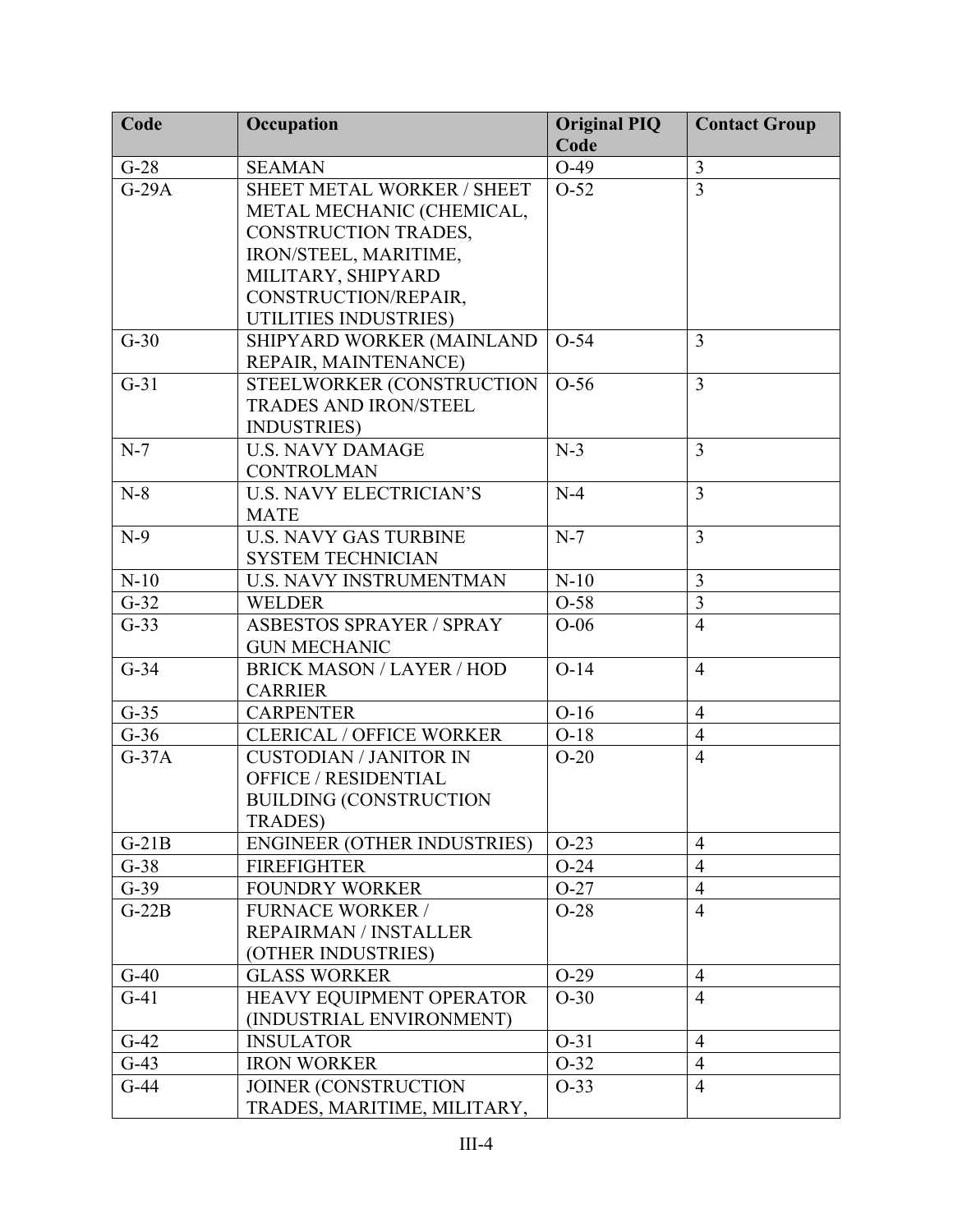| Code    | Occupation                         | <b>Original PIQ</b><br>Code | <b>Contact Group</b> |
|---------|------------------------------------|-----------------------------|----------------------|
|         | <b>AND SHIPYARD</b>                |                             |                      |
|         | <b>CONSTRUCTION/REPAIR</b>         |                             |                      |
|         | <b>INDUSTRIES</b> )                |                             |                      |
| $G-45$  | LONGSHOREMAN, RIGGER,              | $O-35, O-49$                | $\overline{4}$       |
|         | STEVEDORE (LONGSHORE,              |                             |                      |
|         | MARITIME, PETROCHEMICAL,           |                             |                      |
|         | <b>AND SHIPYARD</b>                |                             |                      |
|         | <b>CONSTRUCTION/REPAIR</b>         |                             |                      |
|         | <b>INDUSTRIES</b> )                |                             |                      |
| $G-46$  | <b>MIXER / BAGGER</b>              | $O-38$                      | $\overline{4}$       |
| $G-47$  | <b>PAINTER</b>                     | $O-40$                      | $\overline{4}$       |
|         | (COMMERCIAL/INDUSTRIAL             |                             |                      |
|         | <b>ENVIRONMENT</b> )               |                             |                      |
| $G-48$  | <b>PLASTERER</b>                   | $O-42$                      | $\overline{4}$       |
| $G-49$  | <b>SANDBLASTER</b>                 | $O-51$                      | $\overline{4}$       |
| $G-29B$ | SHEET METAL WORKER / SHEET         | $O-52$                      | $\overline{4}$       |
|         | METAL MECHANIC (OTHER              |                             |                      |
|         | <b>INDUSTRIES</b> )                |                             |                      |
| $G-50$  | <b>WAREHOUSE WORKER</b>            | $O-57$                      | $\overline{4}$       |
|         | (INDUSTRIAL ENVIRONMENT)           |                             |                      |
| $G-51$  | <b>ASBESTOS MINER</b>              | $O-03$                      | 5                    |
| $G-52$  | <b>ASBESTOS PLANT / ASBESTOS</b>   | $O-04$                      | $\overline{5}$       |
|         | MANUFACTURING WORKER               |                             |                      |
| $G-53$  | <b>ASBESTOS REMOVAL /</b>          | $O-05$                      | 5                    |
|         | <b>ABATEMENT</b>                   |                             |                      |
| $G-54$  | <b>AUTO MECHANIC / BRAKE</b>       | $O-08$                      | 5                    |
|         | REPAIRMAN, INSTALLER               |                             |                      |
| $G-55$  | <b>BRAKE MANUFACTURER /</b>        | $O-13$                      | 5                    |
|         | <b>INSTALLER</b>                   |                             |                      |
| $G-56$  | <b>CHIPPER / GRINDER</b>           | $O-17$                      | 5                    |
| $G-37B$ | <b>CUSTODIAN / JANITOR IN</b>      | $O-20$                      | 5                    |
|         | <b>OFFICE / RESIDENTIAL</b>        |                             |                      |
|         | <b>BUILDING (OTHER INDUSTRIES)</b> |                             |                      |
| $G-57$  | <b>FLOORING INSTALLER / TILE</b>   | $O-26$                      | 5                    |
|         | <b>INSTALLER / TILE MECHANIC</b>   |                             |                      |
| $G-58$  | <b>NON-ASBESTOS MINER</b>          | $O-39$                      | 5                    |
| $G-59$  | NON-OCCUPATIONAL /                 | $O-01$                      | 5                    |
|         | RESIDENTIAL / DO-IT-YOURSELF       |                             |                      |
|         | $(DIY)^3$                          |                             |                      |
| $G-60$  | PROFESSIONAL (INDUSTRIAL           | $O-45$                      | 5                    |
|         | <b>ENVIRONMENT)</b>                |                             |                      |

<sup>&</sup>lt;sup>3</sup> Unless otherwise indicated, any occupation in a residential/do-it-yourself or non-industrial environment will be classified in this group.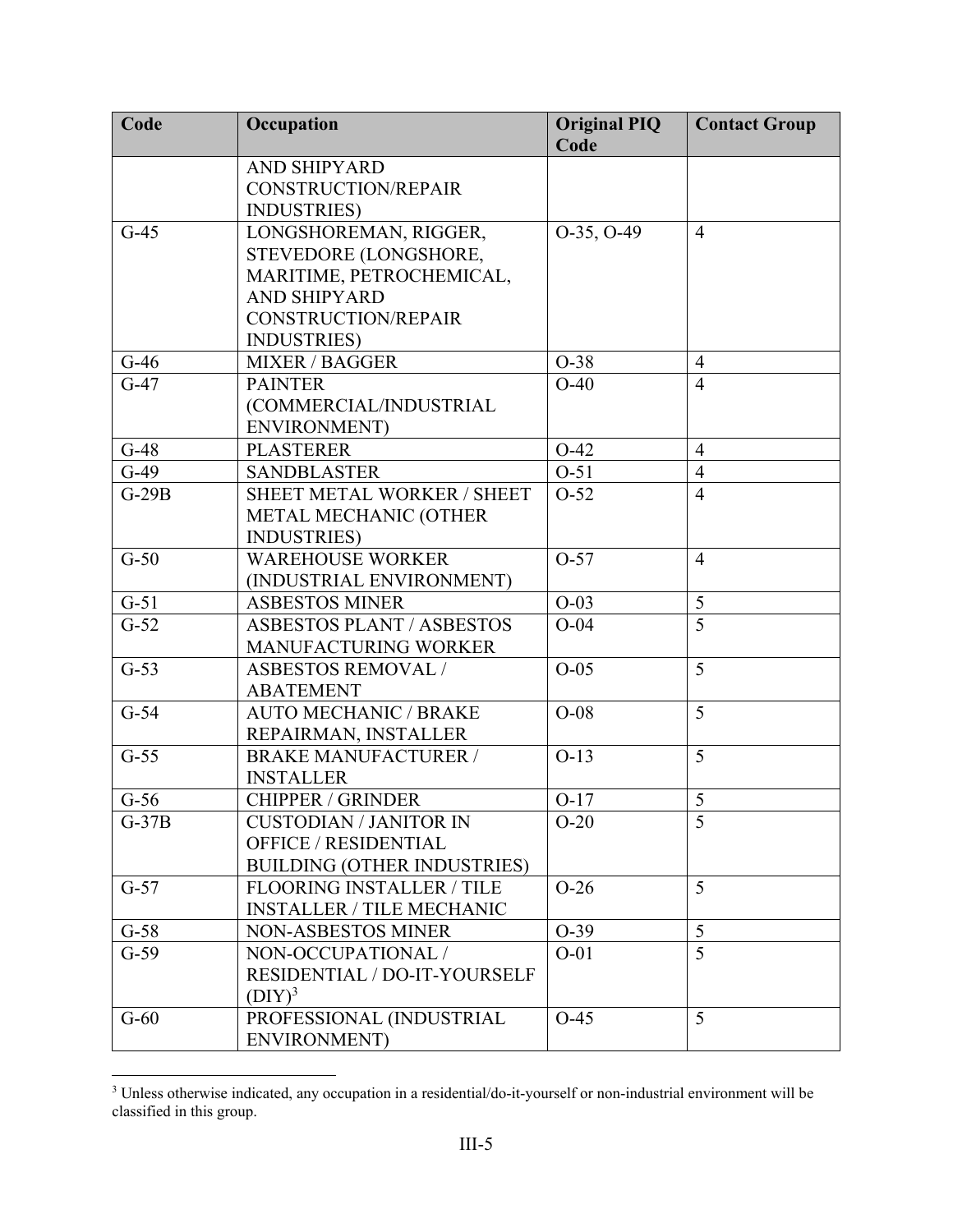| <b>Code</b> | Occupation   | <b>Original PIQ</b><br>Code | <b>Contact Group</b> |
|-------------|--------------|-----------------------------|----------------------|
| $G-61$      | <b>OTHER</b> | <b>NA</b>                   |                      |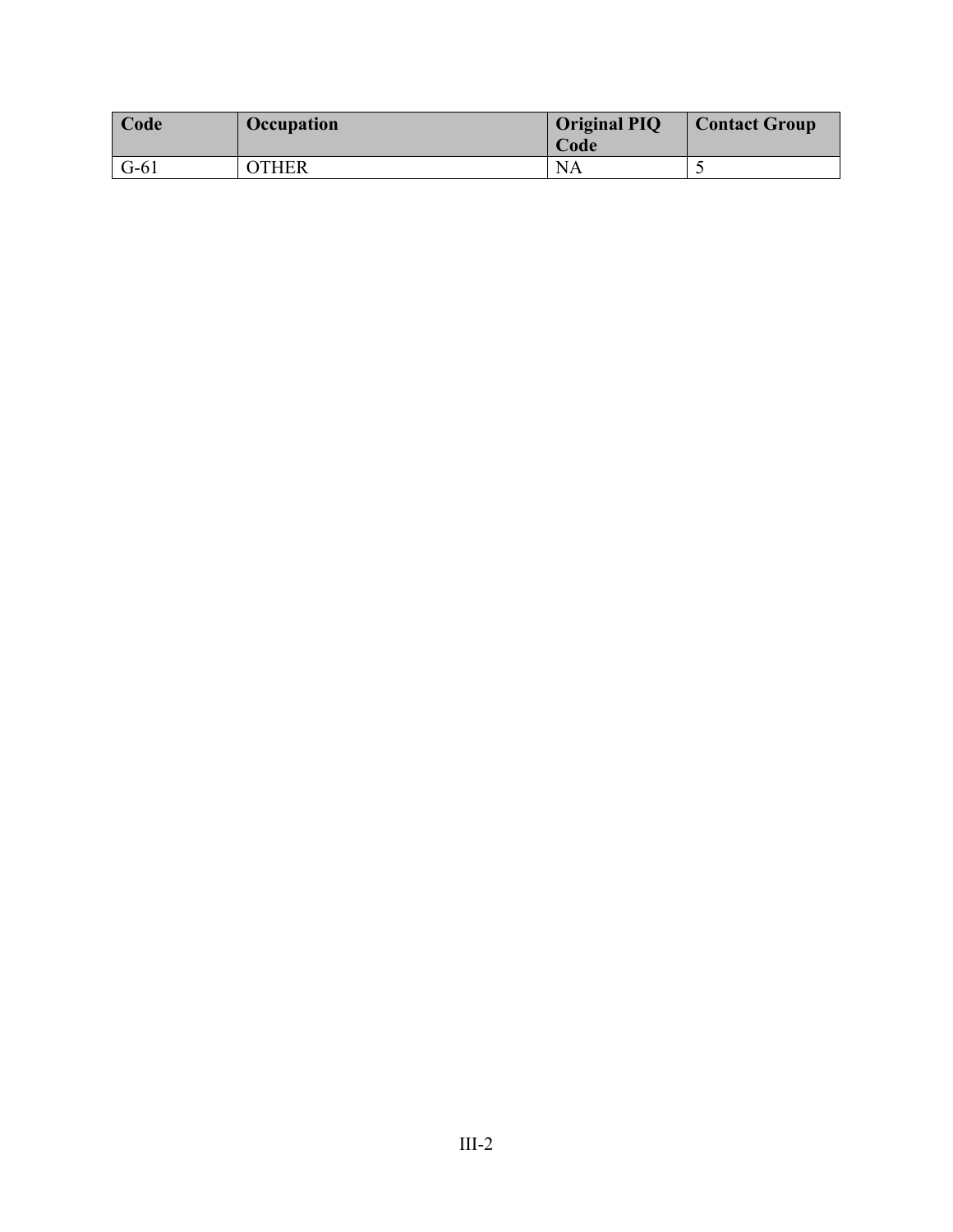### **APPENDIX V: AUTHORIZATION FOR TRUST TO OBTAIN OTHER ASBESTOS TRUST RECORDS**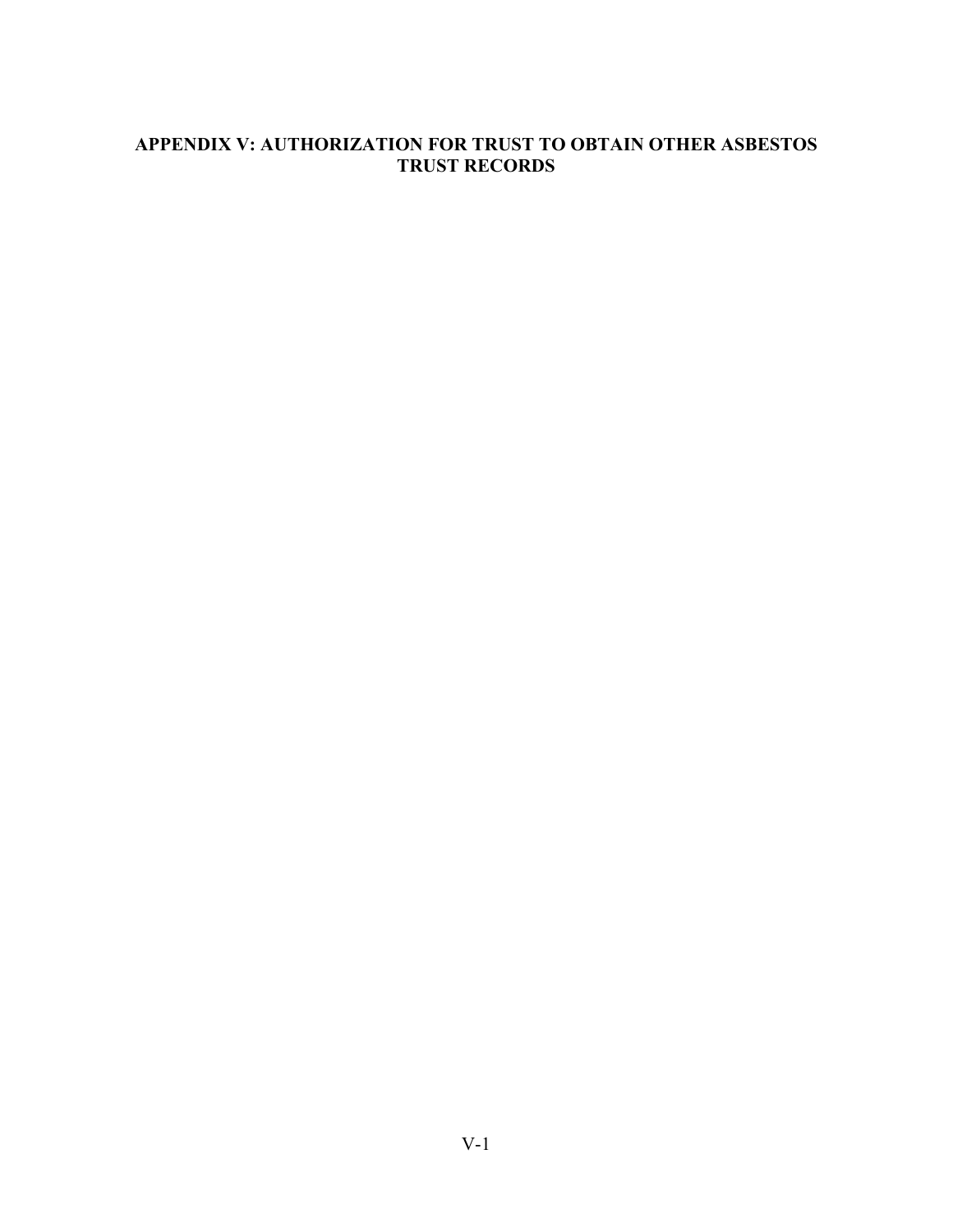### **AUTHORIZATION FOR RELEASE OF RECORDS OF OTHER ASBESTOS TRUSTS AND CLAIMS RESOLUTION FACILITIES**

#### TO WHOM IT MAY CONCERN:

The Claimant named below hereby authorizes each Other Asbestos Trust and Claim Resolution Facility listed in the attachment hereto to provide directly to the GST Settlement Facility ("Trust"), or any of its representatives, all submissions made by Claimant and (if different from the Claimant) the party whose injury forms the basis of the claim (the "Injured Party"), including claim forms, any attachments to claim forms, and any amended or supplemental claim forms. Claimant expressly acknowledges that the Other Asbestos Trust or Claim Resolution Facility may provide such documents directly to the Trust and need not obtain any further authorization from the Claimant or his/her representatives.

A copy of this Authorization shall be as valid as the original. This Authorization contains no expiration date and may be exercised by the Trust at any time. If Claimant's representative has signed this Authorization, a notarized power of attorney is attached.

| Name of Claimant:    |  |  |
|----------------------|--|--|
| Social Security No.: |  |  |
| Date of Birth:       |  |  |
|                      |  |  |

Name of Injured Party (if different from Claimant): \_\_\_\_\_\_\_\_\_\_\_\_\_\_\_\_\_\_\_\_\_\_\_\_\_\_\_\_ Social Security No.: \_\_\_\_\_\_\_\_\_\_\_\_\_\_\_\_\_\_\_\_\_\_\_\_\_\_\_\_\_\_\_\_\_ Date of Birth:

Name of representative for Claimant or Injured Party:

| Signature: |  |
|------------|--|
|            |  |

Notarized:

Attachment: List of Other Asbestos Trusts and Claim Resolution Facilities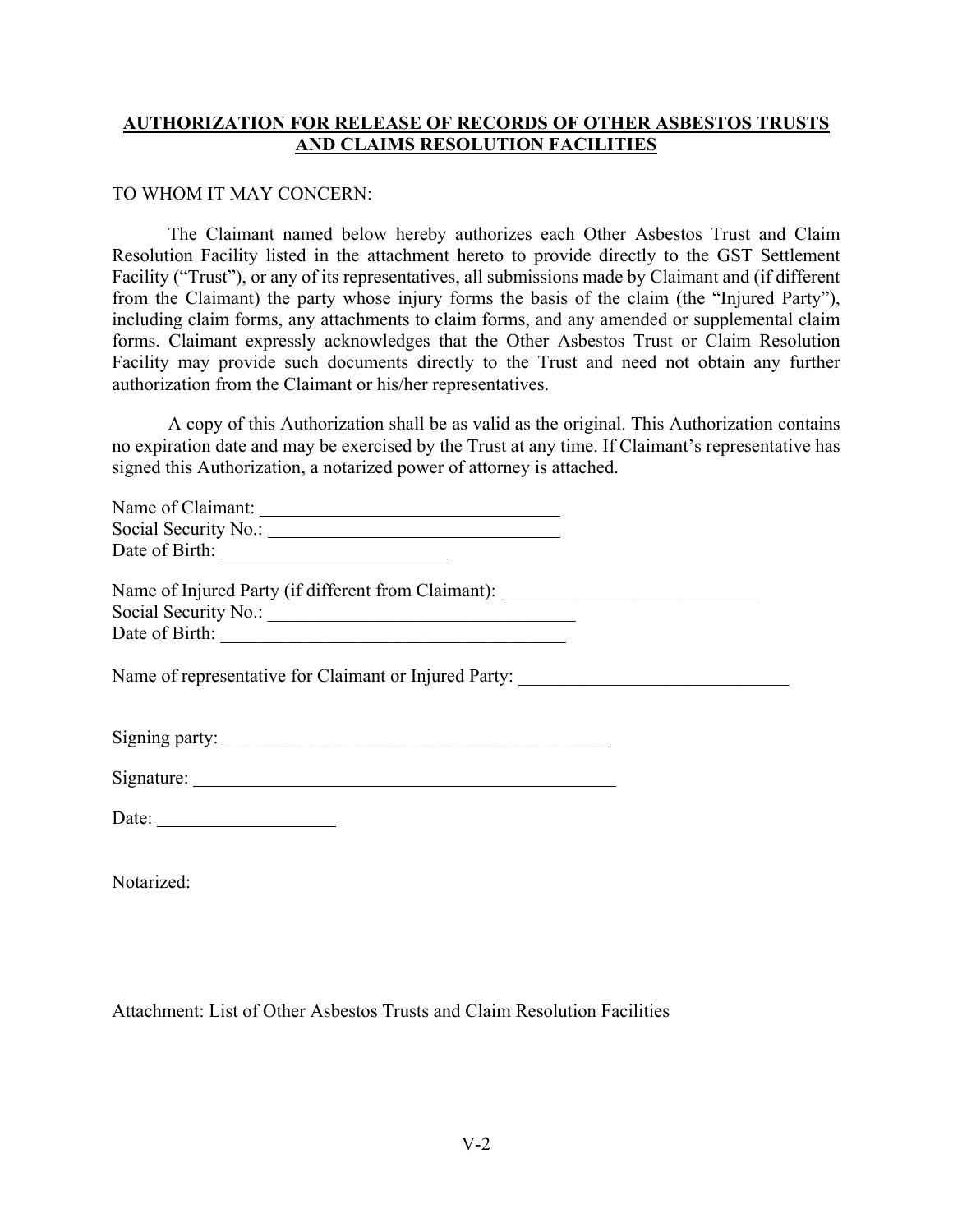# **List of Other Asbestos Trusts and Claim Resolution Facilities**

| A&I Corp. Asbestos Bodily<br><b>Injury Trust</b>                                         | Forty-Eight Insulations<br>Qualified Settlement Trust    | Raytech Corp. Asbestos<br>Personal Injury Settlement<br>Trust                                           |
|------------------------------------------------------------------------------------------|----------------------------------------------------------|---------------------------------------------------------------------------------------------------------|
| <b>A-Best Asbestos Settlement</b><br>Trust                                               | <b>Fuller-Austin Asbestos</b><br><b>Settlement Trust</b> | Rock Wool Mfg Company<br><b>Asbestos Trust</b>                                                          |
| <b>AC&amp;S</b> Asbestos Settlement<br><b>Trust</b>                                      | G-I Asbestos Settlement<br>Trust                         | Rutland Fire Clay Company<br><b>Asbestos Trust</b>                                                      |
| <b>Amatex Asbestos Disease</b><br><b>Trust Fund</b>                                      | H.K. Porter Asbestos Trust                               | Shook & Fletcher Asbestos<br><b>Settlement Trust</b>                                                    |
| <b>APG Asbestos Trust</b>                                                                | Hercules Chemical Company,<br>Inc. Asbestos Trust        | Skinner Engine Co. Asbestos<br><b>Trust</b>                                                             |
| API, Inc. Asbestos Settlement<br><b>Trust</b>                                            | J.T. Thorpe Settlement Trust                             | <b>Stone and Webster Asbestos</b><br>Trust                                                              |
| <b>Armstrong World Industries</b><br>Asbestos Personal Injury<br><b>Settlement Trust</b> | JT Thorpe Company<br><b>Successor Trust</b>              | Swan Asbestos and Silica<br><b>Settlement Trust</b>                                                     |
| ARTRA $524(g)$ Asbestos<br><b>Trust</b>                                                  | Kaiser Asbestos Personal<br><b>Injury Trust</b>          | T H Agriculture & Nutrition,<br><b>LLC</b> Industries Asbestos<br>Personal Injury Trust                 |
| <b>ASARCO LLC Asbestos</b><br>Personal Injury Settlement<br>Trust                        | <b>Keene Creditors Trust</b>                             | Thorpe Insulation Company<br>Asbestos Personal Injury<br><b>Settlement Trust</b>                        |
| Babcock & Wilcox Company<br>Asbestos Personal Injury<br><b>Settlement Trust</b>          | Lummus $524(g)$ Asbestos PI<br><b>Trust</b>              | United States Gypsum<br>Asbestos Personal Injury<br><b>Settlement Trust</b>                             |
| <b>Bartells Asbestos Settlement</b><br>Trust                                             | Lykes Tort Claims Trust                                  | United States Lines, Inc. and<br>United States Lines (S.A.)<br>Inc. Reorganization Trust                |
| Brauer $524(g)$ Asbestos Trust                                                           | M.H. Detrick Company<br><b>Asbestos Trust</b>            | <b>United States Mineral</b><br><b>Products Company Asbestos</b><br>Personal Injury Settlement<br>Trust |
| <b>Burns and Roe Asbestos</b><br>Personal Injury Settlement                              | Manville Personal Injury                                 | <b>UNR Asbestos-Disease</b>                                                                             |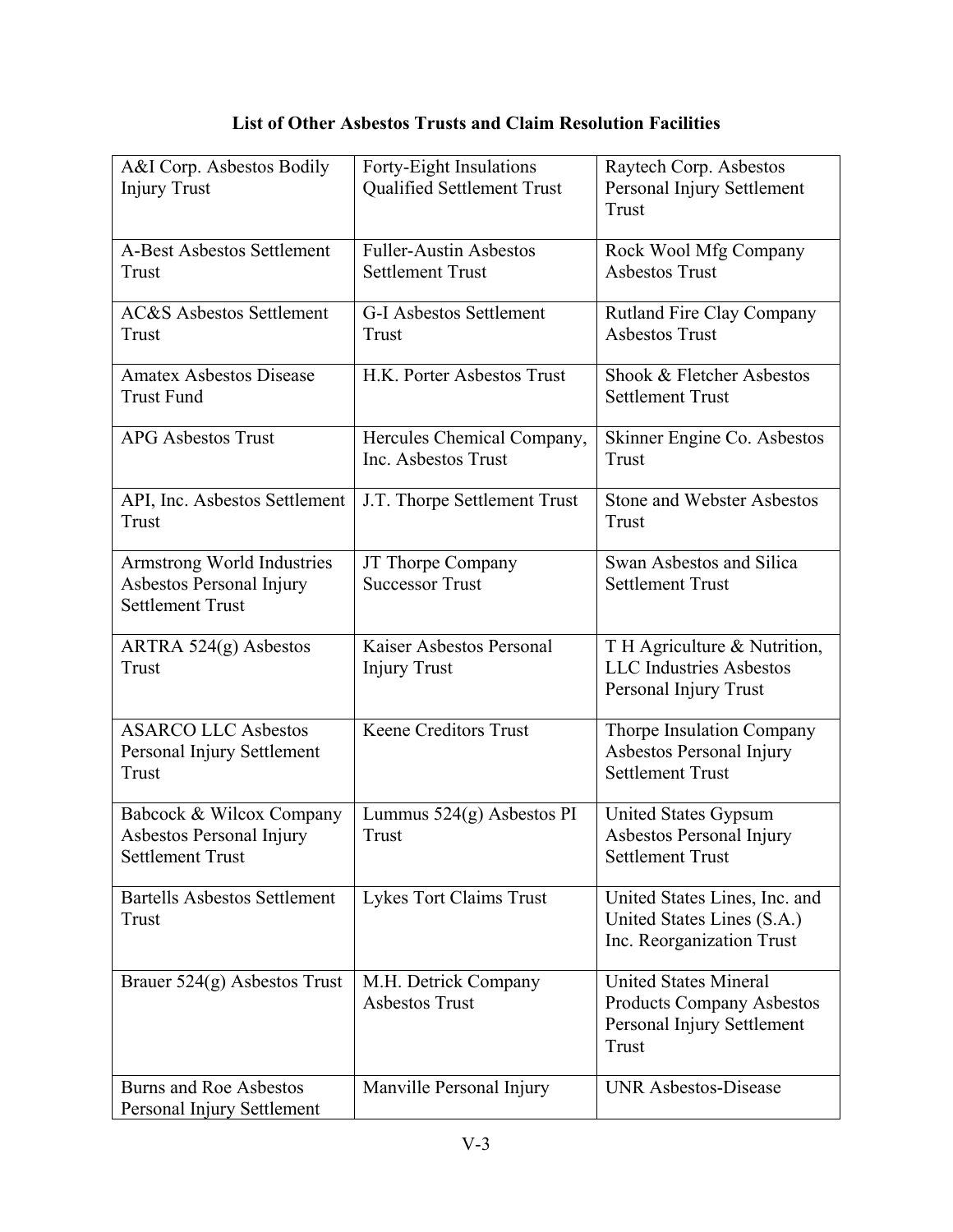| <b>Trust</b>                                                   | <b>Settlement Trust</b>                                                     | <b>Claims Trust</b>                                        |
|----------------------------------------------------------------|-----------------------------------------------------------------------------|------------------------------------------------------------|
| C.E. Thurston & Sons<br>Asbestos Trust                         | Muralo Trust                                                                | Utex Industries, Inc.<br><b>Successor Trust</b>            |
| <b>Celotex Asbestos Settlement</b><br>Trust                    | NGC Bodily Injury Trust                                                     | Wallace & Gale Company<br><b>Asbestos Settlement Trust</b> |
| <b>Combustion Engineering</b><br>$524(g)$ Asbestos PI Trust    | Owens Corning Fibreboard<br>Asbestos Personal Injury<br>Trust (OC Sub-Fund) | Western MacArthur-Western<br><b>Asbestos Trust</b>         |
| Congoleum Plan Trust                                           | Owens Corning Fibreboard<br>Asbestos Personal Injury<br>Trust (FB Sub-Fund) | W.R. Grace Trust                                           |
| <b>DII</b> Industries, LLC Asbestos<br>PI Trust                | PLI Disbursement Trust                                                      | Pittsburgh Corning Trust                                   |
| Eagle-Picher Industries<br>Personal Injury Settlement<br>Trust | Plibrico Asbestos Trust                                                     |                                                            |
| Federal Mogul U.S. Asbestos<br>Personal Injury Trust           | Porter Hayden Bodily Injury<br>Trust                                        |                                                            |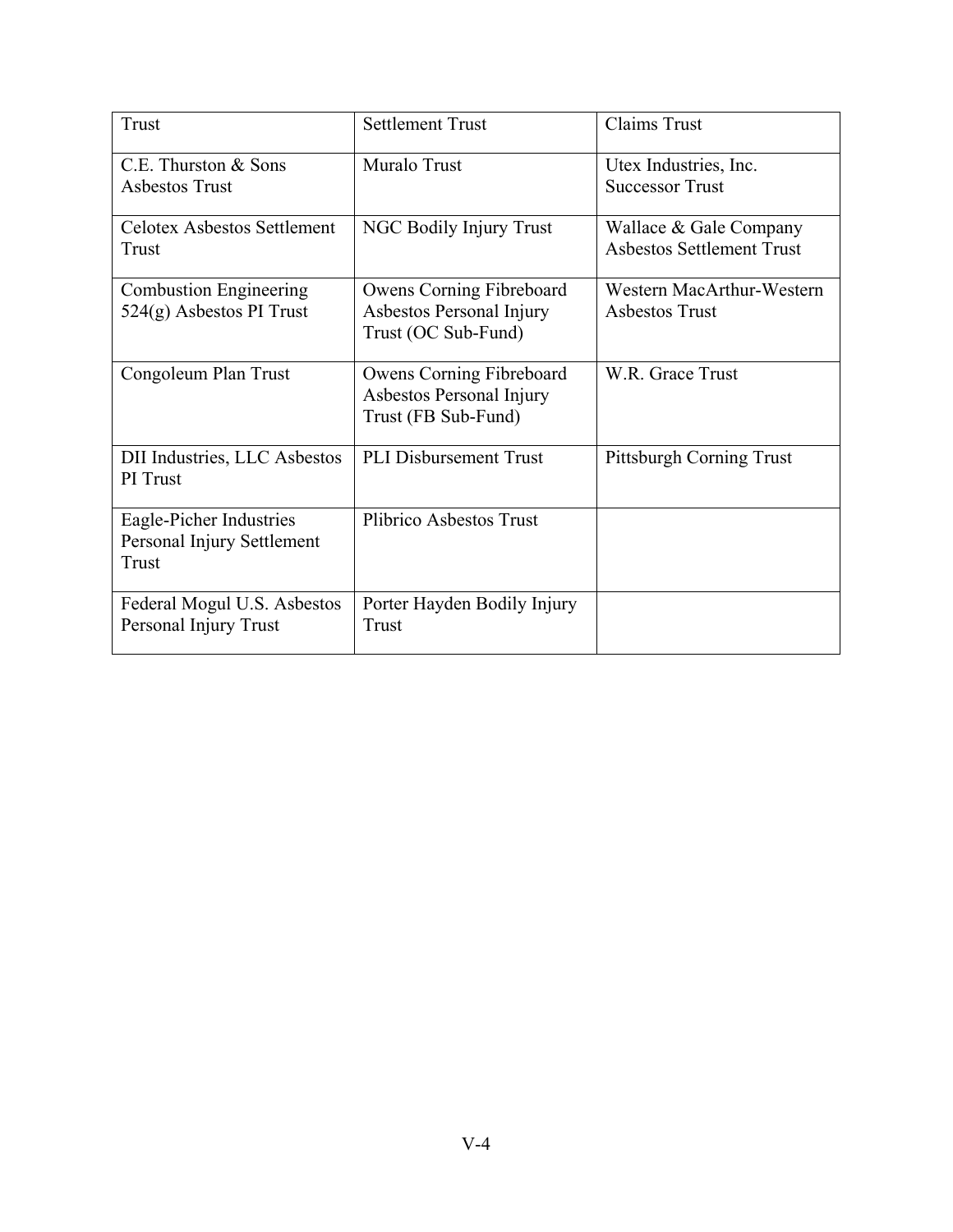# **APPENDIX VI: SETTLED GST ASBESTOS CLAIMS**

**[TO BE PROVIDED]**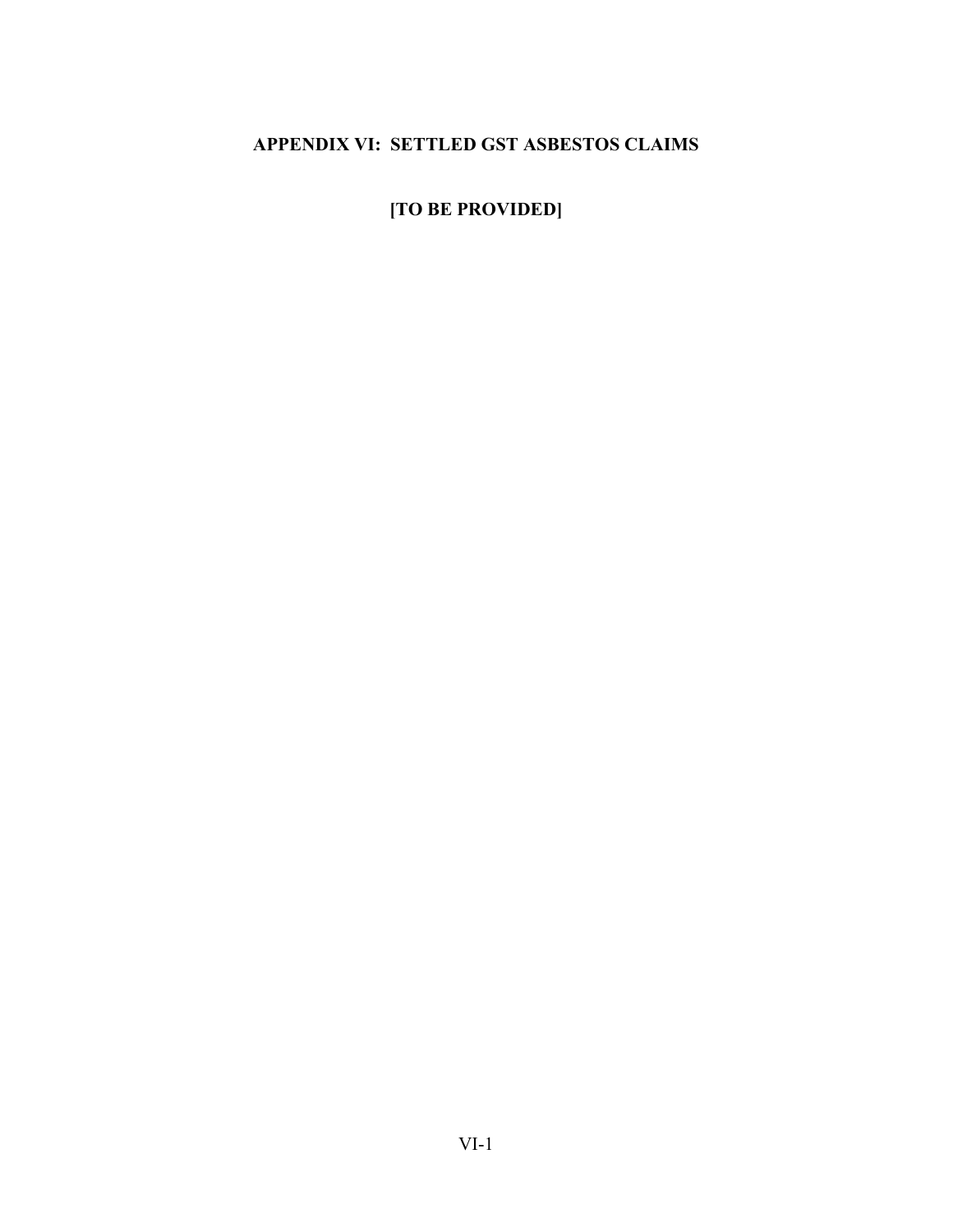## **APPENDIX VII: PRE-PETITION JUDGMENT GST ASBESTOS CLAIMS**

| Claimant Name                         | Jurisdiction       | Claim Amount<br>Asserted                                    | Judgment<br>Date |
|---------------------------------------|--------------------|-------------------------------------------------------------|------------------|
| Torres, Dora                          | Cameron County, TX | \$675,000 (plus interest) March 22, 2010                    |                  |
| Morales, Angelica Torres <sup>*</sup> |                    | Cameron County, TX \$675,000 (plus interest) March 22, 2010 |                  |

 $\overline{a}$ 

 Debtors believe claimant is asserting claim as the personal representative of the estate of Oscar Torres.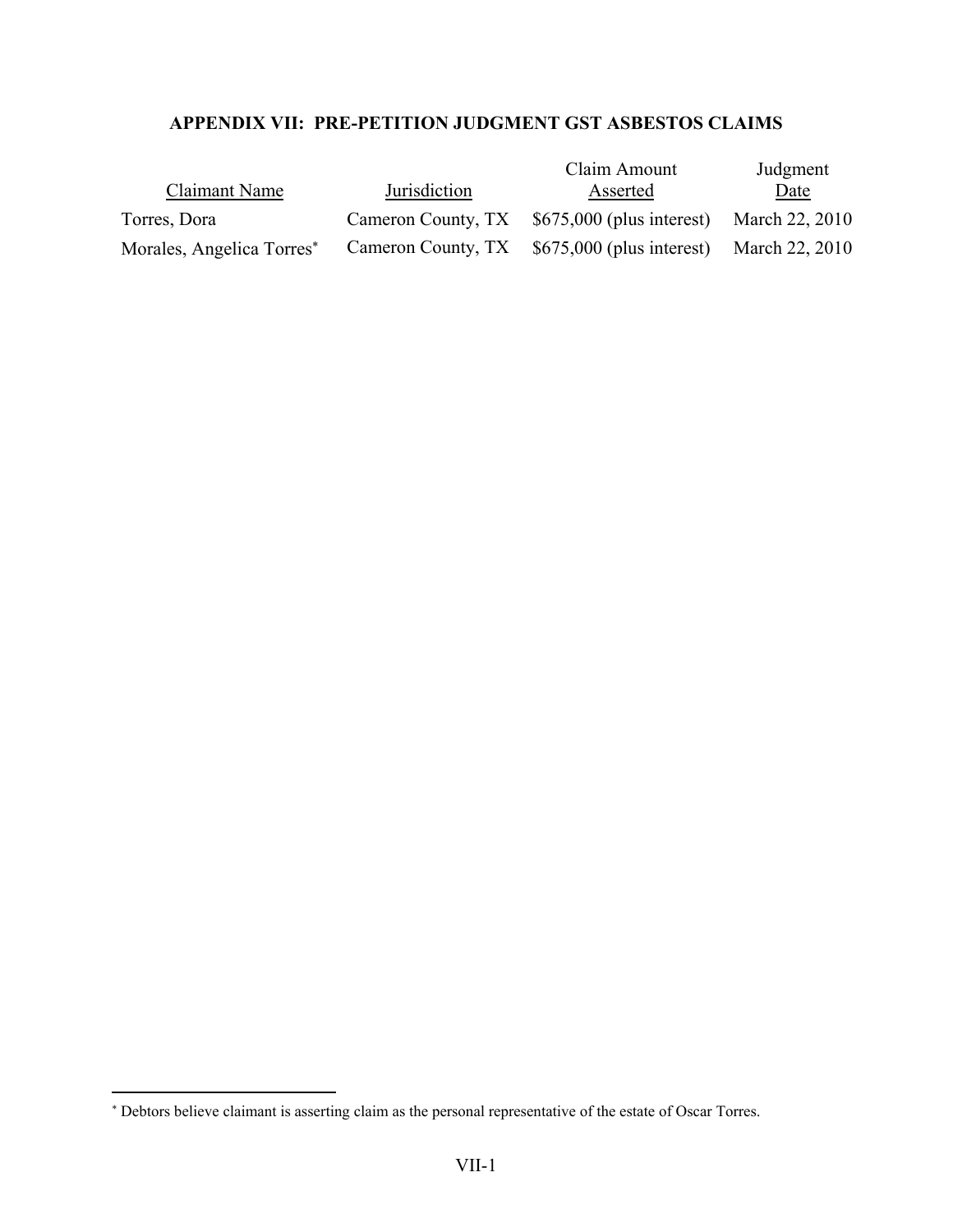### **APPENDIX VIII: (A) ORDER APPROVING DISCLOSURE STATEMENT AND ESTABLISHING ASBESTOS CLAIMS BAR DATE AND PROCEDURES FOR SOLICITATION, DATED APR. 10, 2015 (GST DOCKET NO. 4542)**

**[TO BE PROVIDED]**